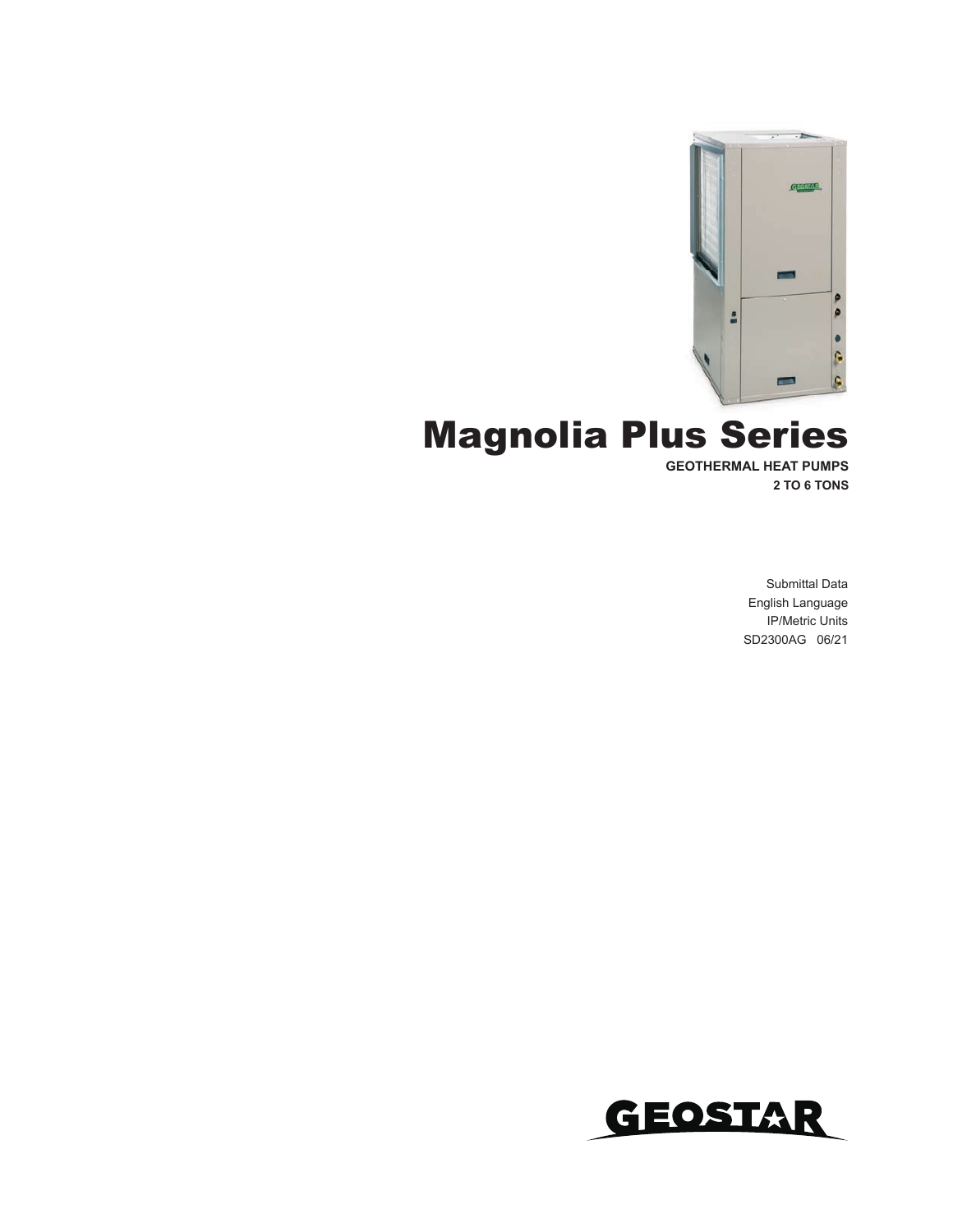|                                                                                                                         |       |   |            |         |    |   |              |    |    |                |    |                         |          | <b>Magnolia Plus Series</b><br>$2 - 6$ Tons 60Hz                                                                                                |
|-------------------------------------------------------------------------------------------------------------------------|-------|---|------------|---------|----|---|--------------|----|----|----------------|----|-------------------------|----------|-------------------------------------------------------------------------------------------------------------------------------------------------|
|                                                                                                                         |       |   |            |         |    |   |              |    |    |                |    |                         |          |                                                                                                                                                 |
|                                                                                                                         |       |   |            |         |    |   |              |    |    |                |    |                         |          | GEOSTAR                                                                                                                                         |
| <b>Model Nomenclature</b>                                                                                               |       |   |            |         |    |   |              |    |    |                |    |                         |          |                                                                                                                                                 |
|                                                                                                                         | $1-2$ | 3 | 4          | $5 - 7$ | 8  | 9 | 10           | 11 | 12 | 13             | 14 | 15                      | 16       | 17                                                                                                                                              |
|                                                                                                                         | 12    | 1 | $^{\star}$ | 036     | Ι. |   | $\mathbf{1}$ | 1  | 4  | $\overline{c}$ | ፬  | $\overline{\mathbf{0}}$ | $\Delta$ | $\overline{\mathbf{0}}$                                                                                                                         |
| Model Type -<br>12 – Magnolia<br>$Type \_\_$<br>$1 - Vertical$<br>2 - Horizontal<br>Vintage $=$<br>* - Factory Use Only |       |   |            |         |    |   |              |    |    |                |    |                         |          | └ Future Option<br>0 - Standard<br><b>Controls Option</b><br>A - Aurora™ Base Control (ABC)<br><b>Air Coil Option</b><br>0 - Standard, Uncoated |
| Unit Capacity (MBTUH) -<br>024,036,048,060,072                                                                          |       |   |            |         |    |   |              |    |    |                |    |                         |          | <b>Filter Option</b><br>0 - 1" Filter Rack with 1" MERV 8 Filter                                                                                |
| Discharge Configuration<br>$T-Top$<br>$E$ – End (Horizontal)<br>S-Side (Horizontal)                                     |       |   |            |         |    |   |              |    |    |                |    |                         |          | <b>Coax Option</b><br>$C - Copper$<br>N - CuproNickel                                                                                           |
| Air Configuration ___________<br>$L - Left$<br>$R -$ Right                                                              |       |   |            |         |    |   |              |    |    |                |    |                         |          | <b>Blower Option</b><br>$4 - 5$ -Speed ECM<br><b>Hot Water Generation</b><br>$0 - No$ HWG, No IntelliStart®                                     |

**Voltage**

1 – 208-230/60/1

©2014 The manufacturer works continually to improve its products. As a result, the design and specifications of each product at the time of order may be changed without notice. Purchaser's approval of this data set signif

1 – HWG with Factory Installed Pump, No IntelliStart

4 – HWG with Factory Installed Pump, IntelliStart

3 – No HWG, IntelliStart

**Rev.:** 04/28/2021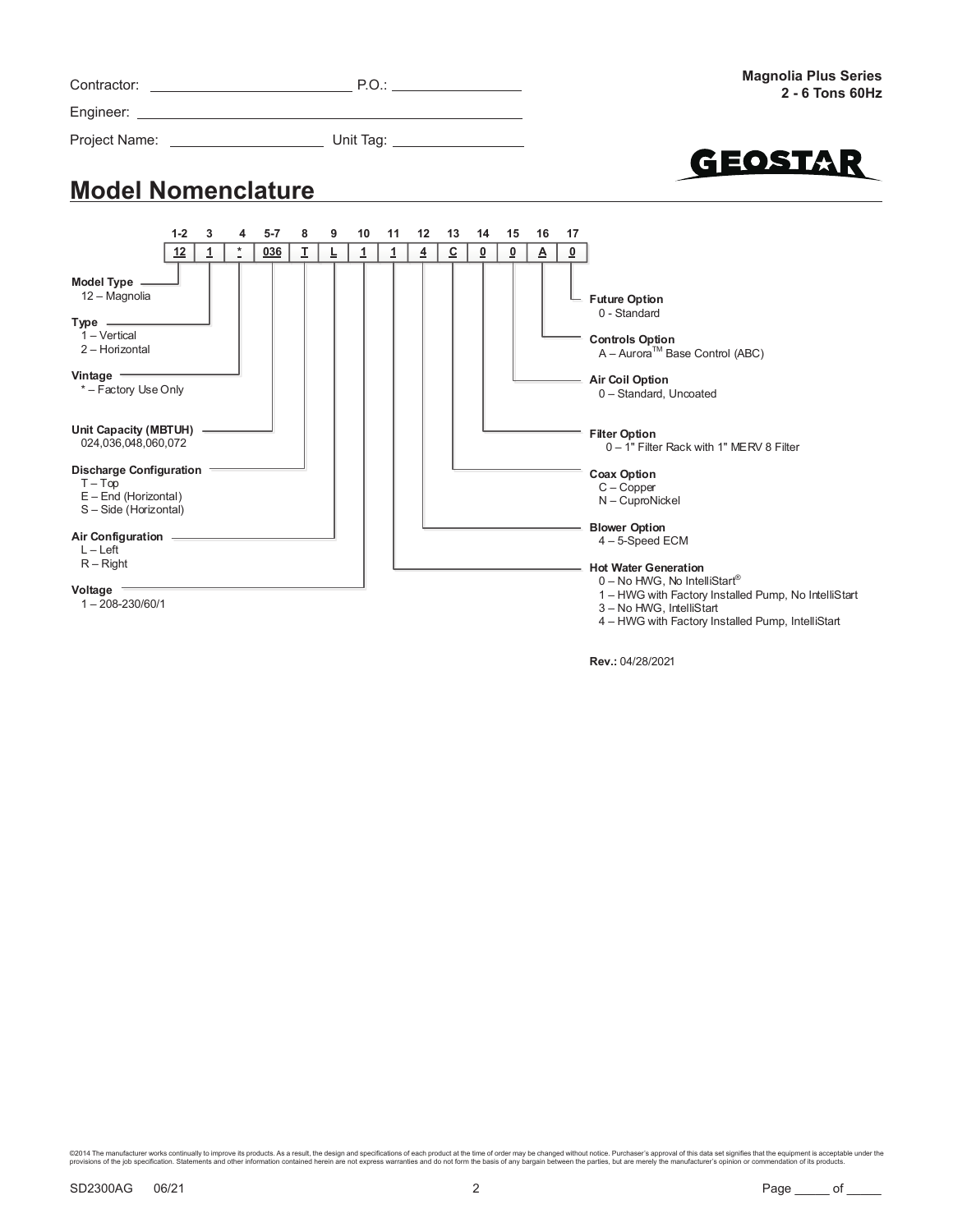| Contractor: | P.O. |  |
|-------------|------|--|
|             |      |  |

Project Name: Unit Tag:

# **AHRI/ISO 13256-1 Performance Ratings cont.**

### **5 Speed ECM motor AHRI/ASHRAE/ISO 13256-1**

**English (IP) Units**

Engineer:

|              |                               |     |                  |                         | <b>Water Loop Heat Pump</b> |                         |     |                              |                             | <b>Ground Water Heat Pump</b>    |     |                                                          |                      | <b>Ground Loop Heat Pump</b>                             |     |
|--------------|-------------------------------|-----|------------------|-------------------------|-----------------------------|-------------------------|-----|------------------------------|-----------------------------|----------------------------------|-----|----------------------------------------------------------|----------------------|----------------------------------------------------------|-----|
| <b>Model</b> | Capacity<br><b>Modulation</b> |     | <b>Flow Rate</b> | Cooling<br>EWT 86°F     |                             | Heating<br>EWT 68°F     |     | Cooling<br>$EWT 59^{\circ}F$ |                             | Heating<br>EWT 50 <sup>°</sup> F |     | <b>Cooling Brine</b><br>Full Load 77°F<br>Part Load 68°F |                      | <b>Heating Brine</b><br>Full Load 32°F<br>Part Load 41°F |     |
|              |                               | gpm | cfm              | Capacity<br><b>Btuh</b> | <b>EER</b><br>Btuh/W        | Capacity<br><b>Btuh</b> | COP | Capacity<br>Btuh             | <b>EER</b><br><b>Btuh/W</b> | Capacity<br><b>Btuh</b>          | COP | Capacity<br>Btuh                                         | <b>EER</b><br>Btuh/W | Capacity<br><b>Btuh</b>                                  | COP |
| 024          | Full                          | 8   | 800              | 22,000                  | 13.9                        | 28.300                  | 4.9 | 25.100                       | 20.6                        | 23,500                           | 4.4 | 23,100                                                   | 15.6                 | 18.900                                                   | 3.8 |
|              | Part                          | 7   | 600              | 16,300                  | 14.7                        | 20,800                  | 5.3 | 18,800                       | 24.4                        | 17,000                           | 4.5 | 18,200                                                   | 20.6                 | 14,900                                                   | 4.1 |
| 036          | Full                          | 9   | 1200             | 33,700                  | 13.5                        | 42,500                  | 4.7 | 38,000                       | 19.7                        | 35,500                           | 4.2 | 35,100                                                   | 15.5                 | 26,000                                                   | 3.6 |
|              | Part                          | 8   | 1000             | 25,300                  | 15.4                        | 30,500                  | 5.3 | 28,900                       | 25.5                        | 25,200                           | 4.5 | 27.600                                                   | 21.5                 | 21,000                                                   | 4.1 |
| 048          | Full                          | 12  | 1600             | 46,500                  | 14.8                        | 53,900                  | 4.8 | 52.300                       | 21.8                        | 45,000                           | 4.3 | 49.000                                                   | 16.1                 | 36,000                                                   | 3.7 |
|              | Part                          | 11  | 1400             | 34.800                  | 16.5                        | 39.700                  | 5.4 | 39.800                       | 27.3                        | 32.800                           | 4.5 | 38.200                                                   | 22.1                 | 28.500                                                   | 4.1 |
| 060          | Full                          | 16  | 1800             | 57.200                  | 14.3                        | 69.000                  | 4.5 | 64.100                       | 20.7                        | 56,500                           | 4.0 | 59.900                                                   | 16.5                 | 45.300                                                   | 3.4 |
|              | Part                          | 14  | 1500             | 43.000                  | 15.9                        | 51.000                  | 4.9 | 49.100                       | 26.2                        | 42.400                           | 4.2 | 47.200                                                   | 22.3                 | 36,000                                                   | 3.9 |
| 072          | Full                          | 18  | 1900             | 64.400                  | 14.4                        | 82.800                  | 4.5 | 71.800                       | 20.8                        | 68.500                           | 4.1 | 67.000                                                   | 16.4                 | 52,000                                                   | 3.5 |
|              | Part                          | 16  | 1550             | 50,400                  | 15.7                        | 63.600                  | 4.8 | 56,800                       | 25.3                        | 52,800                           | 4.1 | 54.200                                                   | 21.9                 | 42,500                                                   | 3.7 |

Cooling capacities based upon 80.6°F DB, 66.2°F WB entering air temperature 3/24/17 Heating capacities based upon 68°F DB, 59°F WB entering air temperature All ratings based upon 208V operation

#### **5 Speed ECM motor ARI/ASHRAE/ISO 13256-1**

**Metric (SI) Units**

|       |                               |              |                  |                              | <b>Water Loop Heat Pump</b> |                              |            |                              |                     | <b>Ground Water Heat Pump</b> |     |                                                          |                     | <b>Ground Loop Heat Pump</b>                           |            |
|-------|-------------------------------|--------------|------------------|------------------------------|-----------------------------|------------------------------|------------|------------------------------|---------------------|-------------------------------|-----|----------------------------------------------------------|---------------------|--------------------------------------------------------|------------|
| Model | Capacity<br><b>Modulation</b> |              | <b>Flow Rate</b> | Cooling<br>$EWT 30^{\circ}C$ |                             | Heating<br>$EWT 20^{\circ}C$ |            | Cooling<br>$EWT 15^{\circ}C$ |                     | Heating<br>$EWT 10^{\circ}C$  |     | <b>Cooling Brine</b><br>Full Load 25°C<br>Part Load 20°C |                     | <b>Heating Brine</b><br>Full Load 0°C<br>Part Load 5°C |            |
|       |                               | water<br>L/S | air<br>L/S       | Capacity<br><b>Watts</b>     | <b>EER</b><br>(W/W)         | Capacity<br>Watts            | <b>COP</b> | Capacity<br><b>Watts</b>     | <b>EER</b><br>(W/W) | Capacity<br>Watts             | COP | Capacity<br><b>Watts</b>                                 | <b>EER</b><br>(W/W) | Capacity<br><b>Watts</b>                               | <b>COP</b> |
| 024   | Full                          | 0.5          | 377.6            | 6.448                        | 4.1                         | 8.294                        | 4.9        | 7.356                        | 6.0                 | 6.887                         | 4.4 | 6.770                                                    | 4.6                 | 5.539                                                  | 3.8        |
|       | Part                          | 0.4          | 283.2            | 4.777                        | 4.3                         | 6.096                        | 5.3        | 5.510                        | 7.2                 | 4.982                         | 4.5 | 5.334                                                    | 6.0                 | 4.367                                                  | 4.1        |
| 036   | Full                          | 0.6          | 566.4            | 9.877                        | 4.0                         | 12.456                       | 4.7        | 11.137                       | 5.8                 | 10.404                        | 4.2 | 10.287                                                   | 4.5                 | 7.620                                                  | 3.6        |
|       | Part                          | 0.5          | 472.0            | 7.415                        | 4.5                         | 8,939                        | 5.3        | 8.470                        | 7.5                 | 7.386                         | 4.5 | 8,089                                                    | 6.3                 | 6.155                                                  | 4.1        |
| 048   | Full                          | 0.8          | 755.2            | 13,628                       | 4.3                         | 15.797                       | 4.8        | 15.328                       | 6.4                 | 13.189                        | 4.3 | 14.361                                                   | 4.7                 | 10.551                                                 | 3.7        |
|       | Part                          | 0.7          | 660.8            | 10.199                       | 4.8                         | 11.635                       | 5.4        | 11.665                       | 8.0                 | 9.613                         | 4.5 | 11.196                                                   | 6.5                 | 8.353                                                  | 4.1        |
| 060   | Full                          | 1.0          | 849.6            | 16.764                       | 4.2                         | 20.223                       | 4.5        | 18.787                       | 6.1                 | 16.559                        | 4.0 | 17.556                                                   | 4.8                 | 13.277                                                 | 3.4        |
|       | Part                          | 0.9          | 708.0            | 12.603                       | 4.7                         | 14.947                       | 4.9        | 14.390                       | 7.7                 | 12.427                        | 4.2 | 13,834                                                   | 6.5                 | 10.551                                                 | 3.9        |
| 072   | Full                          | 1.1          | 896.8            | 18,875                       | 4.2                         | 24,267                       | 4.5        | 21,043                       | 6.1                 | 20.076                        | 4.1 | 19,637                                                   | 4.8                 | 15.240                                                 | 3.5        |
|       | Part                          | 1.0          | 731.6            | 14.771                       | 4.6                         | 18.640                       | 4.8        | 16.647                       | 7.4                 | 15.475                        | 4.1 | 15.885                                                   | 6.4                 | 12.456                                                 | 3.7        |

Cooling capacities based upon 27°C DB, 19°C WB entering air temperature 3/24/17 Heating capacities based upon 20°C DB, 15°C WB entering air temperature All ratings based upon 208V operation

 $cfm*0.472 = 1/s$ 

 $gpm*0.0631 = 1/s$  $in$  wg\*249 = pascals

ft of hd \*2990 = pascals

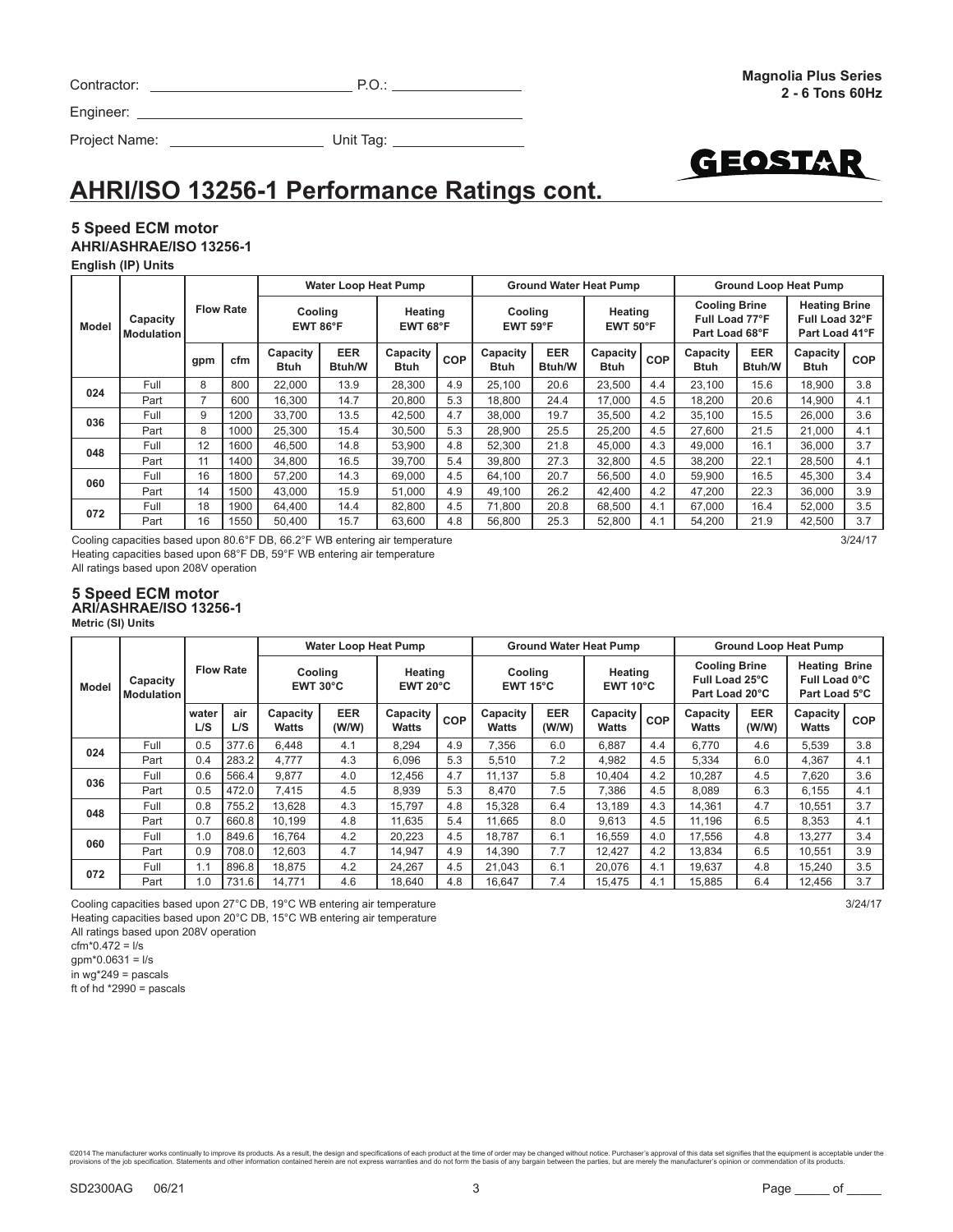| Contractor: |  |
|-------------|--|
|             |  |

Project Name: Unit Tag:



# **AHRI/ISO 13256-1 Performance Ratings cont.**

#### **Energy Star Compliance Table**

|       | Tier 3              |                    |
|-------|---------------------|--------------------|
| Model | <b>Ground Water</b> | <b>Ground Loop</b> |
| 024   | Yes                 | Yes                |
| 036   | Yes                 | Yes                |
| 048   | Yes                 | Yes                |
| 060   | Yes                 | Yes                |
| 072   | Yes                 | Yes                |

12/14/2016

#### **Energy Star Rating Criteria**

In order for water-source heat pumps to be Energy Star rated they must meet or exceed the minimum efficiency requirements listed below. Tier 3 represents the current minimum efficiency water source heat pumps must have in order to be Energy Start rated.

#### **Tier 3: 1/1/2012 – No Effective End Date Published**

| EER  | COP            |
|------|----------------|
| 171  | 3.6            |
| 211  | 41             |
|      |                |
| 16.1 | 3 <sub>1</sub> |
| 201  | 35             |
|      |                |

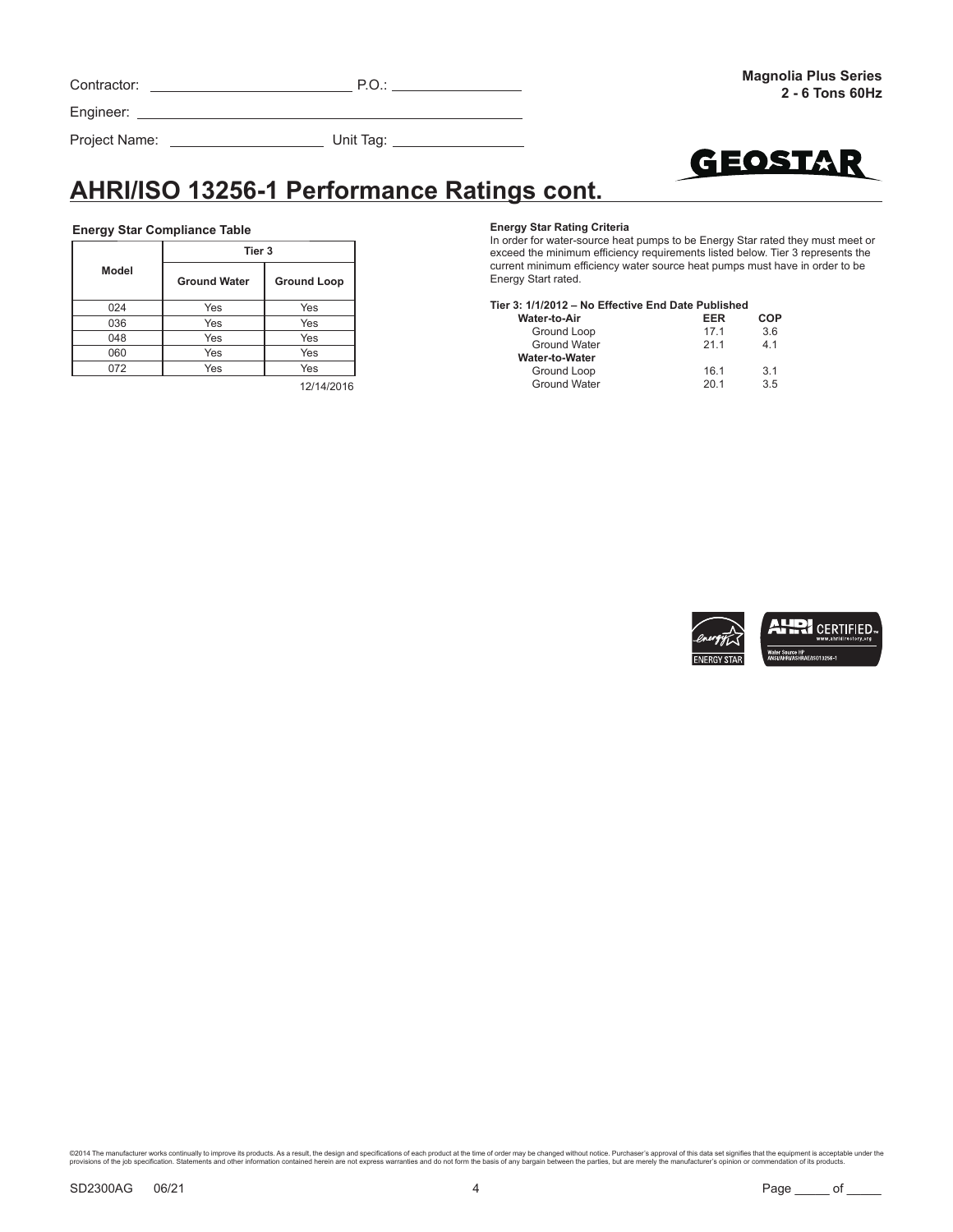| Contractor:   | P.O.                        |  |
|---------------|-----------------------------|--|
|               |                             |  |
| Project Name: | Unit Tag: _________________ |  |

GEOSTAR

# **Vertical Dimensional Data**



|                          |     |       | <b>Overall Cabinet</b> |        |             |      |      |                     | <b>Water Connections</b> |                     |                 |                        | <b>Electrical</b><br><b>Connections</b> |                 |            |                  | <b>Discharge Connection</b> |                 |                  |             |                   | <b>Return Connection</b>   |     |
|--------------------------|-----|-------|------------------------|--------|-------------|------|------|---------------------|--------------------------|---------------------|-----------------|------------------------|-----------------------------------------|-----------------|------------|------------------|-----------------------------|-----------------|------------------|-------------|-------------------|----------------------------|-----|
| <b>Vertical</b>          |     |       |                        |        |             |      |      |                     |                          |                     |                 |                        | J                                       | κ               |            |                  | Duct Flange Installed       |                 |                  |             |                   | <b>Return Duct Flanges</b> |     |
| <b>Top Flow</b><br>Model |     | A     | в                      | c      | D           | Е    | E    | G                   | н                        | Loop                | <b>HWG</b>      | 3/4"<br>cond           | 1/2"<br>cond                            | 1/2"<br>cond    | ч          | M                | N                           | O               | P                | Q           | R                 | s                          | т   |
|                          |     | Width | Depth                  | Height | Loop<br>In. | Out  | In.  | Loop HWG HWG<br>Out | Cond-<br>ensate          | Water<br><b>FPT</b> | Sweat<br>(I.D.) | Power<br><b>Supply</b> | Ext<br>Pump!                            | Low<br>Votage I |            |                  | Supply<br>Width             | Supply<br>Depth |                  |             | Return  <br>Depth | Return<br>Height           |     |
| 024                      | in. | 22.5  | 26.5                   | 39.4   | 2.3         | 5.3  | 13.4 | 16.4                | 9.6                      | 411                 | 1/2"            | 8.9                    | 11.4                                    | 13.7            | 6.3        | $\overline{0.7}$ | 14.0                        | 14.0            | 2.7              | 2.3         | 22.0              | 18.0                       | 1.8 |
|                          | cm  | 57.2  | 67.3                   | 100.1  | 5.8         | 13.5 | 34.0 | 41.7                | 24.4                     | Swivel              | female          | 22.6                   | 29.0                                    | 34.8            | 16.011.8   |                  | 35.6                        | 35.6            |                  | $6.9$ 5.8   | 55.9              | 45.7                       | 4.6 |
| 036                      | in. | 22.5  | 26.5                   | 44.5   | 2.0         | 7.0  | 13.5 | 16.5                | 10.2                     | 47                  | 1/2"            | 9.5                    | 12.1                                    | 14.3            | 6.1        | l 0.8            | 14.0                        | 14.0            | 4.4              | 2.4         | 22.0              | 22.0                       | 2.0 |
|                          | cm  | 57.2  | 67.3                   | 113.0  | 5.1         | 17.8 | 34.3 | 41.9                | 25.9                     | Swivel              | female          | 24.1                   | 30.7                                    | 36.3            |            | 15.5 2.0         | 35.6                        | 35.6            | $11.2$ 6.1       |             | 55.9              | 55.9                       | 5.1 |
| 048-                     | in. | 25.6  | 31.6                   | 50.4   | 2.3         | 7.3  | 15.9 | 18.9                | 10.6                     | 47                  | 1/2"            | 9.8                    | 12.3                                    | 14.6            | 6.9        | 1.1              | 18.0                        | 18.0            |                  | $3.8$   1.7 | 28.0              | 26.0                       | 1.7 |
| 060                      | cm  | 65.0  | 80.3                   | 128.0  | 5.8         | 18.5 | 40.4 | 48.0                | 26.9                     | Swivel              | female          | 24.9                   | 31.2                                    | 37.1            | $17.5$ 2.8 |                  | 45.7                        | 45.7            | 9.7 <sub>1</sub> | 4.3         | 71.1              | 66.0                       | 4.3 |
| 072                      | in. | 25.6  | 31.6                   | 54.4   | 2.3         | 7.3  | 15.9 | 18.9                | 10.6                     | $A$ 33              | 1/2"            | 9.8                    | 12.3                                    | 14.6            | 6.9        | 1.1              | 18.0                        | 18.0            |                  | $3.8$   1.7 | 28.1              | 30.0                       | 2.2 |
|                          | cm  | 65.0  | 80.3                   | 138.2  | 5.8         | 18.5 | 40.4 | 48.0                | 26.9                     | Swivel              | female          | 24.9                   | 31.2                                    | 37.1            | $17.5$ 2.8 |                  | 45.7                        | 45.7            | 9.7              | 4.3         | 71.4              | 76.2                       | 5.6 |

Condensate is 3/4" PVC female glue socket and is switchable from side to front 7/17/14

Unit shipped with 1" [25.4mm] return duct flanges and are suitable for duct connection.

Discharge flange is field installed and extends 1" [25.4mm] from cabinet

Water connections extend 1.2" [30.5mm] beyond front of cabinet.

The optional 1" filter rack (not shown) has the same return opening connection size as the duct flanges shown in the drawing. The filter rack extends 2.25"(57.1 mm) from the unit.

The optional 1" filter rack is suitable for duct connection.

The optional filter rails (not shown) extend 1.25" (31.75 mm) from cabinet.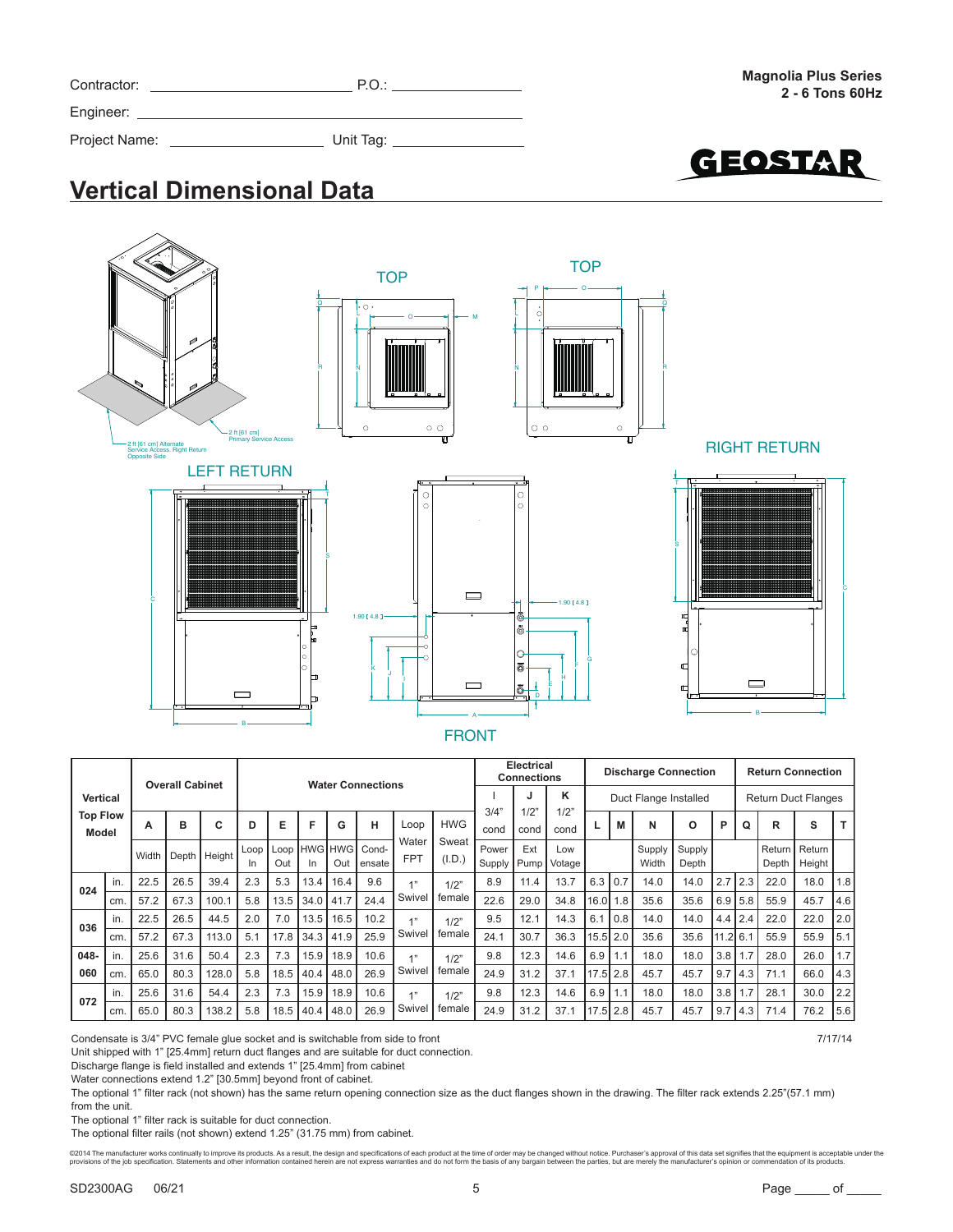| 2 ft [61 cm]<br><b>Alternate Service Access</b><br>Right return opposite side |  | $-2$ ft $161$ cm<br><b>Primary Service Access</b> |
|-------------------------------------------------------------------------------|--|---------------------------------------------------|
|                                                                               |  |                                                   |

**Horizontal Dimensional Data**

Contractor: P.O.:

Project Name: Unit Tag:



0 <del>- 1</del> - P

TOP VIEW

2.00 5.1

Mount (2) hanger brackets as shown to allow access to filter

|      |                                                                                                                                                                                                                                                                                                                                                                                                                                                                                                                                                                                                                                                                                                                                                                                                                                                                                                                                                                                                                           |      |       |      |     |     |      |      |                 |            |        |       |      | κ             |     |        |       |      |     |                 |                  |         |
|------|---------------------------------------------------------------------------------------------------------------------------------------------------------------------------------------------------------------------------------------------------------------------------------------------------------------------------------------------------------------------------------------------------------------------------------------------------------------------------------------------------------------------------------------------------------------------------------------------------------------------------------------------------------------------------------------------------------------------------------------------------------------------------------------------------------------------------------------------------------------------------------------------------------------------------------------------------------------------------------------------------------------------------|------|-------|------|-----|-----|------|------|-----------------|------------|--------|-------|------|---------------|-----|--------|-------|------|-----|-----------------|------------------|---------|
|      |                                                                                                                                                                                                                                                                                                                                                                                                                                                                                                                                                                                                                                                                                                                                                                                                                                                                                                                                                                                                                           |      |       |      |     |     |      |      |                 |            |        | 3/4"  | 1/2" | 1/2"          |     |        |       |      |     |                 |                  |         |
|      |                                                                                                                                                                                                                                                                                                                                                                                                                                                                                                                                                                                                                                                                                                                                                                                                                                                                                                                                                                                                                           |      |       |      |     |     |      |      |                 |            |        | cond  | cond | cond          |     |        |       |      |     |                 |                  | s       |
|      |                                                                                                                                                                                                                                                                                                                                                                                                                                                                                                                                                                                                                                                                                                                                                                                                                                                                                                                                                                                                                           |      |       |      | In  |     | In   | Out  | Cond-<br>ensate | <b>FPT</b> | (I.D.) | Power | Ext  | Low<br>Votage |     | Height | Depth |      |     | Return<br>Depth | Return<br>Height |         |
|      | in.                                                                                                                                                                                                                                                                                                                                                                                                                                                                                                                                                                                                                                                                                                                                                                                                                                                                                                                                                                                                                       | 22.5 | 53.0  | 19.3 | 2.3 | 5.3 | 13.8 | 16.8 | 0.8             | 1"         | 1/2"   | 8.9   | 11.5 | 13.7          | 1.7 | 10.5   | 9.5   | 8.2  | 2.2 | 21.8            | 16.5             | 1.5     |
|      | cm.                                                                                                                                                                                                                                                                                                                                                                                                                                                                                                                                                                                                                                                                                                                                                                                                                                                                                                                                                                                                                       | 57.2 | 134.6 | 49.0 | 5.8 |     | 35.1 | 42.7 | 2.0             | Swivel     | female | 22.6  | 29.2 | 34.8          | 4.3 | 26.7   | 24.1  | 20.8 | 5.6 | 55.4            | 41.9             | 3.8     |
|      | in.                                                                                                                                                                                                                                                                                                                                                                                                                                                                                                                                                                                                                                                                                                                                                                                                                                                                                                                                                                                                                       | 22.5 | 63.0  | 19.3 | 2.3 | 7.3 | 13.5 | 16.5 | 0.8             | 4"         | 1/2"   | 9.5   | 12.1 | 14.3          | 2.3 | 10.5   | 9.5   | 5.7  | 2.8 | 30.5            | 16.7             | 1.3     |
|      | cm.                                                                                                                                                                                                                                                                                                                                                                                                                                                                                                                                                                                                                                                                                                                                                                                                                                                                                                                                                                                                                       | 57.2 | 160.0 | 49.0 | 5.8 |     | 34.3 | 41.9 | 2.0             | Swivel     | female | 24.1  | 30.7 | 36.3          | 5.8 | 26.7   | 24.1  |      | 7.1 | 77.5            | 42.4             | 3.3     |
| 048- | in.                                                                                                                                                                                                                                                                                                                                                                                                                                                                                                                                                                                                                                                                                                                                                                                                                                                                                                                                                                                                                       | 25.6 | 72.0  | 21.3 | 2.3 | 7.3 | 15.9 | 18.9 | 0.8             |            | 1/2"   | 9.5   | 12.1 | 14.3          | 1.9 | 13.6   | 13.2  | 5.0  | 2.9 | 35.5            | 18.6             | 1.3     |
| 060  | Overall Cabillet<br><b><i>VVALUE CONNUCLIONS</i></b><br>Duct Flange Installed<br><b>Return Duct Flanges</b><br>Horizontal<br><b>Model</b><br>B<br>F<br>L*<br>0*<br>С<br>Е<br>н<br>R<br>M<br>N<br>Q<br>G<br>D<br>D<br><b>HWG</b><br>А<br>Loop<br>Sweat<br>Water<br><b>HWG HWGI</b><br>Supply<br>Supply<br>Out<br>Width Depth<br>Height<br>Supply Pump<br>024<br>13.5<br>036<br>18.5<br>14.5<br>5.8<br>l 18.5 l<br>40.4<br>2.0<br>30.7<br>47.2<br>65.0<br>182.9<br>48.0<br>24.1<br>36.3<br>4.8<br>34.5<br>33.5<br>7.4<br>90.2<br>54.1<br>12.7<br>Swivel<br>female<br>cm.<br>4"<br>25.6<br>77.0<br>21.3<br>2.3<br>7.3<br>1/2"<br>9.5<br>12.1<br>18.7<br>15.9<br>18.9<br>0.8<br>14.3<br>1.9<br>13.6<br>13.2<br>5.0<br>2.8<br>40.4<br>in.<br>072<br>30.7<br>195.6<br>$5.8$   18.5<br>2.0<br>36.3<br>4.8<br>102.6<br>47.5<br>65.0<br>40.4<br>48.0<br>24.1<br>34.5<br>33.5<br>12.7<br>7.1<br>54.1<br>Swivel<br>female<br>cm.<br>* Dimensions shown are for left return side discharge other configurations shown in tables below |      | 3.3   |      |     |     |      |      |                 |            |        |       |      |               |     |        |       |      |     |                 |                  |         |
|      |                                                                                                                                                                                                                                                                                                                                                                                                                                                                                                                                                                                                                                                                                                                                                                                                                                                                                                                                                                                                                           |      |       |      |     |     |      |      |                 |            |        |       |      |               |     |        |       |      |     |                 |                  | 1.5     |
|      |                                                                                                                                                                                                                                                                                                                                                                                                                                                                                                                                                                                                                                                                                                                                                                                                                                                                                                                                                                                                                           |      |       |      |     |     |      |      |                 |            |        |       |      |               |     |        |       |      |     |                 |                  | 3.8     |
|      |                                                                                                                                                                                                                                                                                                                                                                                                                                                                                                                                                                                                                                                                                                                                                                                                                                                                                                                                                                                                                           |      |       |      |     |     |      |      |                 |            |        |       |      |               |     |        |       |      |     |                 |                  | 7/17/14 |

Condensate is 3/4" PVC female glue socket and is switchable from side to front

Unit shipped with 1" [25.4mm] return duct flanges suitable for duct connection.

Discharge flange is field installed and extends 1" [25.4mm] from cabinet<br>Water connections extend 1.2" [30.5mm] beyond front of cabinet.<br>The optional 1" filter rack (not shown) has the same return opening connection size a

extends 2.25"(57.1 mm) from the unit.

The optional 1" filter rack is suitable for duct connection.

The optional filter rails (not shown) extend 1.25" (31.75 mm) from cabinet. The 024 model is not field convertible changing from end to side discharge. It requires an additional discharge panel (not supplied).

| 024 Model                | O  |      |               | 036 Model         |    |      |             | 048-060 Models    |    |     |             | 072 Model         |    |      | $\circ$ |
|--------------------------|----|------|---------------|-------------------|----|------|-------------|-------------------|----|-----|-------------|-------------------|----|------|---------|
| <b>Right Return End</b>  |    | 2.2  | 5.7           | Right Return End  | in | 6.5  | 6.6         | Right Return End  | ın | 1.9 | 5.0         | Right Return End  | in | .9   | 5.0     |
| Discharge                | cm | 5.6  | 14.5          | Discharge         | cm |      | $16.5$ 16.8 | Discharge         | cm | 4.8 | 12.7        | Discharge         | cm | 4.8  | 12.7    |
| <b>Right Return Side</b> |    | 6.9  | 8.3           | Right Return Side | in | 2.3  | 5.7         | Right Return Side | in | 5.7 | 5.0         | Right Return Side | ın | 5.7  | 5.0     |
| Discharge                | cm |      | $17.5$   21.1 | Discharge         | cm | 5.8  | 14.5        | Discharge         | cm |     | 14.5 12.7   | Discharge         | cm | 14.5 | 12.7    |
| Left Return End          |    | 6.5  | 7.3           | Left Return End   | in | 6.5  | 6.6         | Left Return End   | in | 5.7 | 4.9         | Left Return End   | ın | 5.7  | 5.0     |
| Discharge                | cm | 16.5 | 18.5          | Discharge         | cm | 16.5 | 16.8        | Discharge         | cm |     | $14.5$ 12.4 | Discharge         | cm | 14.5 | 12.7    |

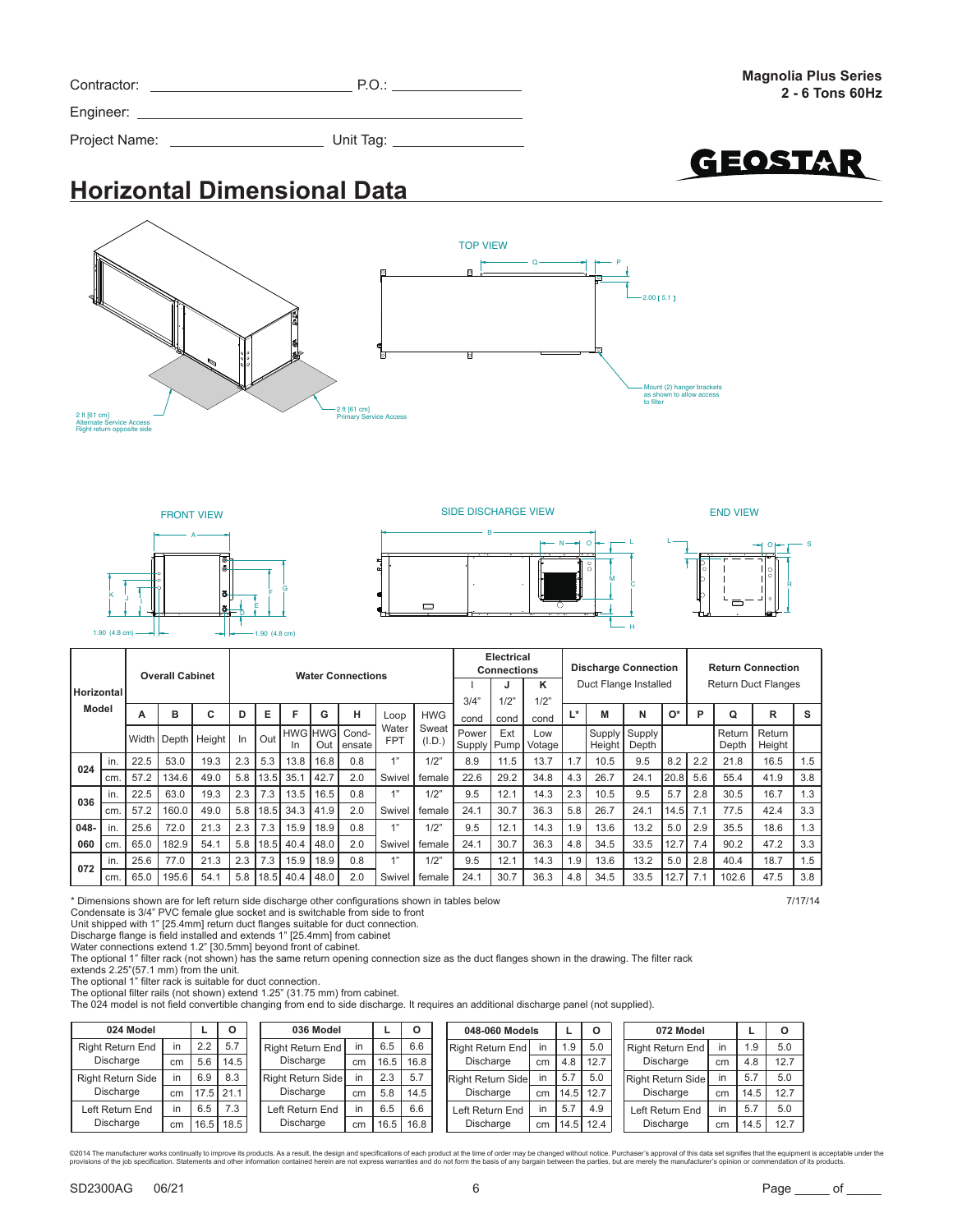# Project Name: Unit Tag:

Contractor: P.O.:



# **Physical Data cont.**

|                                                              |                    |                                                               |                    | <b>Dual Capacity</b> |                                           |                    |  |  |  |  |
|--------------------------------------------------------------|--------------------|---------------------------------------------------------------|--------------------|----------------------|-------------------------------------------|--------------------|--|--|--|--|
| Model                                                        |                    | 024                                                           | 036                | 048                  | 060                                       | 072                |  |  |  |  |
| Compressor (1 each)                                          |                    |                                                               |                    |                      | Copeland Ultra Tech, Dual Capacity Scroll |                    |  |  |  |  |
| Factory Charge R410a, oz [kg]                                | Vertical           | 39 [1.05]                                                     | 52 [1.47]          | 68 [1.93]            | 76 [2.15]                                 | 88 [2.49]          |  |  |  |  |
| Factory Charge R410a, oz [kg]                                | Horizontal         | 52 [1.47]<br>38 [1.08]<br>68 [1.93]<br>72 [2.04]<br>85 [2.41] |                    |                      |                                           |                    |  |  |  |  |
| <b>ECM Blower Motor &amp; Blower</b>                         |                    |                                                               |                    |                      |                                           |                    |  |  |  |  |
| <b>Blower Motor Type/Speeds</b>                              | <b>ECM</b>         |                                                               |                    | 5 Speed ECM          |                                           |                    |  |  |  |  |
| Blower Motor- hp [W]                                         | <b>ECM</b>         | 1/2 [373]                                                     | 1/2 [373]          | 1 [746]              | 1 [746]                                   | 1 [746]            |  |  |  |  |
| Blower Wheel Size (Dia x W), in. [mm]                        | <b>ECM</b>         | $9 \times 7$                                                  | 9x7                | 11 x 10              | $11 \times 10$                            | 11 x 10            |  |  |  |  |
|                                                              |                    | [229 x 178]                                                   | [229 x 178]        | $[279 \times 254]$   | $[279 \times 254]$                        | $[279 \times 254]$ |  |  |  |  |
| <b>Coax and Water Piping</b>                                 |                    |                                                               |                    |                      |                                           |                    |  |  |  |  |
| Water Connections Size - Swivel - in [mm]                    |                    | $1"$ [25.4]                                                   | $1"$ [25.4]        | $1"$ [25.4]          | $1"$ [25.4]                               | $1"$ [25.4]        |  |  |  |  |
| HWG Connection Size - Female Sweat I.D. - in [mm]            |                    | $1/2$ " [12.7]                                                | $1/2$ " [12.7]     | $1/2$ " [12.7]       | $1/2$ " [12.7]                            | $1/2$ " [12.7]     |  |  |  |  |
| Coax & Piping Water Volume - gal [I]                         | $.35$ [1.3]        | $.7$ [2.6]                                                    | $.7$ [2.6]         | $1.3$ [4.9]          | $1.6$ [6.1]                               |                    |  |  |  |  |
| Vertical                                                     |                    |                                                               |                    |                      |                                           |                    |  |  |  |  |
| Air Coil Dimensions (H x W), in. [mm]                        | $19 \times 20$     | 24 x 20                                                       | 28 x 25            | 28 x 25              | $32 \times 25$                            |                    |  |  |  |  |
|                                                              | $[483 \times 508]$ | $[610 \times 508]$                                            | $[711 \times 635]$ | $[711 \times 635]$   | $[813 \times 635]$                        |                    |  |  |  |  |
| Air Coil Total Face Area, ft2 [m2]                           | 2.6 [0.245]        | 3.3 [0.310]                                                   | 4.9 [0.452]        | 4.9 [0.452]          | 5.6 [0.516]                               |                    |  |  |  |  |
| Air Coil Tube Size, in [mm]                                  |                    | 3/8 [9.5]                                                     | 3/8 [9.5]          | 3/8 [9.5]            | $3/8$ [9.5]                               | 3/8 [9.5]          |  |  |  |  |
| Air Coil Number of rows                                      |                    | 3                                                             | 3                  | 3                    | 3                                         | 3                  |  |  |  |  |
| Optional Filter - 1" [25mm] Pleated MERV8 Throwaway, in [mm] |                    | $20 \times 24$                                                | 24 x 24            | 28 x 30              | 28 x 30                                   | 30 x 32            |  |  |  |  |
|                                                              |                    | $[508 \times 610]$                                            | $[610 \times 610]$ | $[711 \times 762]$   | [711 x 762]                               | $[762 \times 813]$ |  |  |  |  |
| Weight - Operating, lb [kg]                                  |                    | 198 [90]                                                      | 221 [100]          | 303 [137]            | 329 [149]                                 | 350 [159]          |  |  |  |  |
| Weight - Packaged, lb [kg]                                   |                    | 218 [99]                                                      | 241 [109]          | 323 [147]            | 349 [158]                                 | 370 [168]          |  |  |  |  |
| <b>Horizontal</b>                                            |                    |                                                               |                    |                      |                                           |                    |  |  |  |  |
| Air Coil Dimensions (H x W), in. [mm]                        |                    | 18 x 21                                                       | 18 x 27            | 20 x 35              | 20 x 35                                   | $20 \times 40$     |  |  |  |  |
|                                                              |                    | [457 x 533]                                                   | [457 x 686]        | $[508 \times 889]$   | $[508 \times 889]$                        | [508 x 1016]       |  |  |  |  |
| Air Coil Total Face Area, ft2 [m2]                           |                    | 2.6 [.244]                                                    | 3.4 [0.314]        | 4.9 [0.452]          | 4.9 [0.452]                               | 5.6 [0.516]        |  |  |  |  |
| Air Coil Tube Size, in [mm]                                  |                    | $3/8$ [9.5]                                                   | 3/8 [9.5]          | 3/8 [9.5]            | $3/8$ [9.5]                               | $3/8$ [9.5]        |  |  |  |  |
| Air Coil Number of rows                                      |                    | 3                                                             | 3                  | 3                    | 3                                         | 3                  |  |  |  |  |
|                                                              |                    |                                                               |                    |                      |                                           | $1 - 20 \times 20$ |  |  |  |  |
| Optional Filter - 1" [25mm] Pleated MERV8 Throwaway, in [mm] |                    | $1 - 18 \times 24$                                            | $1 - 18 \times 32$ | $1 - 20 \times 37$   | $1 - 20 \times 37$                        | [508 x 508]        |  |  |  |  |
|                                                              |                    | $[457 \times 610]$                                            | $[457 \times 813]$ | $[508 \times 940]$   | $[508 \times 940]$                        | $1 - 20 \times 22$ |  |  |  |  |
|                                                              |                    |                                                               |                    |                      |                                           | $[508 \times 559]$ |  |  |  |  |
| Weight - Operating, lb [kg]                                  |                    | 228 [103]                                                     | 250 [113]          | 325 [147]            | 358 [162]                                 | 369 [167]          |  |  |  |  |
| Weight - Packaged, lb [kg]                                   |                    | 248 [112]                                                     | 270 [122]          | 345 [156]            | 378 [171]                                 | 389 [176]          |  |  |  |  |

12/14/2016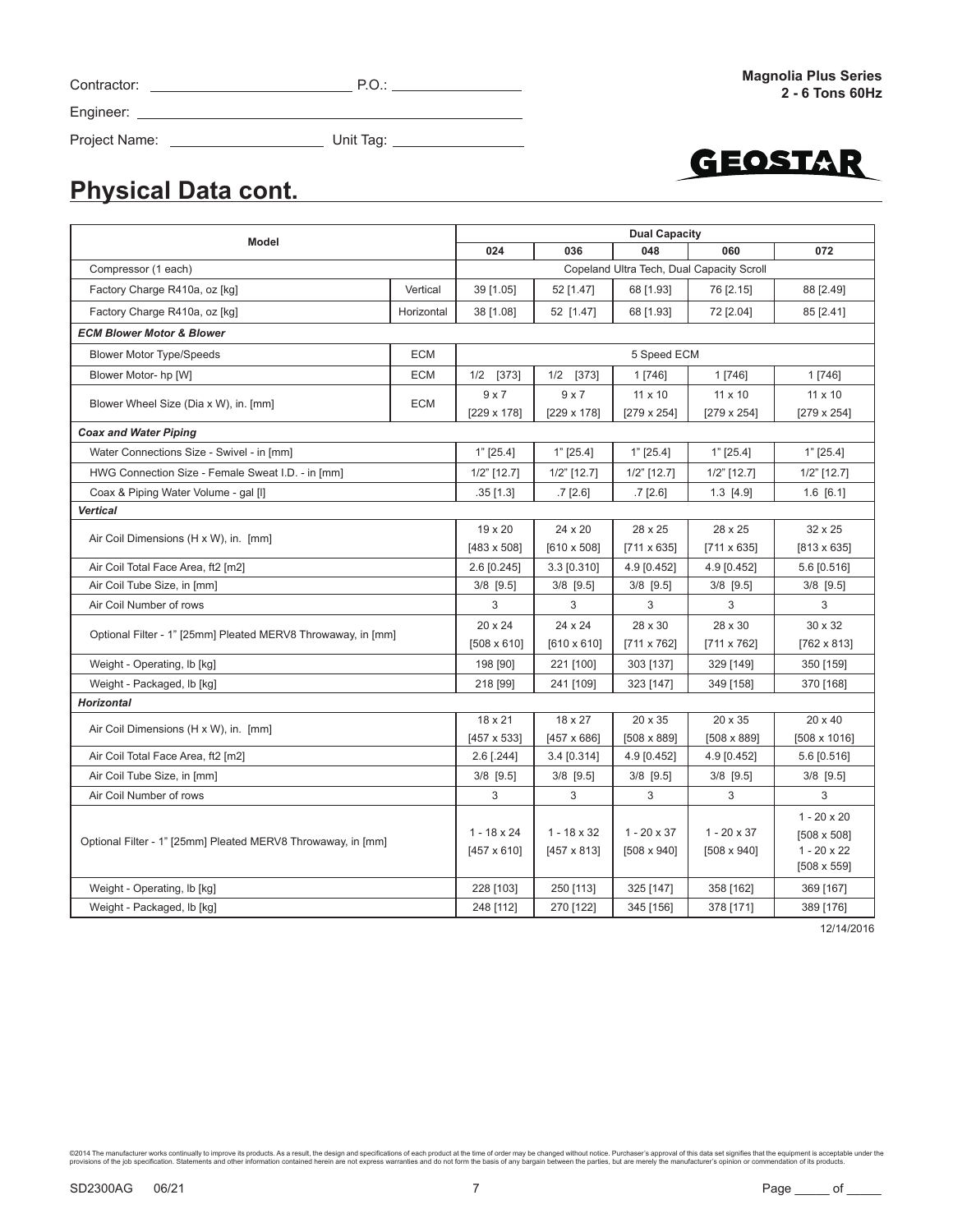| FΔ<br>- 1<br>∠AL(H)15° |  |  |
|------------------------|--|--|

Order the "H" part number when installed on horizontal units 6/9/2014

Air flow level for auxiliary heat (Aux) must be equal to or above the minimum CFM in this table

# **Auxiliary Heat Electrical Data**

| <b>Model</b>     | <b>Supply</b>  |       | <b>Heater Amps</b> |       | <b>Min Circuit Amp</b> |       | Fuse (USA) | Fuse (CAN) |       |       | <b>CKT BRK</b> |
|------------------|----------------|-------|--------------------|-------|------------------------|-------|------------|------------|-------|-------|----------------|
|                  | <b>Circuit</b> | 208 V | 240 V              | 208 V | 240 V                  | 208 V | 240 V      | 208 V      | 240 V | 208 V | 240 V          |
| $EAM(H)5*$       | Single         | 17.3  | 20.0               | 26.7  | 30.0                   | 30    | 30         | 30         | 30    | 30    | 30             |
| $EAM(H)8*$       | Single         | 27.5  | 31.7               | 39.3  | 44.6                   | 40    | 45         | 40         | 45    | 40    | 45             |
| <b>EAM(H)10*</b> | Single         | 34.7  | 40.0               | 48.3  | 55.0                   | 50    | 60         | 50         | 60    | 50    | 60             |
| <b>EAL(H)10*</b> | Single         | 34.7  | 40.0               | 53.3  | 60.0                   | 60    | 60         | 60         | 60    | 60    | 60             |
|                  | Single         | 52.0  | 60.0               | 75.0  | 85.0                   | 80    | 90         | 80         | 90    | 70    | 100            |
| <b>EAL(H)15*</b> | L1/L2          | 34.7  | 40.0               | 53.3  | 60.0                   | 60    | 60         | 60         | 60    | 60    | 60             |
|                  | L3/L4          | 17.3  | 20.0               | 21.7  | 25.0                   | 25    | 25         | 25         | 25    | 20    | 30             |
|                  | Single         | 69.3  | 80.0               | 96.7  | 110.0                  | 100   | 110        | 100        | 110   | 100   | 100            |
| $EAL(H)20*$      | L1/L2          | 34.7  | 40.0               | 53.3  | 60.0                   | 60    | 60         | 60         | 60    | 60    | 60             |
|                  | L3/L4          | 34.7  | 40.0               | 43.3  | 50.0                   | 45    | 50         | 45         | 50    | 40    | 50             |

All heaters rated single phase 60 cycle and include unit fan load 3/10/14 All fuses type "D" time delay (or HACR circuit breaker in USA) Supply wire size to be determined by local codes

## **Electrical Data**

### **Dual Capacity Unit with 5 Speed ECM Motor**

|              | Rated        | Voltage | <b>Compressor</b> |            |       |       | <b>HWG</b>         | Ext                | <b>Blower</b>              | <b>Total</b>       | Min         | Max                  |
|--------------|--------------|---------|-------------------|------------|-------|-------|--------------------|--------------------|----------------------------|--------------------|-------------|----------------------|
| <b>Model</b> | Voltage      | Min/Max | <b>MCC</b>        | <b>RLA</b> | LRA   | LRA** | Pump<br><b>FLA</b> | Loop<br><b>FLA</b> | <b>Motor</b><br><b>FLA</b> | Unit<br><b>FLA</b> | Circ<br>Amp | Fuse/<br><b>HACR</b> |
| 024          | 208-230/60/1 | 187/253 | 18.2              | 11.6       | 58.3  | 21.0  | 0.4                | 5.4                | 4.1                        | 21.5               | 24.5        | 35                   |
| 036          | 208-230/60/1 | 187/253 | 23.8              | 15.2       | 83.0  | 30.0  | 0.4                | 5.4                | 4.1                        | 25.1               | 28.9        | 40                   |
| 048          | 208-230/60/1 | 187/253 | 33.0              | 21.1       | 104.0 | 37.0  | 0.4                | 5.4                | 7.6                        | 34.5               | 39.8        | 60                   |
| 060          | 208-230/60/1 | 187/253 | 42.3              | 27.1       | 152.9 | 54.0  | 0.4                | 5.4                | 7.6                        | 40.5               | 47.2        | 70                   |
| 072          | 208-230/60/1 | 187/253 | 46.3              | 29.6       | 179.2 | 63.0  | 0.4                | 5.4                | 7.6                        | 43.0               | 50.4        | 80                   |

\*\*With optional IntelliStart 6/9/14 Rated Voltage of 208/230/60/1 HACR circuit breaker in USA only All fuses Class RK-5

©2014 The manufacturer works continually to improve its products. As a result, the design and specifications of each product at the time of order may be changed without notice. Purchaser's approval of this data set signif

Project Name: Unit Tag:

|                  |      | <b>KW</b>   |               |                     | <b>BTU/HR</b> |                |     |     |             |
|------------------|------|-------------|---------------|---------------------|---------------|----------------|-----|-----|-------------|
| Model            | 208V | <b>230V</b> | <b>Stages</b> | <b>230V</b><br>208V |               | <b>Min CFM</b> | 024 | 036 | $048 - 072$ |
| $EAM(H)5*$       | 3.6  | 4.8         |               | 12,300              | 16,300        | 450            |     |     |             |
| $EAM(H)8*$       | 5.7  | 7.6         | 2             | 19,400              | 25,900        | 550            |     |     |             |
| $EAM(H)10*$      | 7.2  | 9.6         | 2             | 24,600              | 32,700        | 650            |     |     |             |
| $EAL(H)10*$      | 7.2  | 9.6         | 2             | 24,600              | 32.700        | 1100           |     |     |             |
| $EAL(H)15*$      | 10.8 | 14.4        | 2             | 36,900              | 49,100        | 1250           |     |     |             |
| <b>EAL(H)20*</b> | 14.4 | 19.2        | 2             | 49,200              | 65,500        | 1500           |     |     |             |

GEOSTAR

Contractor: P.O.: Engineer: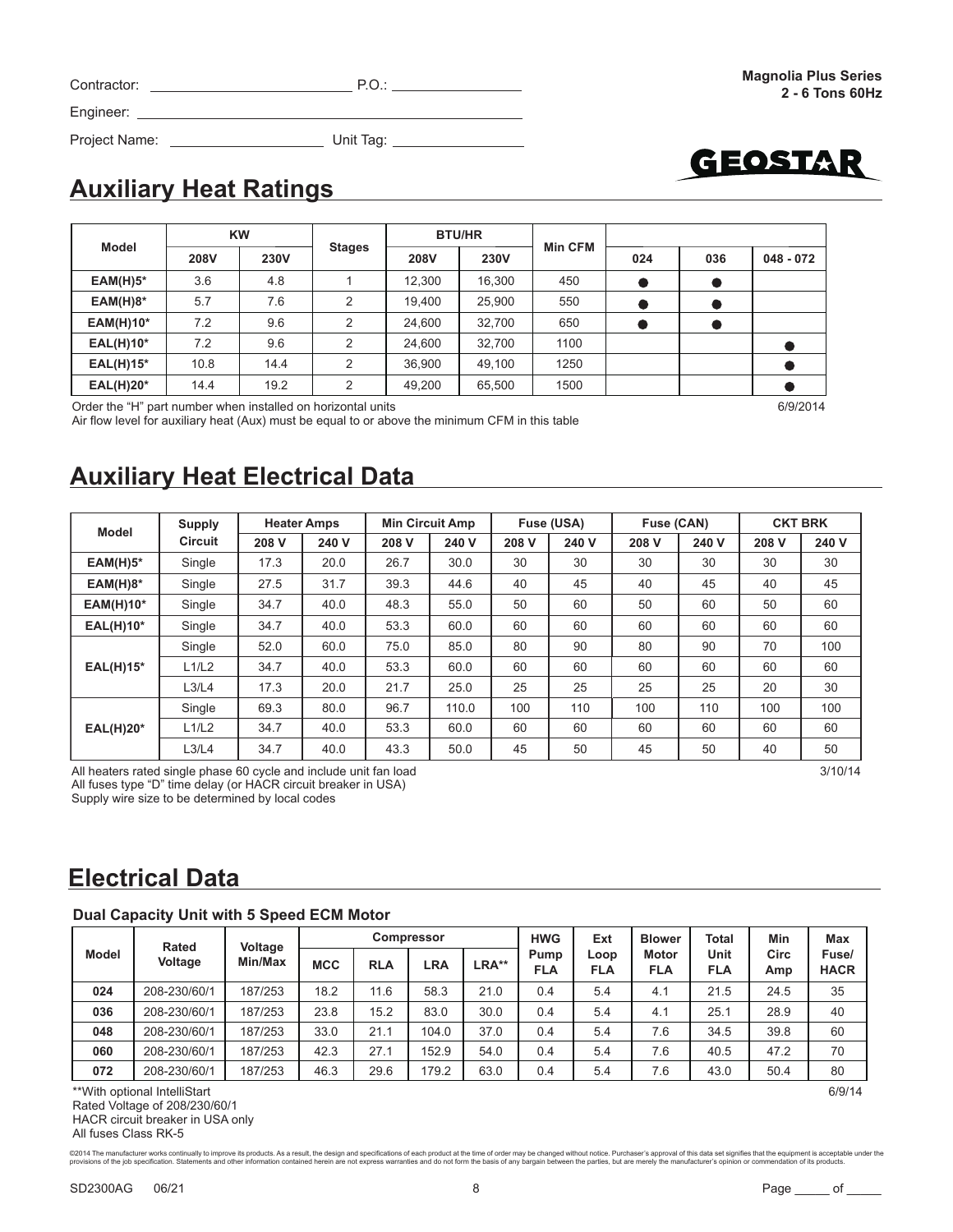| Contractor: |  |
|-------------|--|
| Engineer:   |  |

GEOSTA

Project Name: Unit Tag:

### **Blower Performance Data**

#### **Dual Capacity with 5-Speed ECM**

| Model | <b>Motor</b>    | Motor          | T'stat    | <b>Blower</b>  | <b>Motor</b> |          | Airflow (cfm) at External Static Pressure (in. wg) |      |      |      |      |      |      |      |      |      |      |      |      |      |      |
|-------|-----------------|----------------|-----------|----------------|--------------|----------|----------------------------------------------------|------|------|------|------|------|------|------|------|------|------|------|------|------|------|
|       | Speed           | Tap            | Cnct.     | <b>Size</b>    | <b>HP</b>    | $\Omega$ | 0.05                                               | 0.1  | 0.15 | 0.2  | 0.25 | 0.3  | 0.35 | 0.4  | 0.45 | 0.5  | 0.6  | 0.7  | 0.8  | 0.9  | 1.00 |
|       | High            | 5              | W         |                |              | 1024     | 1013                                               | 1002 | 988  | 974  | 963  | 951  | 940  | 929  | 901  | 872  | 785  | 691  |      |      |      |
|       | <b>Med High</b> | 4              | Y2        |                |              | 932      | 917                                                | 902  | 892  | 882  | 867  | 851  | 842  | 832  | 817  | 802  | 756  | 661  |      |      |      |
| 024   | Med             | 3              |           | $9 \times 7$   | 1/2          | 835      | 826                                                | 816  | 801  | 785  | 772  | 759  | 749  | 738  | 719  | 700  | 677  | 636  |      | ٠    |      |
|       | <b>Med Low</b>  | $\overline{2}$ | Y1        |                |              | 765      | 747                                                | 729  | 720  | 710  | 696  | 681  | 662  | 643  | 627  | 611  | 581  | 515  |      |      |      |
|       | Low             | 1              | G         |                |              | 665      | 656                                                | 647  | 626  | 605  | 593  | 580  | 561  | 541  | 519  | 496  | 443  | 392  |      | ٠    |      |
|       | Hiah            | 5              | W         |                |              | 1325     | 1319                                               | 1313 | 1293 | 1272 | 1242 | 1212 | 1158 | 1103 | 1058 | 1013 | 930  | 839  |      |      |      |
|       | <b>Med High</b> | 4              | <b>Y2</b> |                |              | 1279     | 1267                                               | 1254 | 1238 | 1222 | 1203 | 1184 | 1137 | 1089 | 1049 | 1008 | 926  | 836  |      | ٠    |      |
| 036   | Med             | 3              |           | 9x7            | 1/2          | 1229     | 1218                                               | 1206 | 1187 | 1167 | 1154 | 1140 | 1110 | 1079 | 1044 | 1008 | 929  | 829  |      |      |      |
|       | <b>Med Low</b>  | $\overline{2}$ | Y1        |                |              | 1201     | 1184                                               | 1167 | 1156 | 1145 | 1129 | 1113 | 1086 | 1058 | 1028 | 997  | 914  | 808  |      | ۰    |      |
|       | Low             | 1              | G         |                |              | 1007     | 989                                                | 971  | 958  | 945  | 925  | 904  | 889  | 873  | 862  | 850  | 818  | 778  |      |      |      |
|       | Hiah            | 5              | W         |                |              | 1890     | 1874                                               | 1857 | 1845 | 1833 | 1809 | 1784 | 1769 | 1754 | 1736 | 1718 | 1672 | 1629 | 1601 | 1562 | 1522 |
|       | <b>Med High</b> | 4              | Y2        |                |              | 1769     | 1754                                               | 1739 | 1721 | 1703 | 1685 | 1666 | 1645 | 1623 | 1604 | 1585 | 1539 | 1499 | 1463 | 1432 | 1376 |
| 048   | Med             | 3              |           | $11 \times 10$ | 1            | 1671     | 1652                                               | 1632 | 1614 | 1595 | 1576 | 1557 | 1536 | 1514 | 1494 | 1474 | 1430 | 1387 | 1351 | 1313 | 1173 |
|       | <b>Med Low</b>  | $\overline{2}$ | Y1        |                |              | 1574     | 1555                                               | 1535 | 1514 | 1492 | 1472 | 1452 | 1431 | 1410 | 1387 | 1363 | 1330 | 1284 | 1236 | 1108 | 1014 |
|       | Low             | 1              | G         |                |              | 1388     | 1370                                               | 1352 | 1322 | 1292 | 1264 | 1236 | 1216 | 1195 | 1178 | 1161 | 1095 | 984  | 916  | 842  | 787  |
|       | High            | 5              | W         |                |              | 2077     | 2066                                               | 2055 | 2044 | 2033 | 2017 | 2000 | 1966 | 1931 | 1904 | 1877 | 1841 | 1810 | 1791 | 1740 | 1653 |
|       | <b>Med High</b> | 4              | Y2        |                |              | 1948     | 1937                                               | 1925 | 1910 | 1895 | 1880 | 1865 | 1831 | 1797 | 1778 | 1759 | 1720 | 1707 | 1680 | 1660 | 1612 |
| 060   | Med             | 3              |           | $11 \times 10$ |              | 1810     | 1794                                               | 1778 | 1739 | 1700 | 1684 | 1667 | 1657 | 1646 | 1629 | 1612 | 1576 | 1583 | 1547 | 1510 | 1480 |
|       | <b>Med Low</b>  | 2              | Y1        |                |              | 1680     | 1667                                               | 1653 | 1618 | 1583 | 1562 | 1540 | 1522 | 1503 | 1488 | 1473 | 1465 | 1449 | 1410 | 1369 | 1319 |
|       | Low             | 1              | G         |                |              | 1594     | 1572                                               | 1550 | 1512 | 1474 | 1450 | 1426 | 1410 | 1393 | 1385 | 1376 | 1351 | 1325 | 1290 | 1168 | 1085 |
|       | High            | 5              | W         |                |              | 2402     | 2388                                               | 2373 | 2358 | 2343 | 2334 | 2325 | 2307 | 2289 | 2274 | 2258 | 2215 | 2177 | 2125 | 2052 | 1933 |
|       | <b>Med High</b> | 4              | Y2        |                |              | 2209     | 2193                                               | 2177 | 2164 | 2151 | 2135 | 2118 | 2105 | 2092 | 2072 | 2052 | 2017 | 1982 | 1954 | 1925 | 1844 |
| 072   | Med             | 3              |           | $11 \times 10$ |              | 2085     | 2072                                               | 2058 | 2045 | 2031 | 2010 | 1989 | 1972 | 1954 | 1936 | 1918 | 1881 | 1852 | 1821 | 1790 | 1751 |
|       | <b>Med Low</b>  | $\overline{2}$ | Y1        |                |              | 1961     | 1951                                               | 1940 | 1926 | 1911 | 1885 | 1859 | 1844 | 1829 | 1814 | 1798 | 1759 | 1727 | 1703 | 1670 | 1636 |
|       | Low             | 1              | G         |                |              | 1767     | 1751                                               | 1735 | 1715 | 1694 | 1678 | 1661 | 1640 | 1619 | 1602 | 1584 | 1548 | 1512 | 1475 | 1426 | 1397 |

Factory speed settings are in Bold 7/30/14

Air flow values are with dry coil and standard filter

For wet coil performance first calculate the face velocity of the air coil (Face Velocity [fpm] = Airflow [cfm] / Face Area [sq ft]).

Then for velocities of 200 fpm reduce the static capability by 0.03 in. wg, 300 fpm by 0.08 in. wg, 400 fpm by 0.12in. wg., and 500 fpm by 0.16 in. wg.

Highest setting is for auxiliary heat (W) and lowest setting is for constant blower (G). The "Y1" and "Y2" settings must be between the "G" and "W" settings.

### **Setting Blower Speed - 5-Speed ECM**

5-Speed ECM blower motors have five (5) speeds of which four (4) are selectable on dual capacity.



**CAUTION: Disconnect all power before performing this operation.**

5-Speed ECM Motor Connections - Dual Capacity

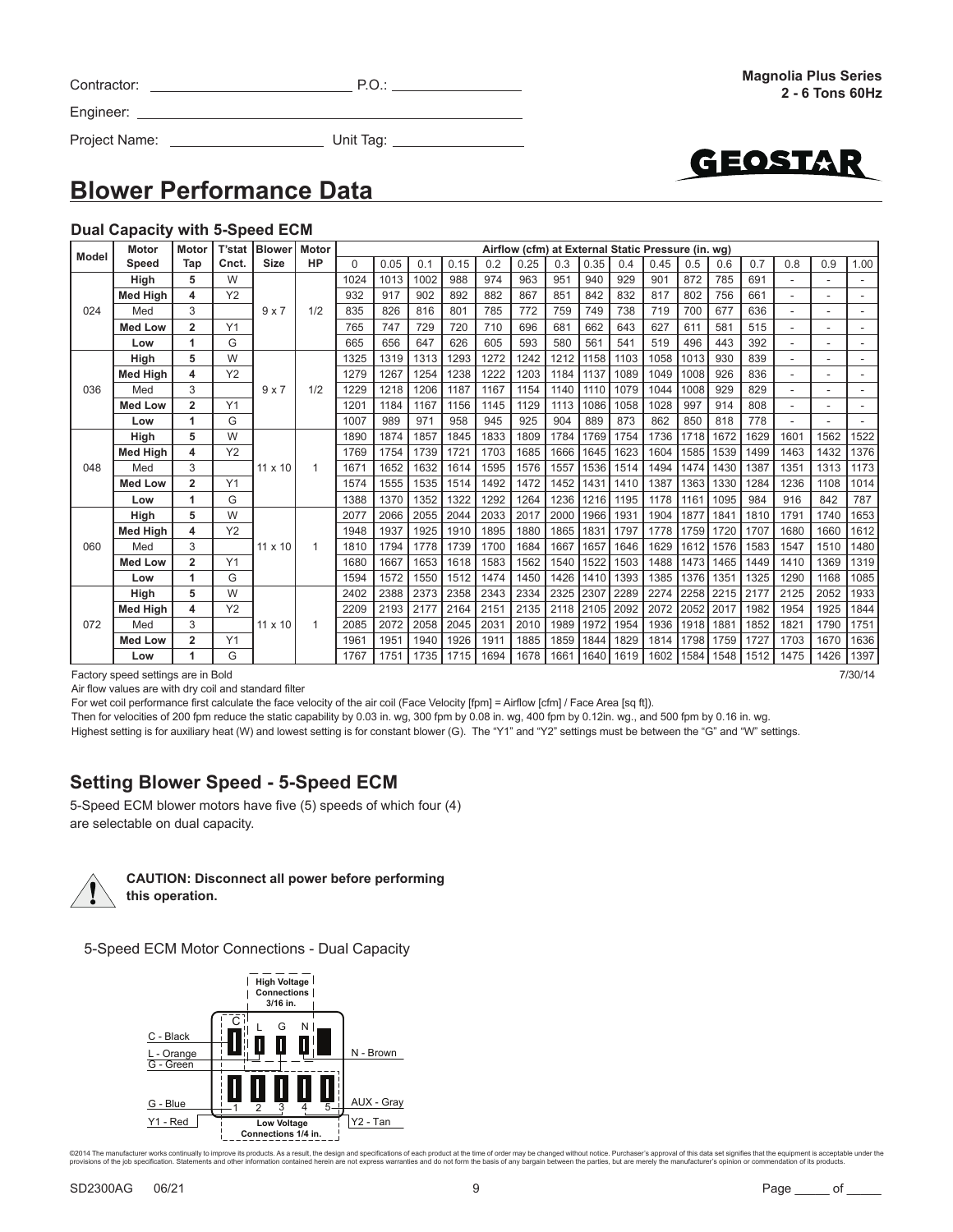| Contractor:   | P.O.      |  |
|---------------|-----------|--|
| Engineer:     |           |  |
| Project Name: | Unit Tag: |  |



# **Operating Limits**

| <b>Operating Limits</b>  | Cooling       |               | <b>Heating</b> |               |  |
|--------------------------|---------------|---------------|----------------|---------------|--|
|                          | $(^{\circ}F)$ | $(^{\circ}C)$ | $(^{\circ}F)$  | $(^{\circ}C)$ |  |
| <b>Air Limits</b>        |               |               |                |               |  |
| Min. Ambient Air         | 45            | 7.2           | 45             | 7.2           |  |
| <b>Rated Ambient Air</b> | 80            | 26.7          | 70             | 21.1          |  |
| Max, Ambient Air         | 100           | 37.8          | 85             | 29.4          |  |
| Min. Entering Air        | 50            | 10.0          | 40             | 4.4           |  |
| Rated Entering Air db/wb | 80.6/66.2     | 27/19         | 68             | 20.0          |  |
| Max. Entering Air db/wb  | 110/83        | 43/28.3       | 80             | 26.7          |  |
| <b>Water Limits</b>      |               |               |                |               |  |
| Min. Entering Water      | 30            | $-1.1$        | 20             | $-6.7$        |  |
| Normal Entering Water    | 50-110        | $10-43.3$     | $30 - 70$      | $-1.1$        |  |
| Max. Entering Water      | 120           | 48.9          | 90             | 32.2          |  |

Notes: Minimum/maximum limits are only for start-up conditions, and are meant for bringing the space up to occupancy temperature. Units are not designed to operate at the minimum/maximum conditions on a regular basis. The operating limits are dependent upon three primary factors: 1) water temperature, 2) return air temperature, and 3) ambient temperature. When any of the factors are at the minimum or maximum levels, the other two factors must be at the normal level for proper and reliable unit operation.

# **Defi nitions**

### **Abbreviations and Definitions**

- cfm = airflow, cubic feet/minute
- EWT = entering water temperature, Fahrenheit
- $a$ pm = water flow in gallons/minute
- $WPD$  = water pressure drop, psi and feet of water
- EAT = entering air temperature, Fahrenheit (dry bulb/wet bulb)
- $HC = air heating capacity, MBtu/h$
- $TC = total cooling capacity, MBtu/h$
- SC = sensible cooling capacity, MBtu/h
- kW = total power unit input, kilowatts
- HR = total heat of rejection, MBtu/h
- HE = total heat of extraction, MBtu/h
- HWC = hot water generator capacity, MBtu/h
- EER = Energy Efficient Ratio
- = Btu output/Watt input
- COP = Coefficient of Performance = Btu output/Btu input
- LWT = leaving water temperature, °F
- LAT  $=$  leaving air temperature,  $\degree$ F
- $TH = total heating capacity, MBtu/h$
- $LC =$  latent cooling capacity, MBtu/h
- S/T = sensible to total cooling ratio

### **Notes to Performance Data Tables**

The following notes apply to all performance data tables:

- Performance ratings are based on 80°F DB/67°F WB EAT for cooling and 70°F DB EAT for heating.
- Three flow rates are shown for each unit. The lowest flow rate shown is used for geothermal open loop/well water systems with a minimum of 50°F EWT. The middle flow rate shown is the minimum geothermal closed loop flow rate. The highest flow rate shown is optimum for geothermal closed loop systems and the suggested flow rate for boiler/tower applications.
- The hot water generator numbers are based on a flow rate of 0.4 gpm/ton of rated capacity with an EWT of 90°F.
- Entering water temperatures below 40°F assumes 15% antifreeze solution.
- For non-standard EAT conditions, apply the appropriate Correction Factor tables.
- Interpolation between EWT, gpm, and cfm data is permissible, extrapolation is not.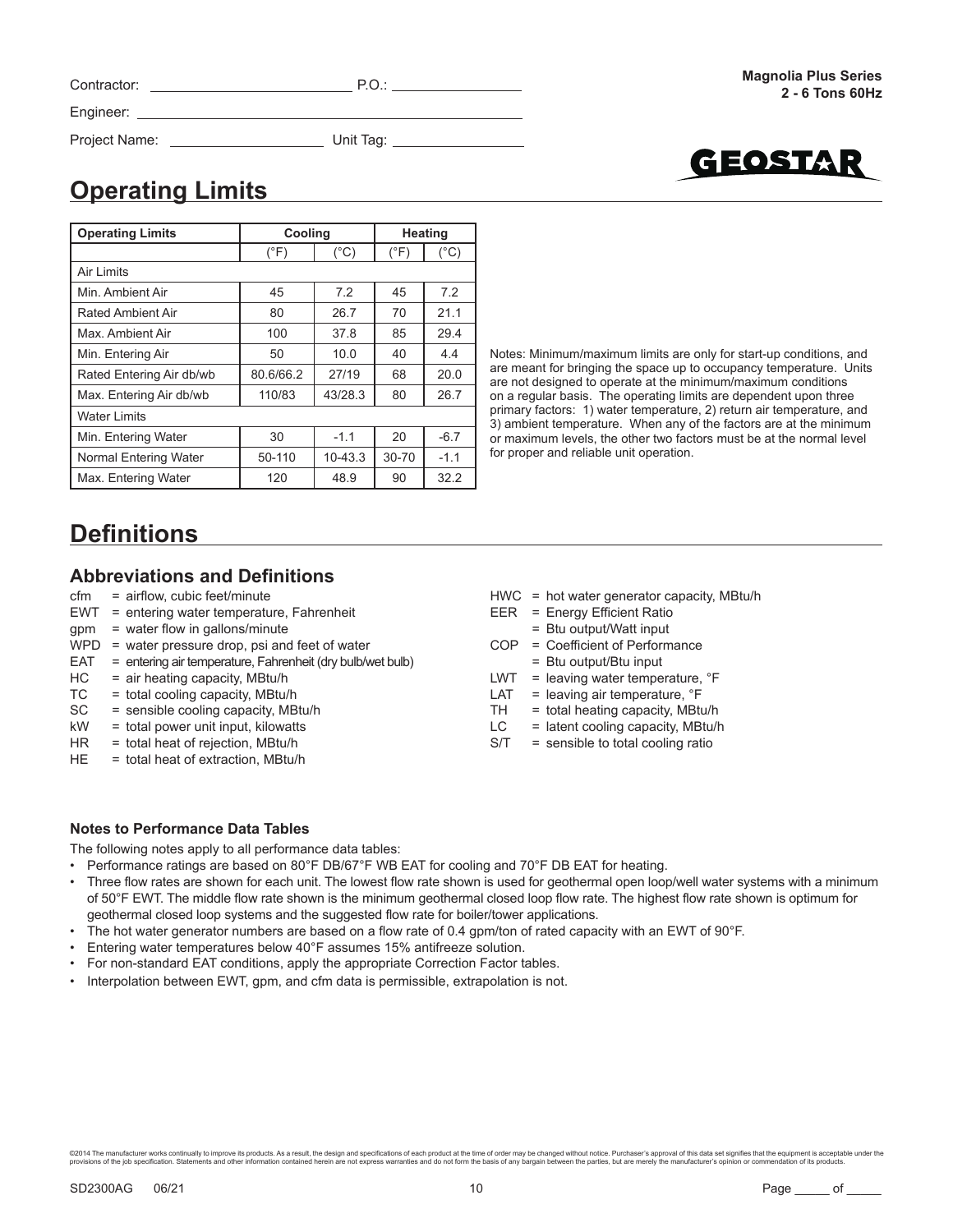| Contractor: |  |
|-------------|--|
|             |  |

Project Name: Unit Tag:

# **Correction Factor Tables**

<u> 1980 - Johann Barbara, martxa a</u>

Engineer: \_

### **Air Flow Corrections (Dual Capacity Part Load)**

|                       | Airflow      |                  |          | Cooling |                    |                | Heating |                    |
|-----------------------|--------------|------------------|----------|---------|--------------------|----------------|---------|--------------------|
| cfm Per Ton<br>of Clg | % of Nominal | <b>Total Cap</b> | Sens Cap | Power   | <b>Heat of Rej</b> | <b>Htg Cap</b> | Power   | <b>Heat of Ext</b> |
| 240                   | 60           | 0.922            | 0.778    | 0.956   | 0.924              | 0.943          | 1.239   | 0.879              |
| 275                   | 69           | 0.944            | 0.830    | 0.962   | 0.944              | 0.958          | 1.161   | 0.914              |
| 300                   | 75           | 0.957            | 0.866    | 0.968   | 0.958              | 0.968          | 1.115   | 0.937              |
| 325                   | 81           | 0.970            | 0.900    | 0.974   | 0.970              | 0.977          | 1.075   | 0.956              |
| 350                   | 88           | 0.982            | 0.933    | 0.981   | 0.980              | 0.985          | 1.042   | 0.972              |
| 375                   | 94           | 0.991            | 0.968    | 0.991   | 0.991              | 0.993          | 1.018   | 0.988              |
| 400                   | 100          | 1.000            | 1.000    | 1.000   | 1.000              | 1.000          | 1.000   | 1.000              |
| 425                   | 106          | 1.007            | 1.033    | 1.011   | 1.008              | 1.007          | 0.990   | 1.010              |
| 450                   | 113          | 1.013            | 1.065    | 1.023   | 1.015              | 1.012          | 0.987   | 1.018              |
| 475                   | 119          | 1.017            | 1.099    | 1.037   | 1.022              | 1.018          | 0.984   | 1.025              |
| 500                   | 125          | 1.020            | 1.132    | 1.052   | 1.027              | 1.022          | 0.982   | 1.031              |
| 520                   | 130          | 1.022            | 1.159    | 1.064   | 1.030              | 1.025          | 0.979   | 1.034              |
|                       |              |                  |          |         |                    |                |         | 5/30/06            |

### **Air Flow Corrections (Dual Capacity Full Load and Single Speed)**

|                       | Airflow                          |       |                   | Cooling | Heating            |                |       |                    |  |
|-----------------------|----------------------------------|-------|-------------------|---------|--------------------|----------------|-------|--------------------|--|
| cfm Per Ton<br>of Clg | % of Nominal<br><b>Total Cap</b> |       | Sens Cap<br>Power |         | <b>Heat of Rej</b> | <b>Htg Cap</b> | Power | <b>Heat of Ext</b> |  |
| 240                   | 60                               | 0.922 | 0.786             | 0.910   | 0.920              | 0.943          | 1.150 | 0.893              |  |
| 275                   | 69                               | 0.944 | 0.827             | 0.924   | 0.940              | 0.958          | 1.105 | 0.922              |  |
| 300                   | 75                               | 0.959 | 0.860             | 0.937   | 0.955              | 0.968          | 1.078 | 0.942              |  |
| 325                   | 81                               | 0.971 | 0.894             | 0.950   | 0.967              | 0.977          | 1.053 | 0.959              |  |
| 350                   | 88                               | 0.982 | 0.929             | 0.964   | 0.978              | 0.985          | 1.031 | 0.973              |  |
| 375                   | 94                               | 0.992 | 0.965             | 0.982   | 0.990              | 0.993          | 1.014 | 0.988              |  |
| 400                   | 100                              | 1.000 | 1.000             | 1.000   | 1.000              | 1.000          | 1.000 | 1.000              |  |
| 425                   | 106                              | 1.007 | 1.034             | 1.020   | 1.010              | 1.007          | 0.990 | 1.011              |  |
| 450                   | 113                              | 1.012 | 1.065             | 1.042   | 1.018              | 1.013          | 0.983 | 1.020              |  |
| 475                   | 119                              | 1.017 | 1.093             | 1.066   | 1.026              | 1.018          | 0.980 | 1.028              |  |
| 500                   | 125                              | 1.019 | 1.117             | 1.092   | 1.033              | 1.023          | 0.978 | 1.034              |  |
| 520                   | 130                              | 1.020 | 1.132             | 1.113   | 1.038              | 1.026          | 0.975 | 1.038              |  |

### **Cooling Capacity Corrections**

| Entering                                                             | Total   |       |       |       | Power | <b>Heat of Rejec-</b> |       |         |         |         |         |       |       |
|----------------------------------------------------------------------|---------|-------|-------|-------|-------|-----------------------|-------|---------|---------|---------|---------|-------|-------|
| Air WB °F                                                            | Clg Cap | 60    | 65    | 70    | 75    | 80                    | 80.6  | 85      | 90      | 95      | 100     | Input | tion  |
| 55                                                                   | 0.898   | 0.723 | 0.866 | .048  | .185  |                       |       |         | $\star$ | $\star$ |         | 0.985 | 0.913 |
| 60                                                                   | 0.912   |       | 0.632 | 0.880 | .078  | .244                  | 1.260 | $\star$ | $\star$ | $\star$ |         | 0.994 | 0.927 |
| 63                                                                   | 0.945   |       |       | 0.768 | 0.960 | 1.150                 | 1.175 |         | $\star$ | $\star$ |         | 0.996 | 0.954 |
| 65                                                                   | 0.976   |       |       | 0.694 | 0.881 | 1.079                 | 1.085 | 1.270   | $\star$ | $\star$ |         | 0.997 | 0.972 |
| 66.2                                                                 | 0.983   |       |       | 0.655 | 0.842 | .040                  | 1.060 | 1.232   | $\star$ | $\star$ |         | 0.999 | 0.986 |
| 67                                                                   | 1.000   |       |       | 0.616 | 0.806 | 1.000                 | 1.023 | 1.193   | 1.330   | 1.480   |         | 1.000 | 1.000 |
| 70                                                                   | 1.053   |       |       |       | 0.693 | 0.879                 | 0.900 | 1.075   | 1.205   | .404    |         | 1.003 | 1.044 |
| 75                                                                   | 1.168   |       |       |       |       | 0.687                 | 0.715 | 0.875   | 1.040   | .261    | 1.476   | 1.007 | 1.141 |
| NOTE: * Sensible capacity equals total capacity at conditions shown. |         |       |       |       |       |                       |       |         |         |         | 3/28/12 |       |       |

### **Heating Capacity Corrections**

| Ent Air DB °F | <b>Heating Corrections</b> |       |                    |  |  |  |  |  |  |
|---------------|----------------------------|-------|--------------------|--|--|--|--|--|--|
|               | <b>Htg Cap</b>             | Power | <b>Heat of Ext</b> |  |  |  |  |  |  |
| 45            | 1.062                      | 0.739 | 1.158              |  |  |  |  |  |  |
| 50            | 1.050                      | 0.790 | 1.130              |  |  |  |  |  |  |
| 55            | 1.037                      | 0.842 | 1.096              |  |  |  |  |  |  |
| 60            | 1.025                      | 0.893 | 1.064              |  |  |  |  |  |  |
| 65            | 1.012                      | 0.945 | 1.030              |  |  |  |  |  |  |
| 68            | 1.005                      | 0.976 | 1.012              |  |  |  |  |  |  |
| 70            | 1.000                      | 1.000 | 1.000              |  |  |  |  |  |  |
| 75            | 0.987                      | 1.048 | 0.970              |  |  |  |  |  |  |
| 80            | 0.975                      | 1.099 | 0.930              |  |  |  |  |  |  |
|               |                            |       | 11/10/09           |  |  |  |  |  |  |



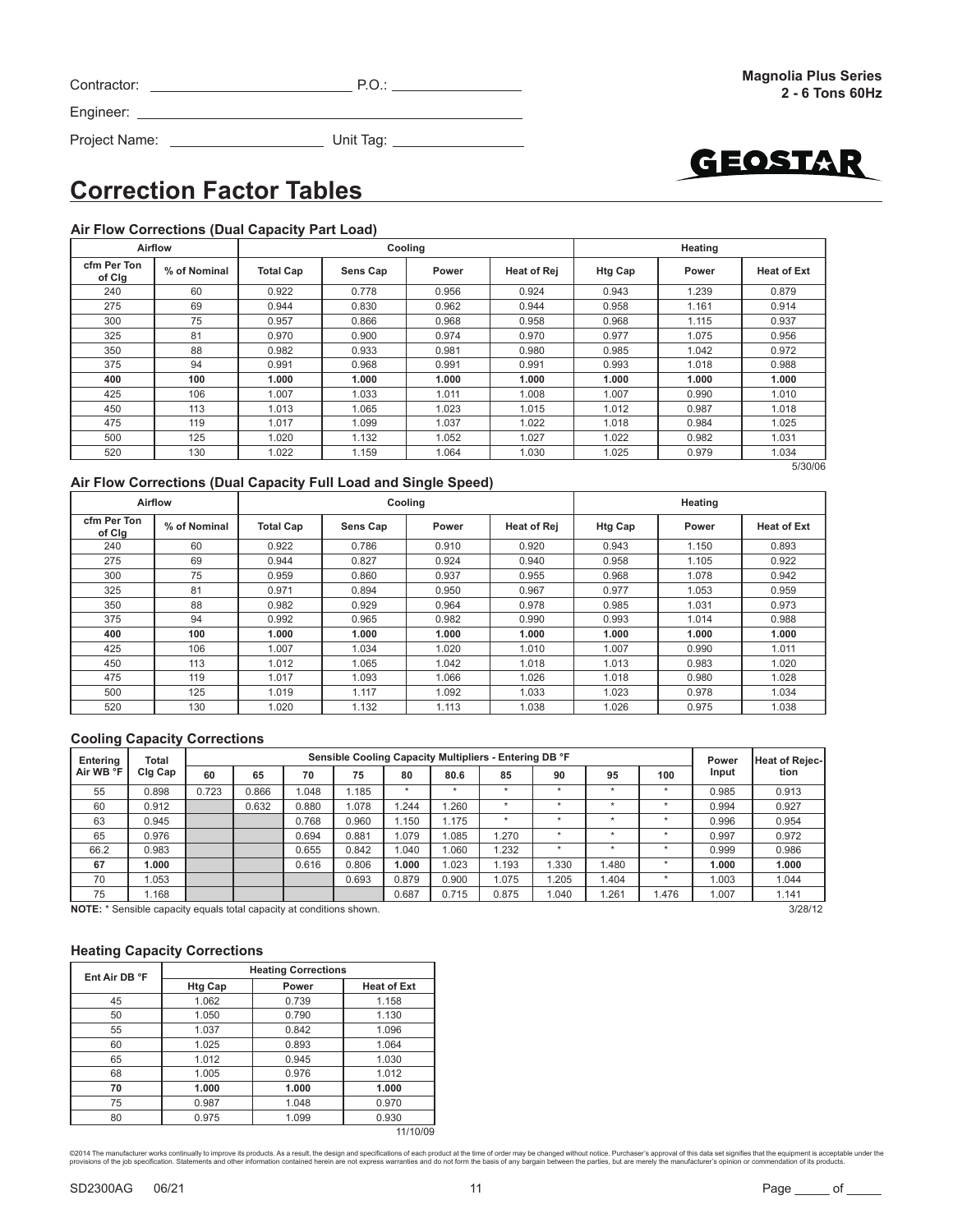| Contractor: | $\checkmark$ |
|-------------|--------------|
| Engineer:   |              |

Project Name: Unit Tag:

GEOSTAR

# **Antifreeze Corrections**

Catalog performance can be corrected for antifreeze use. Please use the following table and note the example given.

| <b>Antifreeze Type</b>  | Antifreeze % by wt | Heating     | Cooling   | <b>Pressure Drop</b> |
|-------------------------|--------------------|-------------|-----------|----------------------|
| $EWT - °F [°C]$         |                    | $30$ [-1.1] | 90 [32.2] | $30$ [-1.1]          |
| Water                   | $\mathbf 0$        | 1.000       | 1.000     | 1.000                |
|                         | 10                 | 0.973       | 0.991     | 1.075                |
|                         | 20                 | 0.943       | 0.979     | 1.163                |
| <b>Ethylene Glycol</b>  | 30                 | 0.917       | 0.965     | 1.225                |
|                         | 40                 | 0.890       | 0.955     | 1.324                |
|                         | 50                 | 0.865       | 0.943     | 1.419                |
|                         | 10                 | 0.958       | 0.981     | 1.130                |
|                         | 20                 | 0.913       | 0.969     | 1.270                |
| <b>Propylene Glycol</b> | 30                 | 0.854       | 0.950     | 1.433                |
|                         | 40                 | 0.813       | 0.937     | 1.614                |
|                         | 50                 | 0.770       | 0.922     | 1.816                |
|                         | 10                 | 0.927       | 0.991     | 1.242                |
|                         | 20                 | 0.887       | 0.972     | 1.343                |
| Ethanol                 | 30                 | 0.856       | 0.947     | 1.383                |
|                         | 40                 | 0.815       | 0.930     | 1.523                |
|                         | 50                 | 0.779       | 0.911     | 1.639                |
|                         | 10                 | 0.957       | 0.986     | 1.127                |
|                         | 20                 | 0.924       | 0.970     | 1.197                |
| Methanol                | 30                 | 0.895       | 0.951     | 1.235                |
|                         | 40                 | 0.863       | 0.936     | 1.323                |
|                         | 50                 | 0.833       | 0.920     | 1.399                |



**WARNING: Gray area represents antifreeze concentrations greater than 35% by weight and should be avoided due to the extreme performance penalty they represent.**

### **Antifreeze Correction Example**

Antifreeze solution is Propylene Glycol 20% by weight. Determine the corrected heating and cooling performance at 30°F and 90°F respectively as well as pressure drop at 30°F for a 036.

The corrected cooling capacity at 90°F would be: 34,800 Btu/h x 0.969 = 33,721 Btu/h

The corrected heating capacity at 30°F would be: 29,300 Btu/h x 0.913 = 26,750 Btu/h

The corrected pressure drop at 30°F and 9 gpm would be: 13.4 feet of head x 1.270 = 17.02 feet of head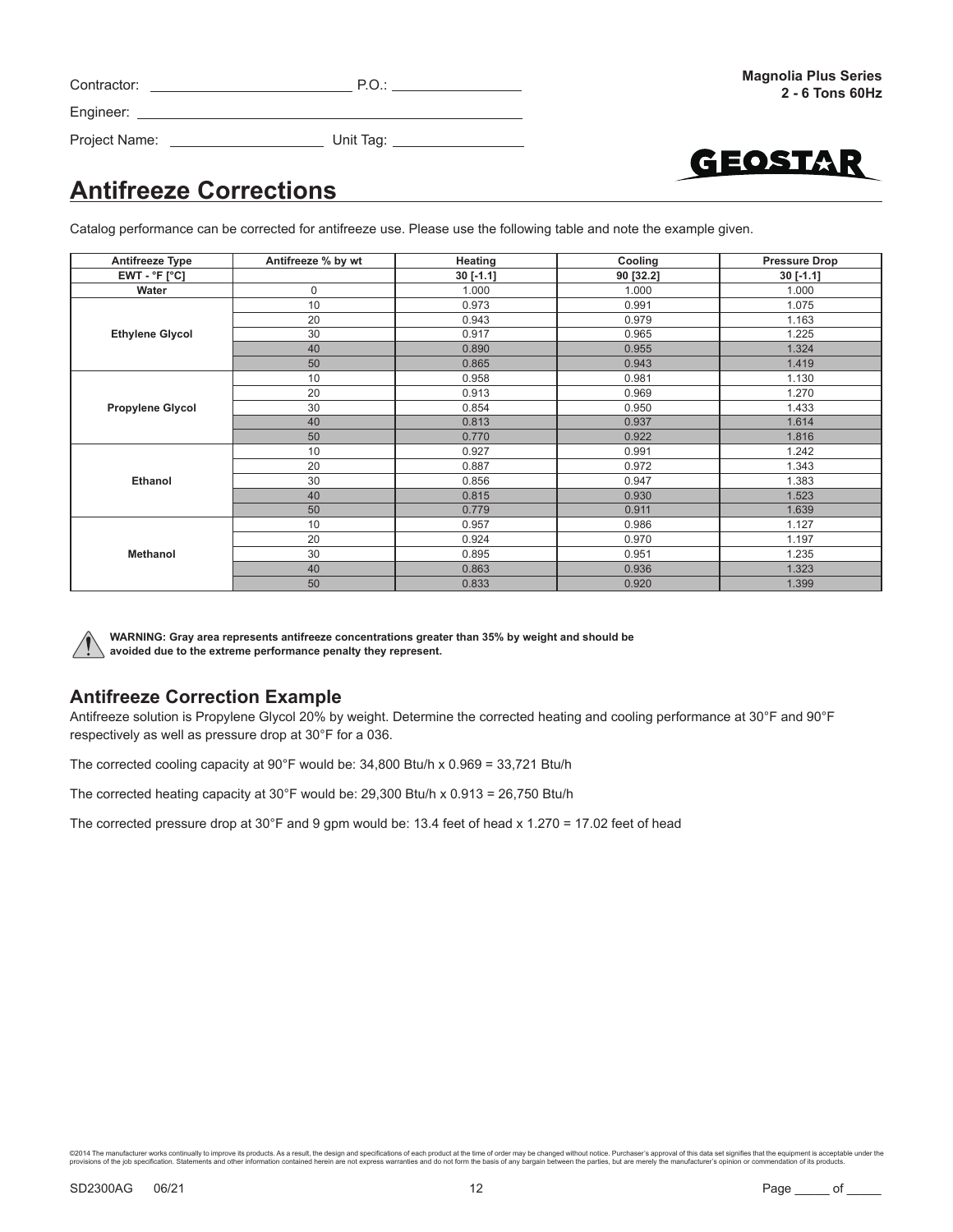| Contractor: |  |  |
|-------------|--|--|
|-------------|--|--|

Project Name: Unit Tag:

GEOSTAR

## **Pressure Drop**

|                 |            |                |                | Pressure Drop (psi) |                |            |
|-----------------|------------|----------------|----------------|---------------------|----------------|------------|
| <b>Model</b>    | <b>GPM</b> | $30^{\circ}$ F | $50^{\circ}$ F | 70°F                | $90^{\circ}$ F | 110°F      |
|                 | 4          | 2.3            | 2.1            | 2.0                 | 1.9            | 1.7        |
| 024 Full        | 6          | 4.5            | 4.3            | 4.0                 | 3.7            | 3.5        |
| Load            | 8          | 7.5            | 7.0            | 6.6                 | 6.1            | 5.7        |
|                 | 10         | 10.5           | 9.7            | 9.9                 | 8.5            | 7.9        |
|                 | 3          | 1.5            | 1.4            | 1.3                 | 1.2            | 1.1        |
| 024 Part        | 5          | 3.3            | 3.1            | 2.9                 | 2.7            | 2.5        |
| Load            | 7          | 5.9            | 5.6            | 5.2                 | 4.8            | 4.5        |
|                 | 9          | 8.5            | 8.1            | 8.2                 | 6.9            | 6.5        |
|                 | 5          | 1.9            | 1.8            | 1.7                 | 1.6            | 1.5        |
| 036 Full        | 7          | 3.6            | 3.4            | 3.2                 | 3.0            | 2.9        |
| Load            | 9          | 5.8            | 5.4            | 5.1                 | 4.8            | 4.6        |
|                 | 11         | 8.0            | 7.4            | 7.4                 | 6.6            | 6.3        |
|                 | 4          | 1.4            | 1.3            | 1.2                 | 1.2            | 1.0        |
| <b>036 Part</b> | 6          | 2.7            | 2.6            | 2.4                 | 2.3            | 2.1        |
| Load            | 8          | 4.7            | 4.4            | 4.1<br>6.2          | 4.0            | 3.5        |
|                 | 10         | 6.7            | 6.2            |                     | 5.7            | 4.9        |
|                 | 6          | 1.7            | 1.6            | 1.5                 | 1.4            | 1.3        |
| 048 Full        | 9          | 3.9            | 3.6            | 3.4                 | 3.2            | 3.1        |
| Load            | 12         | 7.0            | 6.6            | 6.2                 | 5.8            | 5.6        |
|                 | 15         | 10.1           | 9.6            | 9.8                 | 8.4            | 8.1        |
|                 | 5          | 1.1            | 1.1            | 1.0                 | 0.9            | 0.9        |
| 048 Part        | 8          | 3.1            | 2.9            | 2.7                 | 2.5            | 2.3<br>4.5 |
| Load            | 11         | 5.9            | 5.6            | 5.2                 | 4.8            |            |
|                 | 14         | 8.7            | 8.3            | 8.5                 | 7.1            | 6.7        |
|                 | 8          | 2.8            | 2.7            | 2.5                 | 2.3            | 2.2        |
| 060 Full        | 12         | 5.8            | 5.4            | 5.1                 | 4.8            | 4.4        |
| Load            | 16         | 9.8            | 9.2            | 8.6                 | 8.0            | 7.4        |
|                 | 20         | 13.8           | 13.0           | 13.0                | 11.2           | 10.4       |
|                 | 6          | 1.7            | 1.6            | 1.5                 | 1.4            | 1.3        |
| 060 Part        | 10         | 4.2            | 4.0            | 3.7                 | 3.4            | 3.2        |
| Load            | 14         | 7.6            | 7.2            | 6.7                 | 6.2            | 5.8        |
|                 | 18         | 11.0           | 10.4           | 10.7                | 9.0            | 8.4        |
|                 | 12         | 3.8            | 3.6            | 3.4                 | 3.1            | 2.9        |
| 072 Full        | 15         | 5.7            | 5.3            | 5.0                 | 4.7            | 4.3        |
| Load            | 18         | 7.8            | 7.4            | 6.9                 | 6.4            | 6.0        |
|                 | 21         | 9.9            | 9.5            | 9.1                 | 8.1            | 7.7        |
|                 | 10         | 2.8            | 2.7            | 2.5                 | 2.3            | 2.2        |
| 072 Part        | 13         | 4.4            | 4.2            | 3.9                 | 3.6            | 3.4        |
| Load            | 16         | 6.4            | 6.0            | 5.6                 | 5.2            | 4.8        |
|                 | 19         | 8.4            | 7.8            | 7.6                 | 6.8            | 6.2        |

7/18/14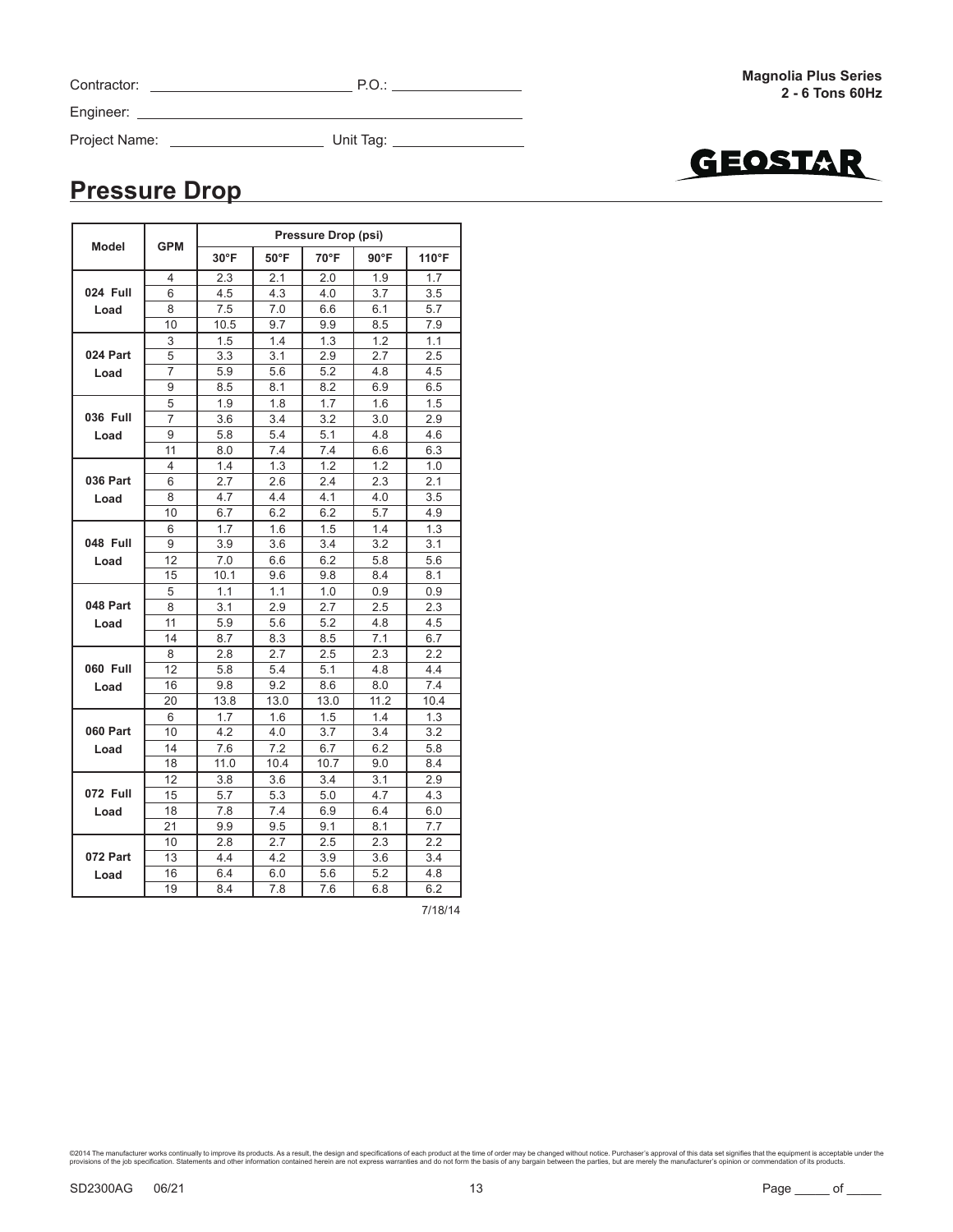|          | ©2014 The manufacturer works continually to improve its products. As a result, the design and specifications of each product at the time of order may be changed without notice. Purchaser's approval of this data set signifi<br>provisions of the iob specification. Statements and other information contained herein are not express warranties and do not form the basis of any bargain between the parties. but are merely the manufacturer's opinion or c |      |  |
|----------|------------------------------------------------------------------------------------------------------------------------------------------------------------------------------------------------------------------------------------------------------------------------------------------------------------------------------------------------------------------------------------------------------------------------------------------------------------------|------|--|
| SD2300AG | 06/21                                                                                                                                                                                                                                                                                                                                                                                                                                                            | Page |  |

# **Performance Data cont.**

Engineer:

### **024 - Full Load Dual Capacity with 5-Speed ECM (800 cfm)**

Project Name: Unit Tag:

|                  |             | <b>WPD</b> |           |                |                                                                          |              | <b>HEATING - EAT 70°F</b> |                |              |                      |                |              |                       |              | COOLING - EAT 80/67 °F    |              |              |                                                      |
|------------------|-------------|------------|-----------|----------------|--------------------------------------------------------------------------|--------------|---------------------------|----------------|--------------|----------------------|----------------|--------------|-----------------------|--------------|---------------------------|--------------|--------------|------------------------------------------------------|
| <b>EWT</b><br>°F | Flow<br>gpm | PSI        | <b>FT</b> | Airflow<br>cfm | HC<br>Mbtu/h                                                             | Power<br>kW  | HE<br>Mbtu/h              | LAT<br>°F      | <b>COP</b>   | <b>HWC</b><br>Mbtu/h | Airflow<br>cfm | TC           | SC<br>Mbtu/h   Mbtu/h | S/T<br>Ratio | Power<br>kW               | HR<br>Mbtu/h | EER          | <b>HWC</b><br>Mbtu/h                                 |
|                  | 4.0         | 2.3        | 5.4       |                |                                                                          |              |                           |                |              |                      |                |              |                       |              |                           |              |              |                                                      |
| 20               | 6.0         | 4.7        | 10.8      |                |                                                                          |              | Operation not recommended |                |              |                      |                |              |                       |              | Operation not recommended |              |              |                                                      |
|                  | 8.0         | 7.7        | 17.8      | 600<br>800     | 16.0<br>16.5                                                             | 1.47<br>1.51 | 10.9<br>11.3              | 94.6<br>89.1   | 3.19<br>3.19 | 2.1<br>2.0           |                |              |                       |              |                           |              |              |                                                      |
|                  | 4.0         | 2.3        | 5.3       |                |                                                                          |              | Operation not recommended |                |              |                      |                |              |                       |              | Operation not recommended |              |              |                                                      |
|                  |             |            |           | 600            | 18.3                                                                     | 1.51         | 13.2                      | 98.3           | 3.56         | 2.3                  | 600            | 24.7         | 17.0                  | 0.69         | 1.00                      | 28.1         | 24.7         | $\overline{\phantom{a}}$                             |
| 30               | 6.0         | 4.5        | 10.5      | 800            | 18.9                                                                     | 1.56         | 13.5                      | 91.8           | 3.55         | 2.1                  | 800            | 25.1         | 18.6                  | 0.74         | 1.05                      | 28.7         | 23.8         | $\overline{\phantom{a}}$                             |
|                  | 8.0         | 7.5        | 17.3      | 600            | 18.6                                                                     | 1.52         | 13.4                      | 98.8           | 3.58         | 2.3                  | 600<br>800     | 24.8         | 17.0                  | 0.69         | 0.97                      | 28.1         | 25.6         | $\overline{\phantom{a}}$                             |
|                  |             |            |           | 800            | 19.2<br>1.57<br>13.9<br>92.3<br>3.59<br>2.2<br>Operation not recommended |              |                           |                |              |                      |                | 25.4         | 18.6                  | 0.73         | 1.02                      | 28.9         | 25.0         | $\overline{\phantom{a}}$                             |
|                  | 4.0         | 2.2        | 5.1       |                |                                                                          |              |                           |                |              |                      |                |              |                       |              | Operation not recommended |              |              |                                                      |
| 40               | 6.0         | 4.4        | 10.2      | 600<br>800     | 20.9<br>21.5                                                             | 1.58<br>1.62 | 15.5<br>16.0              | 102.2<br>94.9  | 3.86<br>3.90 | 2.5<br>2.3           | 600<br>800     | 25.0<br>25.4 | 17.2<br>18.8          | 0.69<br>0.74 | 1.10<br>1.15              | 28.7<br>29.4 | 22.7<br>22.1 | $\overline{\phantom{a}}$<br>$\overline{\phantom{a}}$ |
|                  |             |            |           | 600            | 21.3                                                                     | 1.60         | 15.8                      | 102.9          | 3.90         | 2.6                  | 600            | 25.2         | 17.2                  | 0.68         | 1.07                      | 28.8         | 23.6         | $\overline{\phantom{a}}$                             |
|                  | 8.0         | 7.3        | 16.8      | 800            | 22.0                                                                     | 1.63         | 16.4                      | 95.4           | 3.94         | 2.4                  | 800            | 25.7         | 18.8                  | 0.73         | 1.12                      | 29.5         | 23.1         | $\overline{\phantom{a}}$                             |
|                  |             |            |           | 600            | 22.6                                                                     | 1.62         | 17.1                      | 104.9          | 4.09         | 2.7                  | 600            | 24.0         | 15.8                  | 0.66         | 1.26                      | 28.3         | 19.1         | 1.1                                                  |
|                  | 4.0         | 2.1        | 4.9       | 800            | 23.3                                                                     | 1.64         | 17.7                      | 96.9           | 4.15         | 2.5                  | 800            | 25.2         | 17.6                  | 0.70         | 1.32                      | 29.8         | 19.1         | 1.2                                                  |
| 50               | 6.0         | 4.3        | 9.9       | 600            | 23.4                                                                     | 1.66         | 17.8                      | 106.2          | 4.14         | 2.8                  | 600            | 24.5         | 16.0                  | 0.65         | 1.19                      | 28.5         | 20.7         | 1.0                                                  |
|                  |             |            |           | 800            | 24.2                                                                     | 1.68         | 18.4                      | 98.0           | 4.22         | 2.6                  | 800            | 25.8         | 17.8                  | 0.69         | 1.24                      | 30.0         | 20.7         | 1.2                                                  |
|                  | 8.0         | 7.0        | 16.3      | 600            | 24.0                                                                     | 1.67         | 18.2                      | 107.0          | 4.20         | 2.9                  | 600            | 24.7         | 17.1                  | 0.69         | 1.16                      | 28.7         | 21.4         | 1.0                                                  |
|                  |             |            |           | 800<br>600     | 24.7<br>24.7                                                             | 1.69<br>1.68 | 18.9<br>19.0              | 98.6<br>108.2  | 4.27<br>4.32 | 2.6<br>3.0           | 800<br>600     | 26.0<br>23.4 | 19.0<br>15.7          | 0.73<br>0.67 | 1.22<br>1.37              | 30.2<br>28.1 | 21.4<br>17.1 | 1.1<br>1.3                                           |
|                  | 4.0         | 2.1        | 4.8       | 800            | 25.5                                                                     | 1.69         | 19.8                      | 99.5           | 4.43         | 2.8                  | 800            | 24.6         | 17.5                  | 0.71         | 1.43                      | 29.5         | 17.1         | 1.4                                                  |
|                  |             |            |           | 600            | 25.8                                                                     | 1.73         | 20.0                      | 109.9          | 4.39         | 3.0                  | 600            | 24.0         | 15.9                  | 0.66         | 1.30                      | 28.4         | 18.4         | 1.2                                                  |
| 60               | 6.0         | 4.1        | 9.6       | 800            | 26.7                                                                     | 1.74         | 20.8                      | 100.9          | 4.50         | 2.8                  | 800            | 25.1         | 17.7                  | 0.70         | 1.36                      | 29.8         | 18.5         | 1.4                                                  |
|                  |             |            |           | 600            | 26.5                                                                     | 1.74         | 20.5                      | 110.8          | 4.45         | 3.2                  | 600            | 24.2         | 16.8                  | 0.69         | 1.27                      | 28.6         | 19.0         | 1.1                                                  |
|                  | 8.0         | 6.8        | 15.8      | 800            | 27.3                                                                     | 1.75         | 21.4                      | 101.6          | 4.58         | 2.9                  | 800            | 25.4         | 18.6                  | 0.73         | 1.33                      | 30.0         | 19.1         | 1.3                                                  |
|                  | 4.0         | 2.0        | 4.6       | 600            | 26.9                                                                     | 1.74         | 21.0                      | 111.5          | 4.54         | 3.2                  | 600            | 22.9         | 15.6                  | 0.68         | 1.49                      | 28.0         | 15.4         | 1.6                                                  |
|                  |             |            |           | 800            | 27.8                                                                     | 1.74         | 21.9                      | 102.2          | 4.69         | 3.0                  | 800            | 23.9         | 17.4                  | 0.73         | 1.54                      | 29.2         | 15.5         | 1.7                                                  |
| 70               | 6.0         | 4.0        | 9.2       | 600            | 28.3                                                                     | 1.79         | 22.1                      | 113.6          | 4.62         | 3.4                  | 600            | 23.5         | 15.8                  | 0.67         | 1.42                      | 28.4         | 16.5         | 1.5                                                  |
|                  |             |            |           | 800<br>600     | 29.2<br>29.0                                                             | 1.79<br>1.82 | 23.1<br>22.8              | 103.8<br>114.7 | 4.77<br>4.68 | 3.1<br>3.5           | 800<br>600     | 24.5<br>23.7 | 17.5<br>16.5          | 0.72<br>0.69 | 1.47<br>1.39              | 29.5<br>28.5 | 16.6<br>17.1 | 1.7<br>1.4                                           |
|                  | 8.0         | 6.6        | 15.3      | 800            | 30.0                                                                     | 1.81         | 23.8                      | 104.7          | 4.86         | 3.2                  | 800            | 24.8         | 18.2                  | 0.74         | 1.45                      | 29.7         | 17.2         | 1.6                                                  |
|                  |             |            |           | 600            | 28.9                                                                     | 1.80         | 22.8                      | 114.6          | 4.71         | 3.6                  | 600            | 21.9         | 15.5                  | 0.71         | 1.63                      | 27.5         | 13.4         | 2.0                                                  |
|                  | 4.0         | 1.9        | 4.5       | 800            | 29.9                                                                     | 1.78         | 23.8                      | 104.6          | 4.91         | 3.3                  | 800            | 22.8         | 17.2                  | 0.75         | 1.68                      | 28.5         | 13.5         | 2.1                                                  |
| 80               | 6.0         | 3.9        | 8.9       | 600            | 30.6                                                                     | 1.87         | 24.2                      | 117.1          | 4.79         | 3.7                  | 600            | 22.5         | 15.7                  | 0.70         | 1.58                      | 27.9         | 14.3         | 1.9                                                  |
|                  |             |            |           | 800            | 31.6                                                                     | 1.85         | 25.3                      | 106.6          | 5.00         | 3.5                  | 800            | 23.4         | 17.4                  | 0.74         | 1.62                      | 29.0         | 14.4         | 2.1                                                  |
|                  | 8.0         | 6.4        | 14.7      | 600            | 31.4                                                                     | 1.89         | 25.0                      | 118.5          | 4.87         | 3.9                  | 600            | 22.8         | 16.1                  | 0.70         | 1.54                      | 28.0         | 14.8         | 1.8                                                  |
|                  |             |            |           | 800            | 32.5                                                                     | 1.87         | 26.1                      | 107.6          | 5.11         | 3.6                  | 800            | 23.7         | 17.8                  | 0.75         | 1.59                      | 29.1         | 14.9         | 2.0                                                  |
|                  | 4.0         | 1.9        | 4.3       | 600<br>800     | 30.9<br>32.0                                                             | 1.86<br>1.83 | 24.6<br>25.8              | 117.7<br>107.0 | 4.87<br>5.12 | 3.9<br>3.7           | 600<br>800     | 21.0<br>21.7 | 15.3<br>17.0          | 0.73<br>0.78 | 1.78<br>1.82              | 27.0<br>27.9 | 11.8<br>11.9 | 2.5<br>2.7                                           |
|                  |             |            |           | 600            | 32.8                                                                     | 1.94         | 26.2                      | 120.7          | 4.95         | 4.1                  | 600            | 21.6         | 15.5                  | 0.72         | 1.73                      | 27.5         | 12.5         | 2.4                                                  |
| 90               | 6.0         | 3.7        | 8.6       | 800            | 34.0                                                                     | 1.91         | 27.5                      | 109.4          | 5.22         | 3.8                  | 800            | 22.4         | 17.2                  | 0.77         | 1.77                      | 28.4         | 12.6         | 2.6                                                  |
|                  | 8.0         | 6.1        | 14.2      | 600            | 33.9                                                                     | 1.97         | 27.2                      | 122.3          | 5.04         | 4.3                  | 600            | 21.8         | 15.6                  | 0.72         | 1.70                      | 27.6         | 12.8         | 2.2                                                  |
|                  |             |            |           | 800            | 35.0                                                                     | 1.92         | 28.5                      | 110.6          | 5.34         | 4.0                  | 800            | 22.6         | 17.3                  | 0.77         | 1.74                      | 28.5         | 13.0         | 2.5                                                  |
|                  | 4.0         | 1.8        | 4.2       |                |                                                                          |              |                           |                |              |                      |                |              |                       |              | Operation not recommended |              |              |                                                      |
| 100              | 6.0         | 3.6        | 8.3       |                |                                                                          |              |                           |                |              |                      | 600            | 20.4         | 15.2                  | 0.75         | 1.92                      | 26.9         | 10.6         | 2.9                                                  |
|                  |             |            |           |                |                                                                          |              |                           |                |              |                      | 800            | 21.1         | 16.9                  | 0.80         | 1.95                      | 27.7         | 10.8         | 3.2                                                  |
|                  | 8.0         | 5.9        | 13.7      |                |                                                                          |              |                           |                |              |                      | 600<br>800     | 20.6<br>21.3 | 15.2<br>16.8          | 0.74<br>0.79 | 1.88<br>1.91              | 27.0<br>27.8 | 10.9<br>11.1 | 2.7<br>3.0                                           |
|                  | 4.0         | 1.7        | 4.0       |                |                                                                          |              |                           |                |              |                      |                |              |                       |              | Operation not recommended |              |              |                                                      |
|                  |             |            |           |                |                                                                          |              |                           |                |              |                      | 600            | 19.2         | 15.0                  | 0.78         | 2.11                      | 26.4         | 9.1          | 3.7                                                  |
| 110              | 6.0         | 3.5        | 8.0       |                |                                                                          |              | Operation not recommended |                |              |                      | 800            | 19.8         | 16.6                  | 0.84         | 2.12                      | 27.0         | 9.3          | 4.0                                                  |
|                  | 8.0         | 5.7        | 13.2      |                |                                                                          |              |                           |                |              |                      | 600            | 19.4         | 14.8                  | 0.76         | 2.07                      | 26.5         | 9.4          | 3.4                                                  |
|                  |             |            |           |                |                                                                          |              |                           |                |              |                      | 800            | 20.0         | 16.3                  | 0.82         | 2.09                      | 27.1         | 9.5          | 3.8                                                  |
|                  | 4.0         | 1.7        | 3.8       |                |                                                                          |              |                           |                |              |                      |                |              |                       |              | Operation not recommended |              |              |                                                      |
| 120              | 6.0         | 3.3        | 7.7       |                |                                                                          |              |                           |                |              |                      | 600<br>800     | 17.4<br>17.7 | 14.4<br>15.7          | 0.83<br>0.88 | 2.31<br>2.37              | 25.3<br>25.8 | 7.5<br>7.5   | 4.3<br>4.7                                           |
|                  |             |            |           |                |                                                                          |              |                           |                |              |                      | 600            | 17.5         | 14.4                  | 0.82         | 2.23                      | 25.2         | 7.9          | 4.0                                                  |
|                  | 8.0         | 5.5        | 12.7      |                |                                                                          |              |                           |                |              |                      | 800            | 17.9         | 15.7                  | 0.87         | 2.31                      | 25.8         | 7.8          | 4.4                                                  |

Performance capacities shown in thousands of Mbtu/h. The contract of the contract of Mbtu/h.

Contractor: P.O.:

**Magnolia Plus Series 2 - 6 Tons 60Hz**

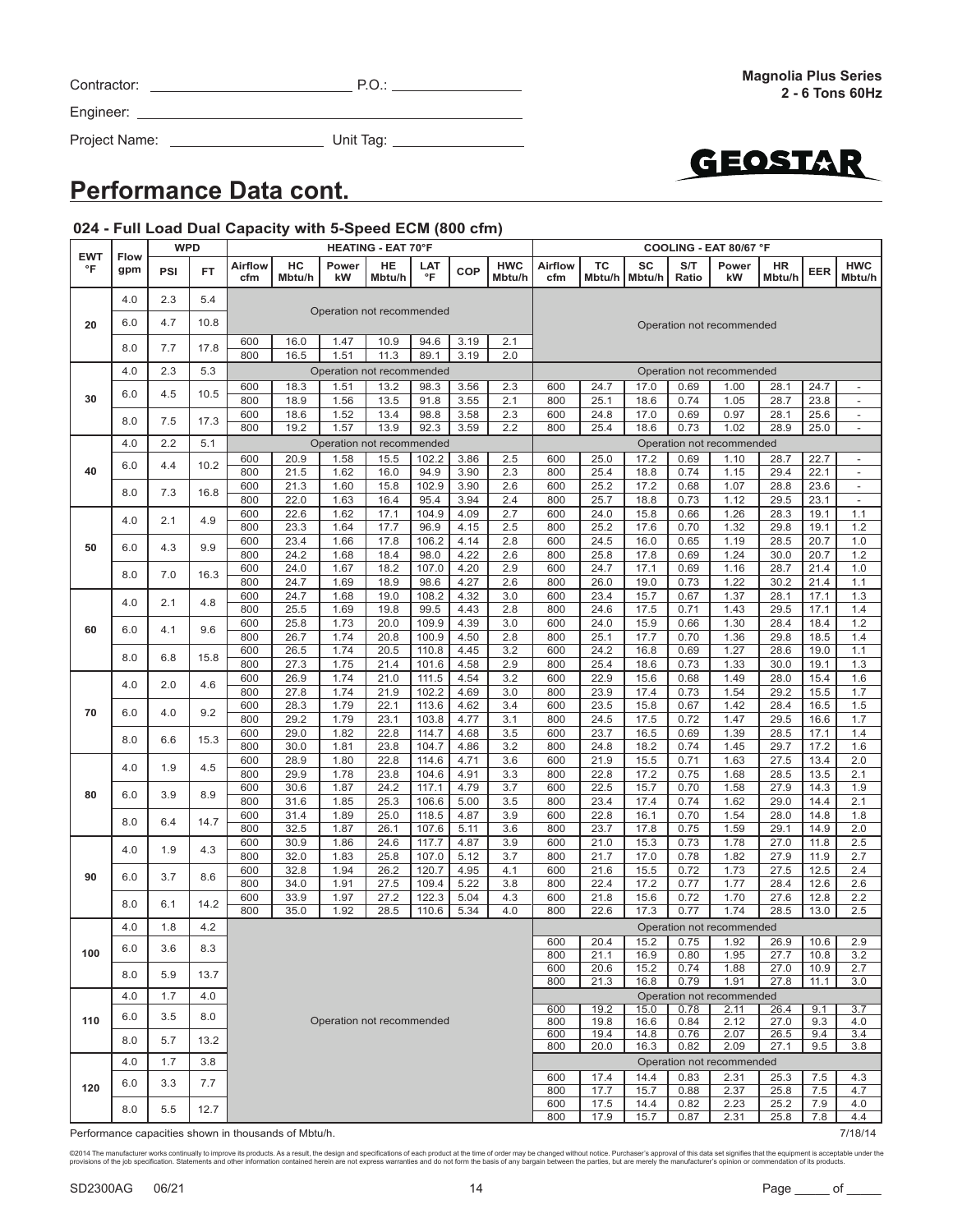Project Name: Unit Tag:



### **Performance Data cont.**

### **024 - Part Load Dual Capacity with 5-Speed ECM (600 cfm)**

| <b>Flow</b><br><b>HWC</b><br>HC<br>TC<br>SC<br>S/T<br><b>HWC</b><br><b>Airflow</b><br>Power<br>HE<br><b>Airflow</b><br>Power<br>LAT<br>HR<br>°F<br>gpm<br>PSI<br><b>FT</b><br>COP<br><b>EER</b><br>°F<br>Mbtu/h<br>kW<br>Mbtu/h<br>Ratio<br>Mbtu/h<br>cfm<br>Mbtu/h<br>cfm<br>Mbtu/h<br>Mbtu/h<br>kW<br>Mbtu/h<br>3.0<br>1.5<br>3.5<br>Operation not recommended<br>5.0<br>3.4<br>7.8<br>20<br>Operation not recommended<br>2.89<br>500<br>11.6<br>1.17<br>7.6<br>91.4<br>1.8<br>14.1<br>7.0<br>6.1<br>600<br>12.0<br>1.20<br>7.9<br>88.6<br>2.93<br>1.7<br>3.0<br>1.5<br>3.4<br>Operation not recommended<br>Operation not recommended<br>12.7<br>17.7<br>27.7<br>500<br>1.16<br>8.8<br>93.6<br>3.22<br>1.7<br>500<br>12.6<br>0.71<br>0.64<br>19.9<br>$\overline{\phantom{a}}$<br>7.6<br>5.0<br>3.3<br>30<br>600<br>13.3<br>1.19<br>9.2<br>3.27<br>1.6<br>600<br>18.0<br>13.7<br>0.67<br>20.3<br>90.5<br>0.76<br>26.7<br>$\overline{\phantom{a}}$<br>500<br>9.5<br>95.1<br>12.6<br>13.6<br>1.19<br>3.35<br>1.8<br>500<br>17.8<br>0.71<br>0.62<br>19.9<br>28.7<br>$\overline{\phantom{a}}$<br>13.7<br>7.0<br>5.9<br>600<br>14.1<br>1.22<br>10.0<br>91.8<br>3.40<br>1.7<br>600<br>18.2<br>13.7<br>0.75<br>0.65<br>20.5<br>28.0<br>$\overline{\phantom{a}}$<br>3.0<br>3.3<br>Operation not recommended<br>Operation not recommended<br>1.4<br>14.8<br>3.68<br>1.7<br>500<br>500<br>1.18<br>10.8<br>97.4<br>18.0<br>12.7<br>0.71<br>0.71<br>20.4<br>25.3<br>$\overline{\phantom{a}}$<br>7.4<br>3.2<br>5.0<br>40<br>600<br>15.3<br>1.20<br>11.2<br>93.7<br>3.73<br>1.6<br>600<br>18.3<br>13.9<br>0.76<br>0.75<br>20.9<br>24.5<br>$\overline{\phantom{a}}$<br>500<br>15.6<br>1.21<br>11.5<br>98.9<br>3.78<br>1.8<br>500<br>18.1<br>12.7<br>0.70<br>0.69<br>26.2<br>20.5<br>$\overline{\phantom{a}}$<br>13.2<br>7.0<br>5.7<br>600<br>16.1<br>1.23<br>11.9<br>94.9<br>3.84<br>1.7<br>600<br>18.5<br>13.9<br>0.75<br>0.72<br>21.0<br>25.7<br>$\overline{\phantom{a}}$<br>12.2<br>500<br>16.3<br>1.20<br>100.2<br>3.97<br>1.8<br>500<br>17.8<br>12.3<br>0.80<br>20.6<br>22.2<br>0.5<br>0.69<br>3.2<br>3.0<br>1.4<br>600<br>16.8<br>1.22<br>12.6<br>95.9<br>4.04<br>1.7<br>600<br>18.3<br>13.6<br>0.74<br>0.82<br>21.1<br>22.4<br>0.6<br>500<br>16.9<br>1.20<br>12.8<br>101.2<br>1.8<br>500<br>18.0<br>12.4<br>0.78<br>0.5<br>4.11<br>0.69<br>20.7<br>23.0<br>7.2<br>50<br>5.0<br>3.1<br>600<br>17.4<br>1.22<br>13.2<br>4.18<br>1.7<br>600<br>18.5<br>13.7<br>21.2<br>23.2<br>0.6<br>96.8<br>0.74<br>0.80<br>1.23<br>13.5<br>102.7<br>18.3<br>12.7<br>0.78<br>23.6<br>500<br>17.7<br>4.20<br>2.0<br>500<br>0.69<br>21.0<br>0.5<br>12.8<br>7.0<br>5.6<br>600<br>18.2<br>1.25<br>13.9<br>4.28<br>1.8<br>600<br>18.8<br>14.1<br>0.75<br>0.79<br>21.5<br>23.7<br>0.5<br>98.1<br>1.23<br>14.1<br>4.37<br>2.0<br>500<br>17.3<br>12.0<br>20.4<br>19.2<br>0.7<br>500<br>18.3<br>104.0<br>0.69<br>0.90<br>3.1<br>3.0<br>1.3<br>600<br>18.8<br>1.24<br>14.6<br>99.0<br>4.45<br>1.8<br>600<br>17.8<br>13.3<br>0.74<br>0.92<br>21.0<br>19.3<br>0.8<br>500<br>19.1<br>1.23<br>105.3<br>4.55<br>2.0<br>500<br>17.5<br>12.1<br>20.5<br>19.9<br>0.7<br>14.9<br>0.69<br>0.88<br>6.9<br>60<br>5.0<br>3.0<br>600<br>19.5<br>1.23<br>15.3<br>100.1<br>4.63<br>1.9<br>600<br>18.0<br>13.3<br>21.0<br>20.0<br>0.8<br>0.74<br>0.90<br>19.7<br>15.5<br>106.5<br>2.1<br>500<br>12.4<br>20.8<br>20.4<br>0.6<br>500<br>1.26<br>4.61<br>17.8<br>0.70<br>0.87<br>7.0<br>5.4<br>12.4<br>600<br>20.2<br>101.1<br>1.9<br>600<br>18.3<br>13.7<br>21.3<br>20.6<br>0.7<br>1.26<br>15.9<br>4.69<br>0.75<br>0.89<br>500<br>20.4<br>1.26<br>16.1<br>107.7<br>4.75<br>2.2<br>500<br>16.8<br>11.7<br>0.69<br>1.00<br>20.3<br>16.8<br>1.0<br>3.0<br>3.0<br>1.3<br>1.26<br>102.0<br>2.0<br>600<br>17.3<br>12.9<br>0.75<br>1.02<br>16.9<br>1.1<br>600<br>20.8<br>16.5<br>4.84<br>20.8<br>21.2<br>1.25<br>17.0<br>109.3<br>2.2<br>500<br>17.0<br>11.7<br>0.69<br>0.98<br>20.3<br>17.4<br>0.9<br>500<br>4.97<br>70<br>6.7<br>5.0<br>2.9<br>600<br>21.6<br>1.25<br>17.4<br>103.4<br>5.07<br>2.0<br>600<br>17.5<br>13.0<br>0.74<br>1.00<br>20.9<br>17.5<br>1.0<br>500<br>21.8<br>1.28<br>17.4<br>110.4<br>2.3<br>500<br>17.3<br>12.0<br>0.70<br>0.97<br>20.6<br>17.8<br>0.9<br>4.99<br>7.0<br>5.2<br>12.0<br>22.2<br>1.28<br>17.8<br>104.2<br>5.09<br>2.1<br>600<br>17.8<br>13.3<br>21.1<br>18.0<br>1.0<br>600<br>0.75<br>0.99<br>500<br>22.4<br>18.0<br>2.5<br>500<br>16.0<br>11.4<br>0.71<br>19.9<br>14.2<br>1.4<br>1.28<br>111.4<br>5.11<br>1.13<br>2.9<br>3.0<br>1.3<br>600<br>22.7<br>1.28<br>105.0<br>2.2<br>600<br>16.5<br>12.6<br>1.16<br>1.5<br>18.3<br>5.21<br>0.76<br>20.4<br>14.3<br>500<br>23.4<br>1.28<br>19.1<br>113.4<br>5.39<br>2.5<br>500<br>16.2<br>11.4<br>20.0<br>14.7<br>1.3<br>0.71<br>1.10<br>6.5<br>80<br>5.0<br>2.8<br>23.7<br>1.27<br>106.6<br>12.6<br>1.13<br>1.4<br>600<br>19.4<br>5.49<br>2.3<br>600<br>16.6<br>0.76<br>20.5<br>14.8<br>23.8<br>1.30<br>19.3<br>114.0<br>5.35<br>2.6<br>16.5<br>11.7<br>1.09<br>20.2<br>15.0<br>1.2<br>500<br>500<br>0.71<br>11.6<br>7.0<br>5.0<br>600<br>24.0<br>1.29<br>107.1<br>2.4<br>600<br>16.9<br>13.0<br>0.77<br>1.12<br>20.7<br>1.3<br>19.6<br>5.46<br>15.2<br>500<br>24.4<br>1.31<br>115.1<br>5.45<br>2.8<br>500<br>15.3<br>11.0<br>0.72<br>1.26<br>19.6<br>12.1<br>1.9<br>19.9<br>2.8<br>1.2<br>3.0<br>12.2<br>1.29<br>20.1<br>12.2<br>2.0<br>600<br>24.6<br>1.29<br>20.1<br>107.9<br>5.56<br>2.5<br>600<br>15.7<br>0.78<br>500<br>15.4<br>11.1<br>1.23<br>19.6<br>500<br>25.6<br>1.30<br>21.2<br>117.4<br>5.78<br>2.9<br>0.72<br>12.5<br>1.8<br>6.2<br>2.7<br>90<br>5.0<br>25.8<br>109.8<br>15.8<br>12.3<br>1.26<br>20.1<br>12.6<br>1.9<br>600<br>1.28<br>21.4<br>5.90<br>2.6<br>600<br>0.78<br>500<br>25.7<br>1.32<br>21.2<br>5.70<br>2.9<br>500<br>15.6<br>11.4<br>0.73<br>1.22<br>19.8<br>12.8<br>1.7<br>117.6<br>11.2<br>7.0<br>4.8<br>600<br>25.8<br>21.4<br>2.6<br>600<br>12.6<br>0.78<br>1.25<br>20.3<br>12.9<br>1.9<br>1.30<br>109.9<br>5.81<br>16.1<br>1.2<br>2.7<br>3.0<br>Operation not recommended<br>2.3<br>500<br>14.5<br>10.8<br>0.75<br>1.40<br>19.2<br>10.3<br>5.0<br>2.6<br>6.0<br>100<br>14.9<br>12.0<br>0.81<br>1.43<br>19.7<br>10.4<br>2.5<br>600<br>500<br>14.7<br>11.1<br>0.75<br>1.39<br>19.4<br>10.6<br>2.1<br>7.0<br>4.7<br>10.8<br>15.1<br>12.3<br>0.81<br>1.41<br>19.9<br>10.7<br>2.4<br>600<br>3.0<br>2.6<br>Operation not recommended<br>1.1<br>13.5<br>10.5<br>0.78<br>1.57<br>18.9<br>8.7<br>3.1<br>500<br>5.0<br>2.5<br>5.8<br>110<br>13.9<br>0.84<br>3.3<br>Operation not recommended<br>600<br>11.7<br>1.60<br>19.4<br>8.7<br>500<br>13.8<br>10.8<br>0.78<br>1.55<br>19.1<br>8.9<br>2.9<br>7.0<br>4.5<br>10.4<br>14.2<br>12.0<br>3.2<br>600<br>0.85<br>1.58<br>19.5<br>8.9<br>2.5<br>Operation not recommended<br>3.0<br>1.1<br>500<br>12.6<br>10.5<br>0.83<br>1.77<br>18.7<br>7.1<br>3.7<br>5.0<br>2.4<br>5.6<br>7.0<br>120<br>600<br>12.8<br>11.4<br>0.89<br>1.82<br>19.0<br>4.0<br>10.5<br>500<br>12.7<br>0.82<br>1.72<br>18.6<br>7.4<br>3.4<br>10.0<br>7.0<br>4.3<br>600<br>13.0<br>11.4<br>0.88<br>1.77<br>19.0<br>7.3<br>3.8<br>Performance capacities shown in thousands of Mbtu/h. | <b>EWT</b> |  | <b>WPD</b> |  | <b>HEATING - EAT 70°F</b> |  |  |  |  |  | COOLING - EAT 80/67 °F |  |  |  |  |  |  |         |
|------------------------------------------------------------------------------------------------------------------------------------------------------------------------------------------------------------------------------------------------------------------------------------------------------------------------------------------------------------------------------------------------------------------------------------------------------------------------------------------------------------------------------------------------------------------------------------------------------------------------------------------------------------------------------------------------------------------------------------------------------------------------------------------------------------------------------------------------------------------------------------------------------------------------------------------------------------------------------------------------------------------------------------------------------------------------------------------------------------------------------------------------------------------------------------------------------------------------------------------------------------------------------------------------------------------------------------------------------------------------------------------------------------------------------------------------------------------------------------------------------------------------------------------------------------------------------------------------------------------------------------------------------------------------------------------------------------------------------------------------------------------------------------------------------------------------------------------------------------------------------------------------------------------------------------------------------------------------------------------------------------------------------------------------------------------------------------------------------------------------------------------------------------------------------------------------------------------------------------------------------------------------------------------------------------------------------------------------------------------------------------------------------------------------------------------------------------------------------------------------------------------------------------------------------------------------------------------------------------------------------------------------------------------------------------------------------------------------------------------------------------------------------------------------------------------------------------------------------------------------------------------------------------------------------------------------------------------------------------------------------------------------------------------------------------------------------------------------------------------------------------------------------------------------------------------------------------------------------------------------------------------------------------------------------------------------------------------------------------------------------------------------------------------------------------------------------------------------------------------------------------------------------------------------------------------------------------------------------------------------------------------------------------------------------------------------------------------------------------------------------------------------------------------------------------------------------------------------------------------------------------------------------------------------------------------------------------------------------------------------------------------------------------------------------------------------------------------------------------------------------------------------------------------------------------------------------------------------------------------------------------------------------------------------------------------------------------------------------------------------------------------------------------------------------------------------------------------------------------------------------------------------------------------------------------------------------------------------------------------------------------------------------------------------------------------------------------------------------------------------------------------------------------------------------------------------------------------------------------------------------------------------------------------------------------------------------------------------------------------------------------------------------------------------------------------------------------------------------------------------------------------------------------------------------------------------------------------------------------------------------------------------------------------------------------------------------------------------------------------------------------------------------------------------------------------------------------------------------------------------------------------------------------------------------------------------------------------------------------------------------------------------------------------------------------------------------------------------------------------------------------------------------------------------------------------------------------------------------------------------------------------------------------------------------------------------------------------------------------------------------------------------------------------------------------------------------------------------------------------------------------------------------------------------------------------------------------------------------------------------------------------------------------------------------------------------------------------------------------------------------------------------------------------------------------------------------------------------------------------------------------------------------------------------------------------------------------------------------------------------------------------------------------------------------------------------------------------------------------------------------------------------------------------------------------------------------------------------------------------------------------------------------------------------------------------------------------------------------------------------------------------------------------------------------------------------------------------------------------------------------------------------|------------|--|------------|--|---------------------------|--|--|--|--|--|------------------------|--|--|--|--|--|--|---------|
|                                                                                                                                                                                                                                                                                                                                                                                                                                                                                                                                                                                                                                                                                                                                                                                                                                                                                                                                                                                                                                                                                                                                                                                                                                                                                                                                                                                                                                                                                                                                                                                                                                                                                                                                                                                                                                                                                                                                                                                                                                                                                                                                                                                                                                                                                                                                                                                                                                                                                                                                                                                                                                                                                                                                                                                                                                                                                                                                                                                                                                                                                                                                                                                                                                                                                                                                                                                                                                                                                                                                                                                                                                                                                                                                                                                                                                                                                                                                                                                                                                                                                                                                                                                                                                                                                                                                                                                                                                                                                                                                                                                                                                                                                                                                                                                                                                                                                                                                                                                                                                                                                                                                                                                                                                                                                                                                                                                                                                                                                                                                                                                                                                                                                                                                                                                                                                                                                                                                                                                                                                                                                                                                                                                                                                                                                                                                                                                                                                                                                                                                                                                                                                                                                                                                                                                                                                                                                                                                                                                                                                                                                                                                                |            |  |            |  |                           |  |  |  |  |  |                        |  |  |  |  |  |  |         |
|                                                                                                                                                                                                                                                                                                                                                                                                                                                                                                                                                                                                                                                                                                                                                                                                                                                                                                                                                                                                                                                                                                                                                                                                                                                                                                                                                                                                                                                                                                                                                                                                                                                                                                                                                                                                                                                                                                                                                                                                                                                                                                                                                                                                                                                                                                                                                                                                                                                                                                                                                                                                                                                                                                                                                                                                                                                                                                                                                                                                                                                                                                                                                                                                                                                                                                                                                                                                                                                                                                                                                                                                                                                                                                                                                                                                                                                                                                                                                                                                                                                                                                                                                                                                                                                                                                                                                                                                                                                                                                                                                                                                                                                                                                                                                                                                                                                                                                                                                                                                                                                                                                                                                                                                                                                                                                                                                                                                                                                                                                                                                                                                                                                                                                                                                                                                                                                                                                                                                                                                                                                                                                                                                                                                                                                                                                                                                                                                                                                                                                                                                                                                                                                                                                                                                                                                                                                                                                                                                                                                                                                                                                                                                |            |  |            |  |                           |  |  |  |  |  |                        |  |  |  |  |  |  |         |
|                                                                                                                                                                                                                                                                                                                                                                                                                                                                                                                                                                                                                                                                                                                                                                                                                                                                                                                                                                                                                                                                                                                                                                                                                                                                                                                                                                                                                                                                                                                                                                                                                                                                                                                                                                                                                                                                                                                                                                                                                                                                                                                                                                                                                                                                                                                                                                                                                                                                                                                                                                                                                                                                                                                                                                                                                                                                                                                                                                                                                                                                                                                                                                                                                                                                                                                                                                                                                                                                                                                                                                                                                                                                                                                                                                                                                                                                                                                                                                                                                                                                                                                                                                                                                                                                                                                                                                                                                                                                                                                                                                                                                                                                                                                                                                                                                                                                                                                                                                                                                                                                                                                                                                                                                                                                                                                                                                                                                                                                                                                                                                                                                                                                                                                                                                                                                                                                                                                                                                                                                                                                                                                                                                                                                                                                                                                                                                                                                                                                                                                                                                                                                                                                                                                                                                                                                                                                                                                                                                                                                                                                                                                                                |            |  |            |  |                           |  |  |  |  |  |                        |  |  |  |  |  |  |         |
|                                                                                                                                                                                                                                                                                                                                                                                                                                                                                                                                                                                                                                                                                                                                                                                                                                                                                                                                                                                                                                                                                                                                                                                                                                                                                                                                                                                                                                                                                                                                                                                                                                                                                                                                                                                                                                                                                                                                                                                                                                                                                                                                                                                                                                                                                                                                                                                                                                                                                                                                                                                                                                                                                                                                                                                                                                                                                                                                                                                                                                                                                                                                                                                                                                                                                                                                                                                                                                                                                                                                                                                                                                                                                                                                                                                                                                                                                                                                                                                                                                                                                                                                                                                                                                                                                                                                                                                                                                                                                                                                                                                                                                                                                                                                                                                                                                                                                                                                                                                                                                                                                                                                                                                                                                                                                                                                                                                                                                                                                                                                                                                                                                                                                                                                                                                                                                                                                                                                                                                                                                                                                                                                                                                                                                                                                                                                                                                                                                                                                                                                                                                                                                                                                                                                                                                                                                                                                                                                                                                                                                                                                                                                                |            |  |            |  |                           |  |  |  |  |  |                        |  |  |  |  |  |  |         |
|                                                                                                                                                                                                                                                                                                                                                                                                                                                                                                                                                                                                                                                                                                                                                                                                                                                                                                                                                                                                                                                                                                                                                                                                                                                                                                                                                                                                                                                                                                                                                                                                                                                                                                                                                                                                                                                                                                                                                                                                                                                                                                                                                                                                                                                                                                                                                                                                                                                                                                                                                                                                                                                                                                                                                                                                                                                                                                                                                                                                                                                                                                                                                                                                                                                                                                                                                                                                                                                                                                                                                                                                                                                                                                                                                                                                                                                                                                                                                                                                                                                                                                                                                                                                                                                                                                                                                                                                                                                                                                                                                                                                                                                                                                                                                                                                                                                                                                                                                                                                                                                                                                                                                                                                                                                                                                                                                                                                                                                                                                                                                                                                                                                                                                                                                                                                                                                                                                                                                                                                                                                                                                                                                                                                                                                                                                                                                                                                                                                                                                                                                                                                                                                                                                                                                                                                                                                                                                                                                                                                                                                                                                                                                |            |  |            |  |                           |  |  |  |  |  |                        |  |  |  |  |  |  |         |
|                                                                                                                                                                                                                                                                                                                                                                                                                                                                                                                                                                                                                                                                                                                                                                                                                                                                                                                                                                                                                                                                                                                                                                                                                                                                                                                                                                                                                                                                                                                                                                                                                                                                                                                                                                                                                                                                                                                                                                                                                                                                                                                                                                                                                                                                                                                                                                                                                                                                                                                                                                                                                                                                                                                                                                                                                                                                                                                                                                                                                                                                                                                                                                                                                                                                                                                                                                                                                                                                                                                                                                                                                                                                                                                                                                                                                                                                                                                                                                                                                                                                                                                                                                                                                                                                                                                                                                                                                                                                                                                                                                                                                                                                                                                                                                                                                                                                                                                                                                                                                                                                                                                                                                                                                                                                                                                                                                                                                                                                                                                                                                                                                                                                                                                                                                                                                                                                                                                                                                                                                                                                                                                                                                                                                                                                                                                                                                                                                                                                                                                                                                                                                                                                                                                                                                                                                                                                                                                                                                                                                                                                                                                                                |            |  |            |  |                           |  |  |  |  |  |                        |  |  |  |  |  |  |         |
|                                                                                                                                                                                                                                                                                                                                                                                                                                                                                                                                                                                                                                                                                                                                                                                                                                                                                                                                                                                                                                                                                                                                                                                                                                                                                                                                                                                                                                                                                                                                                                                                                                                                                                                                                                                                                                                                                                                                                                                                                                                                                                                                                                                                                                                                                                                                                                                                                                                                                                                                                                                                                                                                                                                                                                                                                                                                                                                                                                                                                                                                                                                                                                                                                                                                                                                                                                                                                                                                                                                                                                                                                                                                                                                                                                                                                                                                                                                                                                                                                                                                                                                                                                                                                                                                                                                                                                                                                                                                                                                                                                                                                                                                                                                                                                                                                                                                                                                                                                                                                                                                                                                                                                                                                                                                                                                                                                                                                                                                                                                                                                                                                                                                                                                                                                                                                                                                                                                                                                                                                                                                                                                                                                                                                                                                                                                                                                                                                                                                                                                                                                                                                                                                                                                                                                                                                                                                                                                                                                                                                                                                                                                                                |            |  |            |  |                           |  |  |  |  |  |                        |  |  |  |  |  |  |         |
|                                                                                                                                                                                                                                                                                                                                                                                                                                                                                                                                                                                                                                                                                                                                                                                                                                                                                                                                                                                                                                                                                                                                                                                                                                                                                                                                                                                                                                                                                                                                                                                                                                                                                                                                                                                                                                                                                                                                                                                                                                                                                                                                                                                                                                                                                                                                                                                                                                                                                                                                                                                                                                                                                                                                                                                                                                                                                                                                                                                                                                                                                                                                                                                                                                                                                                                                                                                                                                                                                                                                                                                                                                                                                                                                                                                                                                                                                                                                                                                                                                                                                                                                                                                                                                                                                                                                                                                                                                                                                                                                                                                                                                                                                                                                                                                                                                                                                                                                                                                                                                                                                                                                                                                                                                                                                                                                                                                                                                                                                                                                                                                                                                                                                                                                                                                                                                                                                                                                                                                                                                                                                                                                                                                                                                                                                                                                                                                                                                                                                                                                                                                                                                                                                                                                                                                                                                                                                                                                                                                                                                                                                                                                                |            |  |            |  |                           |  |  |  |  |  |                        |  |  |  |  |  |  |         |
|                                                                                                                                                                                                                                                                                                                                                                                                                                                                                                                                                                                                                                                                                                                                                                                                                                                                                                                                                                                                                                                                                                                                                                                                                                                                                                                                                                                                                                                                                                                                                                                                                                                                                                                                                                                                                                                                                                                                                                                                                                                                                                                                                                                                                                                                                                                                                                                                                                                                                                                                                                                                                                                                                                                                                                                                                                                                                                                                                                                                                                                                                                                                                                                                                                                                                                                                                                                                                                                                                                                                                                                                                                                                                                                                                                                                                                                                                                                                                                                                                                                                                                                                                                                                                                                                                                                                                                                                                                                                                                                                                                                                                                                                                                                                                                                                                                                                                                                                                                                                                                                                                                                                                                                                                                                                                                                                                                                                                                                                                                                                                                                                                                                                                                                                                                                                                                                                                                                                                                                                                                                                                                                                                                                                                                                                                                                                                                                                                                                                                                                                                                                                                                                                                                                                                                                                                                                                                                                                                                                                                                                                                                                                                |            |  |            |  |                           |  |  |  |  |  |                        |  |  |  |  |  |  |         |
|                                                                                                                                                                                                                                                                                                                                                                                                                                                                                                                                                                                                                                                                                                                                                                                                                                                                                                                                                                                                                                                                                                                                                                                                                                                                                                                                                                                                                                                                                                                                                                                                                                                                                                                                                                                                                                                                                                                                                                                                                                                                                                                                                                                                                                                                                                                                                                                                                                                                                                                                                                                                                                                                                                                                                                                                                                                                                                                                                                                                                                                                                                                                                                                                                                                                                                                                                                                                                                                                                                                                                                                                                                                                                                                                                                                                                                                                                                                                                                                                                                                                                                                                                                                                                                                                                                                                                                                                                                                                                                                                                                                                                                                                                                                                                                                                                                                                                                                                                                                                                                                                                                                                                                                                                                                                                                                                                                                                                                                                                                                                                                                                                                                                                                                                                                                                                                                                                                                                                                                                                                                                                                                                                                                                                                                                                                                                                                                                                                                                                                                                                                                                                                                                                                                                                                                                                                                                                                                                                                                                                                                                                                                                                |            |  |            |  |                           |  |  |  |  |  |                        |  |  |  |  |  |  |         |
|                                                                                                                                                                                                                                                                                                                                                                                                                                                                                                                                                                                                                                                                                                                                                                                                                                                                                                                                                                                                                                                                                                                                                                                                                                                                                                                                                                                                                                                                                                                                                                                                                                                                                                                                                                                                                                                                                                                                                                                                                                                                                                                                                                                                                                                                                                                                                                                                                                                                                                                                                                                                                                                                                                                                                                                                                                                                                                                                                                                                                                                                                                                                                                                                                                                                                                                                                                                                                                                                                                                                                                                                                                                                                                                                                                                                                                                                                                                                                                                                                                                                                                                                                                                                                                                                                                                                                                                                                                                                                                                                                                                                                                                                                                                                                                                                                                                                                                                                                                                                                                                                                                                                                                                                                                                                                                                                                                                                                                                                                                                                                                                                                                                                                                                                                                                                                                                                                                                                                                                                                                                                                                                                                                                                                                                                                                                                                                                                                                                                                                                                                                                                                                                                                                                                                                                                                                                                                                                                                                                                                                                                                                                                                |            |  |            |  |                           |  |  |  |  |  |                        |  |  |  |  |  |  |         |
|                                                                                                                                                                                                                                                                                                                                                                                                                                                                                                                                                                                                                                                                                                                                                                                                                                                                                                                                                                                                                                                                                                                                                                                                                                                                                                                                                                                                                                                                                                                                                                                                                                                                                                                                                                                                                                                                                                                                                                                                                                                                                                                                                                                                                                                                                                                                                                                                                                                                                                                                                                                                                                                                                                                                                                                                                                                                                                                                                                                                                                                                                                                                                                                                                                                                                                                                                                                                                                                                                                                                                                                                                                                                                                                                                                                                                                                                                                                                                                                                                                                                                                                                                                                                                                                                                                                                                                                                                                                                                                                                                                                                                                                                                                                                                                                                                                                                                                                                                                                                                                                                                                                                                                                                                                                                                                                                                                                                                                                                                                                                                                                                                                                                                                                                                                                                                                                                                                                                                                                                                                                                                                                                                                                                                                                                                                                                                                                                                                                                                                                                                                                                                                                                                                                                                                                                                                                                                                                                                                                                                                                                                                                                                |            |  |            |  |                           |  |  |  |  |  |                        |  |  |  |  |  |  |         |
|                                                                                                                                                                                                                                                                                                                                                                                                                                                                                                                                                                                                                                                                                                                                                                                                                                                                                                                                                                                                                                                                                                                                                                                                                                                                                                                                                                                                                                                                                                                                                                                                                                                                                                                                                                                                                                                                                                                                                                                                                                                                                                                                                                                                                                                                                                                                                                                                                                                                                                                                                                                                                                                                                                                                                                                                                                                                                                                                                                                                                                                                                                                                                                                                                                                                                                                                                                                                                                                                                                                                                                                                                                                                                                                                                                                                                                                                                                                                                                                                                                                                                                                                                                                                                                                                                                                                                                                                                                                                                                                                                                                                                                                                                                                                                                                                                                                                                                                                                                                                                                                                                                                                                                                                                                                                                                                                                                                                                                                                                                                                                                                                                                                                                                                                                                                                                                                                                                                                                                                                                                                                                                                                                                                                                                                                                                                                                                                                                                                                                                                                                                                                                                                                                                                                                                                                                                                                                                                                                                                                                                                                                                                                                |            |  |            |  |                           |  |  |  |  |  |                        |  |  |  |  |  |  |         |
|                                                                                                                                                                                                                                                                                                                                                                                                                                                                                                                                                                                                                                                                                                                                                                                                                                                                                                                                                                                                                                                                                                                                                                                                                                                                                                                                                                                                                                                                                                                                                                                                                                                                                                                                                                                                                                                                                                                                                                                                                                                                                                                                                                                                                                                                                                                                                                                                                                                                                                                                                                                                                                                                                                                                                                                                                                                                                                                                                                                                                                                                                                                                                                                                                                                                                                                                                                                                                                                                                                                                                                                                                                                                                                                                                                                                                                                                                                                                                                                                                                                                                                                                                                                                                                                                                                                                                                                                                                                                                                                                                                                                                                                                                                                                                                                                                                                                                                                                                                                                                                                                                                                                                                                                                                                                                                                                                                                                                                                                                                                                                                                                                                                                                                                                                                                                                                                                                                                                                                                                                                                                                                                                                                                                                                                                                                                                                                                                                                                                                                                                                                                                                                                                                                                                                                                                                                                                                                                                                                                                                                                                                                                                                |            |  |            |  |                           |  |  |  |  |  |                        |  |  |  |  |  |  |         |
|                                                                                                                                                                                                                                                                                                                                                                                                                                                                                                                                                                                                                                                                                                                                                                                                                                                                                                                                                                                                                                                                                                                                                                                                                                                                                                                                                                                                                                                                                                                                                                                                                                                                                                                                                                                                                                                                                                                                                                                                                                                                                                                                                                                                                                                                                                                                                                                                                                                                                                                                                                                                                                                                                                                                                                                                                                                                                                                                                                                                                                                                                                                                                                                                                                                                                                                                                                                                                                                                                                                                                                                                                                                                                                                                                                                                                                                                                                                                                                                                                                                                                                                                                                                                                                                                                                                                                                                                                                                                                                                                                                                                                                                                                                                                                                                                                                                                                                                                                                                                                                                                                                                                                                                                                                                                                                                                                                                                                                                                                                                                                                                                                                                                                                                                                                                                                                                                                                                                                                                                                                                                                                                                                                                                                                                                                                                                                                                                                                                                                                                                                                                                                                                                                                                                                                                                                                                                                                                                                                                                                                                                                                                                                |            |  |            |  |                           |  |  |  |  |  |                        |  |  |  |  |  |  |         |
|                                                                                                                                                                                                                                                                                                                                                                                                                                                                                                                                                                                                                                                                                                                                                                                                                                                                                                                                                                                                                                                                                                                                                                                                                                                                                                                                                                                                                                                                                                                                                                                                                                                                                                                                                                                                                                                                                                                                                                                                                                                                                                                                                                                                                                                                                                                                                                                                                                                                                                                                                                                                                                                                                                                                                                                                                                                                                                                                                                                                                                                                                                                                                                                                                                                                                                                                                                                                                                                                                                                                                                                                                                                                                                                                                                                                                                                                                                                                                                                                                                                                                                                                                                                                                                                                                                                                                                                                                                                                                                                                                                                                                                                                                                                                                                                                                                                                                                                                                                                                                                                                                                                                                                                                                                                                                                                                                                                                                                                                                                                                                                                                                                                                                                                                                                                                                                                                                                                                                                                                                                                                                                                                                                                                                                                                                                                                                                                                                                                                                                                                                                                                                                                                                                                                                                                                                                                                                                                                                                                                                                                                                                                                                |            |  |            |  |                           |  |  |  |  |  |                        |  |  |  |  |  |  |         |
|                                                                                                                                                                                                                                                                                                                                                                                                                                                                                                                                                                                                                                                                                                                                                                                                                                                                                                                                                                                                                                                                                                                                                                                                                                                                                                                                                                                                                                                                                                                                                                                                                                                                                                                                                                                                                                                                                                                                                                                                                                                                                                                                                                                                                                                                                                                                                                                                                                                                                                                                                                                                                                                                                                                                                                                                                                                                                                                                                                                                                                                                                                                                                                                                                                                                                                                                                                                                                                                                                                                                                                                                                                                                                                                                                                                                                                                                                                                                                                                                                                                                                                                                                                                                                                                                                                                                                                                                                                                                                                                                                                                                                                                                                                                                                                                                                                                                                                                                                                                                                                                                                                                                                                                                                                                                                                                                                                                                                                                                                                                                                                                                                                                                                                                                                                                                                                                                                                                                                                                                                                                                                                                                                                                                                                                                                                                                                                                                                                                                                                                                                                                                                                                                                                                                                                                                                                                                                                                                                                                                                                                                                                                                                |            |  |            |  |                           |  |  |  |  |  |                        |  |  |  |  |  |  |         |
|                                                                                                                                                                                                                                                                                                                                                                                                                                                                                                                                                                                                                                                                                                                                                                                                                                                                                                                                                                                                                                                                                                                                                                                                                                                                                                                                                                                                                                                                                                                                                                                                                                                                                                                                                                                                                                                                                                                                                                                                                                                                                                                                                                                                                                                                                                                                                                                                                                                                                                                                                                                                                                                                                                                                                                                                                                                                                                                                                                                                                                                                                                                                                                                                                                                                                                                                                                                                                                                                                                                                                                                                                                                                                                                                                                                                                                                                                                                                                                                                                                                                                                                                                                                                                                                                                                                                                                                                                                                                                                                                                                                                                                                                                                                                                                                                                                                                                                                                                                                                                                                                                                                                                                                                                                                                                                                                                                                                                                                                                                                                                                                                                                                                                                                                                                                                                                                                                                                                                                                                                                                                                                                                                                                                                                                                                                                                                                                                                                                                                                                                                                                                                                                                                                                                                                                                                                                                                                                                                                                                                                                                                                                                                |            |  |            |  |                           |  |  |  |  |  |                        |  |  |  |  |  |  |         |
|                                                                                                                                                                                                                                                                                                                                                                                                                                                                                                                                                                                                                                                                                                                                                                                                                                                                                                                                                                                                                                                                                                                                                                                                                                                                                                                                                                                                                                                                                                                                                                                                                                                                                                                                                                                                                                                                                                                                                                                                                                                                                                                                                                                                                                                                                                                                                                                                                                                                                                                                                                                                                                                                                                                                                                                                                                                                                                                                                                                                                                                                                                                                                                                                                                                                                                                                                                                                                                                                                                                                                                                                                                                                                                                                                                                                                                                                                                                                                                                                                                                                                                                                                                                                                                                                                                                                                                                                                                                                                                                                                                                                                                                                                                                                                                                                                                                                                                                                                                                                                                                                                                                                                                                                                                                                                                                                                                                                                                                                                                                                                                                                                                                                                                                                                                                                                                                                                                                                                                                                                                                                                                                                                                                                                                                                                                                                                                                                                                                                                                                                                                                                                                                                                                                                                                                                                                                                                                                                                                                                                                                                                                                                                |            |  |            |  |                           |  |  |  |  |  |                        |  |  |  |  |  |  |         |
|                                                                                                                                                                                                                                                                                                                                                                                                                                                                                                                                                                                                                                                                                                                                                                                                                                                                                                                                                                                                                                                                                                                                                                                                                                                                                                                                                                                                                                                                                                                                                                                                                                                                                                                                                                                                                                                                                                                                                                                                                                                                                                                                                                                                                                                                                                                                                                                                                                                                                                                                                                                                                                                                                                                                                                                                                                                                                                                                                                                                                                                                                                                                                                                                                                                                                                                                                                                                                                                                                                                                                                                                                                                                                                                                                                                                                                                                                                                                                                                                                                                                                                                                                                                                                                                                                                                                                                                                                                                                                                                                                                                                                                                                                                                                                                                                                                                                                                                                                                                                                                                                                                                                                                                                                                                                                                                                                                                                                                                                                                                                                                                                                                                                                                                                                                                                                                                                                                                                                                                                                                                                                                                                                                                                                                                                                                                                                                                                                                                                                                                                                                                                                                                                                                                                                                                                                                                                                                                                                                                                                                                                                                                                                |            |  |            |  |                           |  |  |  |  |  |                        |  |  |  |  |  |  |         |
|                                                                                                                                                                                                                                                                                                                                                                                                                                                                                                                                                                                                                                                                                                                                                                                                                                                                                                                                                                                                                                                                                                                                                                                                                                                                                                                                                                                                                                                                                                                                                                                                                                                                                                                                                                                                                                                                                                                                                                                                                                                                                                                                                                                                                                                                                                                                                                                                                                                                                                                                                                                                                                                                                                                                                                                                                                                                                                                                                                                                                                                                                                                                                                                                                                                                                                                                                                                                                                                                                                                                                                                                                                                                                                                                                                                                                                                                                                                                                                                                                                                                                                                                                                                                                                                                                                                                                                                                                                                                                                                                                                                                                                                                                                                                                                                                                                                                                                                                                                                                                                                                                                                                                                                                                                                                                                                                                                                                                                                                                                                                                                                                                                                                                                                                                                                                                                                                                                                                                                                                                                                                                                                                                                                                                                                                                                                                                                                                                                                                                                                                                                                                                                                                                                                                                                                                                                                                                                                                                                                                                                                                                                                                                |            |  |            |  |                           |  |  |  |  |  |                        |  |  |  |  |  |  |         |
|                                                                                                                                                                                                                                                                                                                                                                                                                                                                                                                                                                                                                                                                                                                                                                                                                                                                                                                                                                                                                                                                                                                                                                                                                                                                                                                                                                                                                                                                                                                                                                                                                                                                                                                                                                                                                                                                                                                                                                                                                                                                                                                                                                                                                                                                                                                                                                                                                                                                                                                                                                                                                                                                                                                                                                                                                                                                                                                                                                                                                                                                                                                                                                                                                                                                                                                                                                                                                                                                                                                                                                                                                                                                                                                                                                                                                                                                                                                                                                                                                                                                                                                                                                                                                                                                                                                                                                                                                                                                                                                                                                                                                                                                                                                                                                                                                                                                                                                                                                                                                                                                                                                                                                                                                                                                                                                                                                                                                                                                                                                                                                                                                                                                                                                                                                                                                                                                                                                                                                                                                                                                                                                                                                                                                                                                                                                                                                                                                                                                                                                                                                                                                                                                                                                                                                                                                                                                                                                                                                                                                                                                                                                                                |            |  |            |  |                           |  |  |  |  |  |                        |  |  |  |  |  |  |         |
|                                                                                                                                                                                                                                                                                                                                                                                                                                                                                                                                                                                                                                                                                                                                                                                                                                                                                                                                                                                                                                                                                                                                                                                                                                                                                                                                                                                                                                                                                                                                                                                                                                                                                                                                                                                                                                                                                                                                                                                                                                                                                                                                                                                                                                                                                                                                                                                                                                                                                                                                                                                                                                                                                                                                                                                                                                                                                                                                                                                                                                                                                                                                                                                                                                                                                                                                                                                                                                                                                                                                                                                                                                                                                                                                                                                                                                                                                                                                                                                                                                                                                                                                                                                                                                                                                                                                                                                                                                                                                                                                                                                                                                                                                                                                                                                                                                                                                                                                                                                                                                                                                                                                                                                                                                                                                                                                                                                                                                                                                                                                                                                                                                                                                                                                                                                                                                                                                                                                                                                                                                                                                                                                                                                                                                                                                                                                                                                                                                                                                                                                                                                                                                                                                                                                                                                                                                                                                                                                                                                                                                                                                                                                                |            |  |            |  |                           |  |  |  |  |  |                        |  |  |  |  |  |  |         |
|                                                                                                                                                                                                                                                                                                                                                                                                                                                                                                                                                                                                                                                                                                                                                                                                                                                                                                                                                                                                                                                                                                                                                                                                                                                                                                                                                                                                                                                                                                                                                                                                                                                                                                                                                                                                                                                                                                                                                                                                                                                                                                                                                                                                                                                                                                                                                                                                                                                                                                                                                                                                                                                                                                                                                                                                                                                                                                                                                                                                                                                                                                                                                                                                                                                                                                                                                                                                                                                                                                                                                                                                                                                                                                                                                                                                                                                                                                                                                                                                                                                                                                                                                                                                                                                                                                                                                                                                                                                                                                                                                                                                                                                                                                                                                                                                                                                                                                                                                                                                                                                                                                                                                                                                                                                                                                                                                                                                                                                                                                                                                                                                                                                                                                                                                                                                                                                                                                                                                                                                                                                                                                                                                                                                                                                                                                                                                                                                                                                                                                                                                                                                                                                                                                                                                                                                                                                                                                                                                                                                                                                                                                                                                |            |  |            |  |                           |  |  |  |  |  |                        |  |  |  |  |  |  |         |
|                                                                                                                                                                                                                                                                                                                                                                                                                                                                                                                                                                                                                                                                                                                                                                                                                                                                                                                                                                                                                                                                                                                                                                                                                                                                                                                                                                                                                                                                                                                                                                                                                                                                                                                                                                                                                                                                                                                                                                                                                                                                                                                                                                                                                                                                                                                                                                                                                                                                                                                                                                                                                                                                                                                                                                                                                                                                                                                                                                                                                                                                                                                                                                                                                                                                                                                                                                                                                                                                                                                                                                                                                                                                                                                                                                                                                                                                                                                                                                                                                                                                                                                                                                                                                                                                                                                                                                                                                                                                                                                                                                                                                                                                                                                                                                                                                                                                                                                                                                                                                                                                                                                                                                                                                                                                                                                                                                                                                                                                                                                                                                                                                                                                                                                                                                                                                                                                                                                                                                                                                                                                                                                                                                                                                                                                                                                                                                                                                                                                                                                                                                                                                                                                                                                                                                                                                                                                                                                                                                                                                                                                                                                                                |            |  |            |  |                           |  |  |  |  |  |                        |  |  |  |  |  |  |         |
|                                                                                                                                                                                                                                                                                                                                                                                                                                                                                                                                                                                                                                                                                                                                                                                                                                                                                                                                                                                                                                                                                                                                                                                                                                                                                                                                                                                                                                                                                                                                                                                                                                                                                                                                                                                                                                                                                                                                                                                                                                                                                                                                                                                                                                                                                                                                                                                                                                                                                                                                                                                                                                                                                                                                                                                                                                                                                                                                                                                                                                                                                                                                                                                                                                                                                                                                                                                                                                                                                                                                                                                                                                                                                                                                                                                                                                                                                                                                                                                                                                                                                                                                                                                                                                                                                                                                                                                                                                                                                                                                                                                                                                                                                                                                                                                                                                                                                                                                                                                                                                                                                                                                                                                                                                                                                                                                                                                                                                                                                                                                                                                                                                                                                                                                                                                                                                                                                                                                                                                                                                                                                                                                                                                                                                                                                                                                                                                                                                                                                                                                                                                                                                                                                                                                                                                                                                                                                                                                                                                                                                                                                                                                                |            |  |            |  |                           |  |  |  |  |  |                        |  |  |  |  |  |  |         |
|                                                                                                                                                                                                                                                                                                                                                                                                                                                                                                                                                                                                                                                                                                                                                                                                                                                                                                                                                                                                                                                                                                                                                                                                                                                                                                                                                                                                                                                                                                                                                                                                                                                                                                                                                                                                                                                                                                                                                                                                                                                                                                                                                                                                                                                                                                                                                                                                                                                                                                                                                                                                                                                                                                                                                                                                                                                                                                                                                                                                                                                                                                                                                                                                                                                                                                                                                                                                                                                                                                                                                                                                                                                                                                                                                                                                                                                                                                                                                                                                                                                                                                                                                                                                                                                                                                                                                                                                                                                                                                                                                                                                                                                                                                                                                                                                                                                                                                                                                                                                                                                                                                                                                                                                                                                                                                                                                                                                                                                                                                                                                                                                                                                                                                                                                                                                                                                                                                                                                                                                                                                                                                                                                                                                                                                                                                                                                                                                                                                                                                                                                                                                                                                                                                                                                                                                                                                                                                                                                                                                                                                                                                                                                |            |  |            |  |                           |  |  |  |  |  |                        |  |  |  |  |  |  |         |
|                                                                                                                                                                                                                                                                                                                                                                                                                                                                                                                                                                                                                                                                                                                                                                                                                                                                                                                                                                                                                                                                                                                                                                                                                                                                                                                                                                                                                                                                                                                                                                                                                                                                                                                                                                                                                                                                                                                                                                                                                                                                                                                                                                                                                                                                                                                                                                                                                                                                                                                                                                                                                                                                                                                                                                                                                                                                                                                                                                                                                                                                                                                                                                                                                                                                                                                                                                                                                                                                                                                                                                                                                                                                                                                                                                                                                                                                                                                                                                                                                                                                                                                                                                                                                                                                                                                                                                                                                                                                                                                                                                                                                                                                                                                                                                                                                                                                                                                                                                                                                                                                                                                                                                                                                                                                                                                                                                                                                                                                                                                                                                                                                                                                                                                                                                                                                                                                                                                                                                                                                                                                                                                                                                                                                                                                                                                                                                                                                                                                                                                                                                                                                                                                                                                                                                                                                                                                                                                                                                                                                                                                                                                                                |            |  |            |  |                           |  |  |  |  |  |                        |  |  |  |  |  |  |         |
|                                                                                                                                                                                                                                                                                                                                                                                                                                                                                                                                                                                                                                                                                                                                                                                                                                                                                                                                                                                                                                                                                                                                                                                                                                                                                                                                                                                                                                                                                                                                                                                                                                                                                                                                                                                                                                                                                                                                                                                                                                                                                                                                                                                                                                                                                                                                                                                                                                                                                                                                                                                                                                                                                                                                                                                                                                                                                                                                                                                                                                                                                                                                                                                                                                                                                                                                                                                                                                                                                                                                                                                                                                                                                                                                                                                                                                                                                                                                                                                                                                                                                                                                                                                                                                                                                                                                                                                                                                                                                                                                                                                                                                                                                                                                                                                                                                                                                                                                                                                                                                                                                                                                                                                                                                                                                                                                                                                                                                                                                                                                                                                                                                                                                                                                                                                                                                                                                                                                                                                                                                                                                                                                                                                                                                                                                                                                                                                                                                                                                                                                                                                                                                                                                                                                                                                                                                                                                                                                                                                                                                                                                                                                                |            |  |            |  |                           |  |  |  |  |  |                        |  |  |  |  |  |  |         |
|                                                                                                                                                                                                                                                                                                                                                                                                                                                                                                                                                                                                                                                                                                                                                                                                                                                                                                                                                                                                                                                                                                                                                                                                                                                                                                                                                                                                                                                                                                                                                                                                                                                                                                                                                                                                                                                                                                                                                                                                                                                                                                                                                                                                                                                                                                                                                                                                                                                                                                                                                                                                                                                                                                                                                                                                                                                                                                                                                                                                                                                                                                                                                                                                                                                                                                                                                                                                                                                                                                                                                                                                                                                                                                                                                                                                                                                                                                                                                                                                                                                                                                                                                                                                                                                                                                                                                                                                                                                                                                                                                                                                                                                                                                                                                                                                                                                                                                                                                                                                                                                                                                                                                                                                                                                                                                                                                                                                                                                                                                                                                                                                                                                                                                                                                                                                                                                                                                                                                                                                                                                                                                                                                                                                                                                                                                                                                                                                                                                                                                                                                                                                                                                                                                                                                                                                                                                                                                                                                                                                                                                                                                                                                |            |  |            |  |                           |  |  |  |  |  |                        |  |  |  |  |  |  |         |
|                                                                                                                                                                                                                                                                                                                                                                                                                                                                                                                                                                                                                                                                                                                                                                                                                                                                                                                                                                                                                                                                                                                                                                                                                                                                                                                                                                                                                                                                                                                                                                                                                                                                                                                                                                                                                                                                                                                                                                                                                                                                                                                                                                                                                                                                                                                                                                                                                                                                                                                                                                                                                                                                                                                                                                                                                                                                                                                                                                                                                                                                                                                                                                                                                                                                                                                                                                                                                                                                                                                                                                                                                                                                                                                                                                                                                                                                                                                                                                                                                                                                                                                                                                                                                                                                                                                                                                                                                                                                                                                                                                                                                                                                                                                                                                                                                                                                                                                                                                                                                                                                                                                                                                                                                                                                                                                                                                                                                                                                                                                                                                                                                                                                                                                                                                                                                                                                                                                                                                                                                                                                                                                                                                                                                                                                                                                                                                                                                                                                                                                                                                                                                                                                                                                                                                                                                                                                                                                                                                                                                                                                                                                                                |            |  |            |  |                           |  |  |  |  |  |                        |  |  |  |  |  |  |         |
|                                                                                                                                                                                                                                                                                                                                                                                                                                                                                                                                                                                                                                                                                                                                                                                                                                                                                                                                                                                                                                                                                                                                                                                                                                                                                                                                                                                                                                                                                                                                                                                                                                                                                                                                                                                                                                                                                                                                                                                                                                                                                                                                                                                                                                                                                                                                                                                                                                                                                                                                                                                                                                                                                                                                                                                                                                                                                                                                                                                                                                                                                                                                                                                                                                                                                                                                                                                                                                                                                                                                                                                                                                                                                                                                                                                                                                                                                                                                                                                                                                                                                                                                                                                                                                                                                                                                                                                                                                                                                                                                                                                                                                                                                                                                                                                                                                                                                                                                                                                                                                                                                                                                                                                                                                                                                                                                                                                                                                                                                                                                                                                                                                                                                                                                                                                                                                                                                                                                                                                                                                                                                                                                                                                                                                                                                                                                                                                                                                                                                                                                                                                                                                                                                                                                                                                                                                                                                                                                                                                                                                                                                                                                                |            |  |            |  |                           |  |  |  |  |  |                        |  |  |  |  |  |  |         |
|                                                                                                                                                                                                                                                                                                                                                                                                                                                                                                                                                                                                                                                                                                                                                                                                                                                                                                                                                                                                                                                                                                                                                                                                                                                                                                                                                                                                                                                                                                                                                                                                                                                                                                                                                                                                                                                                                                                                                                                                                                                                                                                                                                                                                                                                                                                                                                                                                                                                                                                                                                                                                                                                                                                                                                                                                                                                                                                                                                                                                                                                                                                                                                                                                                                                                                                                                                                                                                                                                                                                                                                                                                                                                                                                                                                                                                                                                                                                                                                                                                                                                                                                                                                                                                                                                                                                                                                                                                                                                                                                                                                                                                                                                                                                                                                                                                                                                                                                                                                                                                                                                                                                                                                                                                                                                                                                                                                                                                                                                                                                                                                                                                                                                                                                                                                                                                                                                                                                                                                                                                                                                                                                                                                                                                                                                                                                                                                                                                                                                                                                                                                                                                                                                                                                                                                                                                                                                                                                                                                                                                                                                                                                                |            |  |            |  |                           |  |  |  |  |  |                        |  |  |  |  |  |  |         |
|                                                                                                                                                                                                                                                                                                                                                                                                                                                                                                                                                                                                                                                                                                                                                                                                                                                                                                                                                                                                                                                                                                                                                                                                                                                                                                                                                                                                                                                                                                                                                                                                                                                                                                                                                                                                                                                                                                                                                                                                                                                                                                                                                                                                                                                                                                                                                                                                                                                                                                                                                                                                                                                                                                                                                                                                                                                                                                                                                                                                                                                                                                                                                                                                                                                                                                                                                                                                                                                                                                                                                                                                                                                                                                                                                                                                                                                                                                                                                                                                                                                                                                                                                                                                                                                                                                                                                                                                                                                                                                                                                                                                                                                                                                                                                                                                                                                                                                                                                                                                                                                                                                                                                                                                                                                                                                                                                                                                                                                                                                                                                                                                                                                                                                                                                                                                                                                                                                                                                                                                                                                                                                                                                                                                                                                                                                                                                                                                                                                                                                                                                                                                                                                                                                                                                                                                                                                                                                                                                                                                                                                                                                                                                |            |  |            |  |                           |  |  |  |  |  |                        |  |  |  |  |  |  |         |
|                                                                                                                                                                                                                                                                                                                                                                                                                                                                                                                                                                                                                                                                                                                                                                                                                                                                                                                                                                                                                                                                                                                                                                                                                                                                                                                                                                                                                                                                                                                                                                                                                                                                                                                                                                                                                                                                                                                                                                                                                                                                                                                                                                                                                                                                                                                                                                                                                                                                                                                                                                                                                                                                                                                                                                                                                                                                                                                                                                                                                                                                                                                                                                                                                                                                                                                                                                                                                                                                                                                                                                                                                                                                                                                                                                                                                                                                                                                                                                                                                                                                                                                                                                                                                                                                                                                                                                                                                                                                                                                                                                                                                                                                                                                                                                                                                                                                                                                                                                                                                                                                                                                                                                                                                                                                                                                                                                                                                                                                                                                                                                                                                                                                                                                                                                                                                                                                                                                                                                                                                                                                                                                                                                                                                                                                                                                                                                                                                                                                                                                                                                                                                                                                                                                                                                                                                                                                                                                                                                                                                                                                                                                                                |            |  |            |  |                           |  |  |  |  |  |                        |  |  |  |  |  |  |         |
|                                                                                                                                                                                                                                                                                                                                                                                                                                                                                                                                                                                                                                                                                                                                                                                                                                                                                                                                                                                                                                                                                                                                                                                                                                                                                                                                                                                                                                                                                                                                                                                                                                                                                                                                                                                                                                                                                                                                                                                                                                                                                                                                                                                                                                                                                                                                                                                                                                                                                                                                                                                                                                                                                                                                                                                                                                                                                                                                                                                                                                                                                                                                                                                                                                                                                                                                                                                                                                                                                                                                                                                                                                                                                                                                                                                                                                                                                                                                                                                                                                                                                                                                                                                                                                                                                                                                                                                                                                                                                                                                                                                                                                                                                                                                                                                                                                                                                                                                                                                                                                                                                                                                                                                                                                                                                                                                                                                                                                                                                                                                                                                                                                                                                                                                                                                                                                                                                                                                                                                                                                                                                                                                                                                                                                                                                                                                                                                                                                                                                                                                                                                                                                                                                                                                                                                                                                                                                                                                                                                                                                                                                                                                                |            |  |            |  |                           |  |  |  |  |  |                        |  |  |  |  |  |  |         |
|                                                                                                                                                                                                                                                                                                                                                                                                                                                                                                                                                                                                                                                                                                                                                                                                                                                                                                                                                                                                                                                                                                                                                                                                                                                                                                                                                                                                                                                                                                                                                                                                                                                                                                                                                                                                                                                                                                                                                                                                                                                                                                                                                                                                                                                                                                                                                                                                                                                                                                                                                                                                                                                                                                                                                                                                                                                                                                                                                                                                                                                                                                                                                                                                                                                                                                                                                                                                                                                                                                                                                                                                                                                                                                                                                                                                                                                                                                                                                                                                                                                                                                                                                                                                                                                                                                                                                                                                                                                                                                                                                                                                                                                                                                                                                                                                                                                                                                                                                                                                                                                                                                                                                                                                                                                                                                                                                                                                                                                                                                                                                                                                                                                                                                                                                                                                                                                                                                                                                                                                                                                                                                                                                                                                                                                                                                                                                                                                                                                                                                                                                                                                                                                                                                                                                                                                                                                                                                                                                                                                                                                                                                                                                |            |  |            |  |                           |  |  |  |  |  |                        |  |  |  |  |  |  |         |
|                                                                                                                                                                                                                                                                                                                                                                                                                                                                                                                                                                                                                                                                                                                                                                                                                                                                                                                                                                                                                                                                                                                                                                                                                                                                                                                                                                                                                                                                                                                                                                                                                                                                                                                                                                                                                                                                                                                                                                                                                                                                                                                                                                                                                                                                                                                                                                                                                                                                                                                                                                                                                                                                                                                                                                                                                                                                                                                                                                                                                                                                                                                                                                                                                                                                                                                                                                                                                                                                                                                                                                                                                                                                                                                                                                                                                                                                                                                                                                                                                                                                                                                                                                                                                                                                                                                                                                                                                                                                                                                                                                                                                                                                                                                                                                                                                                                                                                                                                                                                                                                                                                                                                                                                                                                                                                                                                                                                                                                                                                                                                                                                                                                                                                                                                                                                                                                                                                                                                                                                                                                                                                                                                                                                                                                                                                                                                                                                                                                                                                                                                                                                                                                                                                                                                                                                                                                                                                                                                                                                                                                                                                                                                |            |  |            |  |                           |  |  |  |  |  |                        |  |  |  |  |  |  |         |
|                                                                                                                                                                                                                                                                                                                                                                                                                                                                                                                                                                                                                                                                                                                                                                                                                                                                                                                                                                                                                                                                                                                                                                                                                                                                                                                                                                                                                                                                                                                                                                                                                                                                                                                                                                                                                                                                                                                                                                                                                                                                                                                                                                                                                                                                                                                                                                                                                                                                                                                                                                                                                                                                                                                                                                                                                                                                                                                                                                                                                                                                                                                                                                                                                                                                                                                                                                                                                                                                                                                                                                                                                                                                                                                                                                                                                                                                                                                                                                                                                                                                                                                                                                                                                                                                                                                                                                                                                                                                                                                                                                                                                                                                                                                                                                                                                                                                                                                                                                                                                                                                                                                                                                                                                                                                                                                                                                                                                                                                                                                                                                                                                                                                                                                                                                                                                                                                                                                                                                                                                                                                                                                                                                                                                                                                                                                                                                                                                                                                                                                                                                                                                                                                                                                                                                                                                                                                                                                                                                                                                                                                                                                                                |            |  |            |  |                           |  |  |  |  |  |                        |  |  |  |  |  |  |         |
|                                                                                                                                                                                                                                                                                                                                                                                                                                                                                                                                                                                                                                                                                                                                                                                                                                                                                                                                                                                                                                                                                                                                                                                                                                                                                                                                                                                                                                                                                                                                                                                                                                                                                                                                                                                                                                                                                                                                                                                                                                                                                                                                                                                                                                                                                                                                                                                                                                                                                                                                                                                                                                                                                                                                                                                                                                                                                                                                                                                                                                                                                                                                                                                                                                                                                                                                                                                                                                                                                                                                                                                                                                                                                                                                                                                                                                                                                                                                                                                                                                                                                                                                                                                                                                                                                                                                                                                                                                                                                                                                                                                                                                                                                                                                                                                                                                                                                                                                                                                                                                                                                                                                                                                                                                                                                                                                                                                                                                                                                                                                                                                                                                                                                                                                                                                                                                                                                                                                                                                                                                                                                                                                                                                                                                                                                                                                                                                                                                                                                                                                                                                                                                                                                                                                                                                                                                                                                                                                                                                                                                                                                                                                                |            |  |            |  |                           |  |  |  |  |  |                        |  |  |  |  |  |  |         |
|                                                                                                                                                                                                                                                                                                                                                                                                                                                                                                                                                                                                                                                                                                                                                                                                                                                                                                                                                                                                                                                                                                                                                                                                                                                                                                                                                                                                                                                                                                                                                                                                                                                                                                                                                                                                                                                                                                                                                                                                                                                                                                                                                                                                                                                                                                                                                                                                                                                                                                                                                                                                                                                                                                                                                                                                                                                                                                                                                                                                                                                                                                                                                                                                                                                                                                                                                                                                                                                                                                                                                                                                                                                                                                                                                                                                                                                                                                                                                                                                                                                                                                                                                                                                                                                                                                                                                                                                                                                                                                                                                                                                                                                                                                                                                                                                                                                                                                                                                                                                                                                                                                                                                                                                                                                                                                                                                                                                                                                                                                                                                                                                                                                                                                                                                                                                                                                                                                                                                                                                                                                                                                                                                                                                                                                                                                                                                                                                                                                                                                                                                                                                                                                                                                                                                                                                                                                                                                                                                                                                                                                                                                                                                |            |  |            |  |                           |  |  |  |  |  |                        |  |  |  |  |  |  |         |
|                                                                                                                                                                                                                                                                                                                                                                                                                                                                                                                                                                                                                                                                                                                                                                                                                                                                                                                                                                                                                                                                                                                                                                                                                                                                                                                                                                                                                                                                                                                                                                                                                                                                                                                                                                                                                                                                                                                                                                                                                                                                                                                                                                                                                                                                                                                                                                                                                                                                                                                                                                                                                                                                                                                                                                                                                                                                                                                                                                                                                                                                                                                                                                                                                                                                                                                                                                                                                                                                                                                                                                                                                                                                                                                                                                                                                                                                                                                                                                                                                                                                                                                                                                                                                                                                                                                                                                                                                                                                                                                                                                                                                                                                                                                                                                                                                                                                                                                                                                                                                                                                                                                                                                                                                                                                                                                                                                                                                                                                                                                                                                                                                                                                                                                                                                                                                                                                                                                                                                                                                                                                                                                                                                                                                                                                                                                                                                                                                                                                                                                                                                                                                                                                                                                                                                                                                                                                                                                                                                                                                                                                                                                                                |            |  |            |  |                           |  |  |  |  |  |                        |  |  |  |  |  |  |         |
|                                                                                                                                                                                                                                                                                                                                                                                                                                                                                                                                                                                                                                                                                                                                                                                                                                                                                                                                                                                                                                                                                                                                                                                                                                                                                                                                                                                                                                                                                                                                                                                                                                                                                                                                                                                                                                                                                                                                                                                                                                                                                                                                                                                                                                                                                                                                                                                                                                                                                                                                                                                                                                                                                                                                                                                                                                                                                                                                                                                                                                                                                                                                                                                                                                                                                                                                                                                                                                                                                                                                                                                                                                                                                                                                                                                                                                                                                                                                                                                                                                                                                                                                                                                                                                                                                                                                                                                                                                                                                                                                                                                                                                                                                                                                                                                                                                                                                                                                                                                                                                                                                                                                                                                                                                                                                                                                                                                                                                                                                                                                                                                                                                                                                                                                                                                                                                                                                                                                                                                                                                                                                                                                                                                                                                                                                                                                                                                                                                                                                                                                                                                                                                                                                                                                                                                                                                                                                                                                                                                                                                                                                                                                                |            |  |            |  |                           |  |  |  |  |  |                        |  |  |  |  |  |  |         |
|                                                                                                                                                                                                                                                                                                                                                                                                                                                                                                                                                                                                                                                                                                                                                                                                                                                                                                                                                                                                                                                                                                                                                                                                                                                                                                                                                                                                                                                                                                                                                                                                                                                                                                                                                                                                                                                                                                                                                                                                                                                                                                                                                                                                                                                                                                                                                                                                                                                                                                                                                                                                                                                                                                                                                                                                                                                                                                                                                                                                                                                                                                                                                                                                                                                                                                                                                                                                                                                                                                                                                                                                                                                                                                                                                                                                                                                                                                                                                                                                                                                                                                                                                                                                                                                                                                                                                                                                                                                                                                                                                                                                                                                                                                                                                                                                                                                                                                                                                                                                                                                                                                                                                                                                                                                                                                                                                                                                                                                                                                                                                                                                                                                                                                                                                                                                                                                                                                                                                                                                                                                                                                                                                                                                                                                                                                                                                                                                                                                                                                                                                                                                                                                                                                                                                                                                                                                                                                                                                                                                                                                                                                                                                |            |  |            |  |                           |  |  |  |  |  |                        |  |  |  |  |  |  |         |
|                                                                                                                                                                                                                                                                                                                                                                                                                                                                                                                                                                                                                                                                                                                                                                                                                                                                                                                                                                                                                                                                                                                                                                                                                                                                                                                                                                                                                                                                                                                                                                                                                                                                                                                                                                                                                                                                                                                                                                                                                                                                                                                                                                                                                                                                                                                                                                                                                                                                                                                                                                                                                                                                                                                                                                                                                                                                                                                                                                                                                                                                                                                                                                                                                                                                                                                                                                                                                                                                                                                                                                                                                                                                                                                                                                                                                                                                                                                                                                                                                                                                                                                                                                                                                                                                                                                                                                                                                                                                                                                                                                                                                                                                                                                                                                                                                                                                                                                                                                                                                                                                                                                                                                                                                                                                                                                                                                                                                                                                                                                                                                                                                                                                                                                                                                                                                                                                                                                                                                                                                                                                                                                                                                                                                                                                                                                                                                                                                                                                                                                                                                                                                                                                                                                                                                                                                                                                                                                                                                                                                                                                                                                                                |            |  |            |  |                           |  |  |  |  |  |                        |  |  |  |  |  |  |         |
|                                                                                                                                                                                                                                                                                                                                                                                                                                                                                                                                                                                                                                                                                                                                                                                                                                                                                                                                                                                                                                                                                                                                                                                                                                                                                                                                                                                                                                                                                                                                                                                                                                                                                                                                                                                                                                                                                                                                                                                                                                                                                                                                                                                                                                                                                                                                                                                                                                                                                                                                                                                                                                                                                                                                                                                                                                                                                                                                                                                                                                                                                                                                                                                                                                                                                                                                                                                                                                                                                                                                                                                                                                                                                                                                                                                                                                                                                                                                                                                                                                                                                                                                                                                                                                                                                                                                                                                                                                                                                                                                                                                                                                                                                                                                                                                                                                                                                                                                                                                                                                                                                                                                                                                                                                                                                                                                                                                                                                                                                                                                                                                                                                                                                                                                                                                                                                                                                                                                                                                                                                                                                                                                                                                                                                                                                                                                                                                                                                                                                                                                                                                                                                                                                                                                                                                                                                                                                                                                                                                                                                                                                                                                                |            |  |            |  |                           |  |  |  |  |  |                        |  |  |  |  |  |  |         |
|                                                                                                                                                                                                                                                                                                                                                                                                                                                                                                                                                                                                                                                                                                                                                                                                                                                                                                                                                                                                                                                                                                                                                                                                                                                                                                                                                                                                                                                                                                                                                                                                                                                                                                                                                                                                                                                                                                                                                                                                                                                                                                                                                                                                                                                                                                                                                                                                                                                                                                                                                                                                                                                                                                                                                                                                                                                                                                                                                                                                                                                                                                                                                                                                                                                                                                                                                                                                                                                                                                                                                                                                                                                                                                                                                                                                                                                                                                                                                                                                                                                                                                                                                                                                                                                                                                                                                                                                                                                                                                                                                                                                                                                                                                                                                                                                                                                                                                                                                                                                                                                                                                                                                                                                                                                                                                                                                                                                                                                                                                                                                                                                                                                                                                                                                                                                                                                                                                                                                                                                                                                                                                                                                                                                                                                                                                                                                                                                                                                                                                                                                                                                                                                                                                                                                                                                                                                                                                                                                                                                                                                                                                                                                |            |  |            |  |                           |  |  |  |  |  |                        |  |  |  |  |  |  |         |
|                                                                                                                                                                                                                                                                                                                                                                                                                                                                                                                                                                                                                                                                                                                                                                                                                                                                                                                                                                                                                                                                                                                                                                                                                                                                                                                                                                                                                                                                                                                                                                                                                                                                                                                                                                                                                                                                                                                                                                                                                                                                                                                                                                                                                                                                                                                                                                                                                                                                                                                                                                                                                                                                                                                                                                                                                                                                                                                                                                                                                                                                                                                                                                                                                                                                                                                                                                                                                                                                                                                                                                                                                                                                                                                                                                                                                                                                                                                                                                                                                                                                                                                                                                                                                                                                                                                                                                                                                                                                                                                                                                                                                                                                                                                                                                                                                                                                                                                                                                                                                                                                                                                                                                                                                                                                                                                                                                                                                                                                                                                                                                                                                                                                                                                                                                                                                                                                                                                                                                                                                                                                                                                                                                                                                                                                                                                                                                                                                                                                                                                                                                                                                                                                                                                                                                                                                                                                                                                                                                                                                                                                                                                                                |            |  |            |  |                           |  |  |  |  |  |                        |  |  |  |  |  |  |         |
|                                                                                                                                                                                                                                                                                                                                                                                                                                                                                                                                                                                                                                                                                                                                                                                                                                                                                                                                                                                                                                                                                                                                                                                                                                                                                                                                                                                                                                                                                                                                                                                                                                                                                                                                                                                                                                                                                                                                                                                                                                                                                                                                                                                                                                                                                                                                                                                                                                                                                                                                                                                                                                                                                                                                                                                                                                                                                                                                                                                                                                                                                                                                                                                                                                                                                                                                                                                                                                                                                                                                                                                                                                                                                                                                                                                                                                                                                                                                                                                                                                                                                                                                                                                                                                                                                                                                                                                                                                                                                                                                                                                                                                                                                                                                                                                                                                                                                                                                                                                                                                                                                                                                                                                                                                                                                                                                                                                                                                                                                                                                                                                                                                                                                                                                                                                                                                                                                                                                                                                                                                                                                                                                                                                                                                                                                                                                                                                                                                                                                                                                                                                                                                                                                                                                                                                                                                                                                                                                                                                                                                                                                                                                                |            |  |            |  |                           |  |  |  |  |  |                        |  |  |  |  |  |  |         |
|                                                                                                                                                                                                                                                                                                                                                                                                                                                                                                                                                                                                                                                                                                                                                                                                                                                                                                                                                                                                                                                                                                                                                                                                                                                                                                                                                                                                                                                                                                                                                                                                                                                                                                                                                                                                                                                                                                                                                                                                                                                                                                                                                                                                                                                                                                                                                                                                                                                                                                                                                                                                                                                                                                                                                                                                                                                                                                                                                                                                                                                                                                                                                                                                                                                                                                                                                                                                                                                                                                                                                                                                                                                                                                                                                                                                                                                                                                                                                                                                                                                                                                                                                                                                                                                                                                                                                                                                                                                                                                                                                                                                                                                                                                                                                                                                                                                                                                                                                                                                                                                                                                                                                                                                                                                                                                                                                                                                                                                                                                                                                                                                                                                                                                                                                                                                                                                                                                                                                                                                                                                                                                                                                                                                                                                                                                                                                                                                                                                                                                                                                                                                                                                                                                                                                                                                                                                                                                                                                                                                                                                                                                                                                |            |  |            |  |                           |  |  |  |  |  |                        |  |  |  |  |  |  |         |
|                                                                                                                                                                                                                                                                                                                                                                                                                                                                                                                                                                                                                                                                                                                                                                                                                                                                                                                                                                                                                                                                                                                                                                                                                                                                                                                                                                                                                                                                                                                                                                                                                                                                                                                                                                                                                                                                                                                                                                                                                                                                                                                                                                                                                                                                                                                                                                                                                                                                                                                                                                                                                                                                                                                                                                                                                                                                                                                                                                                                                                                                                                                                                                                                                                                                                                                                                                                                                                                                                                                                                                                                                                                                                                                                                                                                                                                                                                                                                                                                                                                                                                                                                                                                                                                                                                                                                                                                                                                                                                                                                                                                                                                                                                                                                                                                                                                                                                                                                                                                                                                                                                                                                                                                                                                                                                                                                                                                                                                                                                                                                                                                                                                                                                                                                                                                                                                                                                                                                                                                                                                                                                                                                                                                                                                                                                                                                                                                                                                                                                                                                                                                                                                                                                                                                                                                                                                                                                                                                                                                                                                                                                                                                |            |  |            |  |                           |  |  |  |  |  |                        |  |  |  |  |  |  |         |
|                                                                                                                                                                                                                                                                                                                                                                                                                                                                                                                                                                                                                                                                                                                                                                                                                                                                                                                                                                                                                                                                                                                                                                                                                                                                                                                                                                                                                                                                                                                                                                                                                                                                                                                                                                                                                                                                                                                                                                                                                                                                                                                                                                                                                                                                                                                                                                                                                                                                                                                                                                                                                                                                                                                                                                                                                                                                                                                                                                                                                                                                                                                                                                                                                                                                                                                                                                                                                                                                                                                                                                                                                                                                                                                                                                                                                                                                                                                                                                                                                                                                                                                                                                                                                                                                                                                                                                                                                                                                                                                                                                                                                                                                                                                                                                                                                                                                                                                                                                                                                                                                                                                                                                                                                                                                                                                                                                                                                                                                                                                                                                                                                                                                                                                                                                                                                                                                                                                                                                                                                                                                                                                                                                                                                                                                                                                                                                                                                                                                                                                                                                                                                                                                                                                                                                                                                                                                                                                                                                                                                                                                                                                                                |            |  |            |  |                           |  |  |  |  |  |                        |  |  |  |  |  |  |         |
|                                                                                                                                                                                                                                                                                                                                                                                                                                                                                                                                                                                                                                                                                                                                                                                                                                                                                                                                                                                                                                                                                                                                                                                                                                                                                                                                                                                                                                                                                                                                                                                                                                                                                                                                                                                                                                                                                                                                                                                                                                                                                                                                                                                                                                                                                                                                                                                                                                                                                                                                                                                                                                                                                                                                                                                                                                                                                                                                                                                                                                                                                                                                                                                                                                                                                                                                                                                                                                                                                                                                                                                                                                                                                                                                                                                                                                                                                                                                                                                                                                                                                                                                                                                                                                                                                                                                                                                                                                                                                                                                                                                                                                                                                                                                                                                                                                                                                                                                                                                                                                                                                                                                                                                                                                                                                                                                                                                                                                                                                                                                                                                                                                                                                                                                                                                                                                                                                                                                                                                                                                                                                                                                                                                                                                                                                                                                                                                                                                                                                                                                                                                                                                                                                                                                                                                                                                                                                                                                                                                                                                                                                                                                                |            |  |            |  |                           |  |  |  |  |  |                        |  |  |  |  |  |  |         |
|                                                                                                                                                                                                                                                                                                                                                                                                                                                                                                                                                                                                                                                                                                                                                                                                                                                                                                                                                                                                                                                                                                                                                                                                                                                                                                                                                                                                                                                                                                                                                                                                                                                                                                                                                                                                                                                                                                                                                                                                                                                                                                                                                                                                                                                                                                                                                                                                                                                                                                                                                                                                                                                                                                                                                                                                                                                                                                                                                                                                                                                                                                                                                                                                                                                                                                                                                                                                                                                                                                                                                                                                                                                                                                                                                                                                                                                                                                                                                                                                                                                                                                                                                                                                                                                                                                                                                                                                                                                                                                                                                                                                                                                                                                                                                                                                                                                                                                                                                                                                                                                                                                                                                                                                                                                                                                                                                                                                                                                                                                                                                                                                                                                                                                                                                                                                                                                                                                                                                                                                                                                                                                                                                                                                                                                                                                                                                                                                                                                                                                                                                                                                                                                                                                                                                                                                                                                                                                                                                                                                                                                                                                                                                |            |  |            |  |                           |  |  |  |  |  |                        |  |  |  |  |  |  |         |
|                                                                                                                                                                                                                                                                                                                                                                                                                                                                                                                                                                                                                                                                                                                                                                                                                                                                                                                                                                                                                                                                                                                                                                                                                                                                                                                                                                                                                                                                                                                                                                                                                                                                                                                                                                                                                                                                                                                                                                                                                                                                                                                                                                                                                                                                                                                                                                                                                                                                                                                                                                                                                                                                                                                                                                                                                                                                                                                                                                                                                                                                                                                                                                                                                                                                                                                                                                                                                                                                                                                                                                                                                                                                                                                                                                                                                                                                                                                                                                                                                                                                                                                                                                                                                                                                                                                                                                                                                                                                                                                                                                                                                                                                                                                                                                                                                                                                                                                                                                                                                                                                                                                                                                                                                                                                                                                                                                                                                                                                                                                                                                                                                                                                                                                                                                                                                                                                                                                                                                                                                                                                                                                                                                                                                                                                                                                                                                                                                                                                                                                                                                                                                                                                                                                                                                                                                                                                                                                                                                                                                                                                                                                                                |            |  |            |  |                           |  |  |  |  |  |                        |  |  |  |  |  |  |         |
|                                                                                                                                                                                                                                                                                                                                                                                                                                                                                                                                                                                                                                                                                                                                                                                                                                                                                                                                                                                                                                                                                                                                                                                                                                                                                                                                                                                                                                                                                                                                                                                                                                                                                                                                                                                                                                                                                                                                                                                                                                                                                                                                                                                                                                                                                                                                                                                                                                                                                                                                                                                                                                                                                                                                                                                                                                                                                                                                                                                                                                                                                                                                                                                                                                                                                                                                                                                                                                                                                                                                                                                                                                                                                                                                                                                                                                                                                                                                                                                                                                                                                                                                                                                                                                                                                                                                                                                                                                                                                                                                                                                                                                                                                                                                                                                                                                                                                                                                                                                                                                                                                                                                                                                                                                                                                                                                                                                                                                                                                                                                                                                                                                                                                                                                                                                                                                                                                                                                                                                                                                                                                                                                                                                                                                                                                                                                                                                                                                                                                                                                                                                                                                                                                                                                                                                                                                                                                                                                                                                                                                                                                                                                                |            |  |            |  |                           |  |  |  |  |  |                        |  |  |  |  |  |  |         |
|                                                                                                                                                                                                                                                                                                                                                                                                                                                                                                                                                                                                                                                                                                                                                                                                                                                                                                                                                                                                                                                                                                                                                                                                                                                                                                                                                                                                                                                                                                                                                                                                                                                                                                                                                                                                                                                                                                                                                                                                                                                                                                                                                                                                                                                                                                                                                                                                                                                                                                                                                                                                                                                                                                                                                                                                                                                                                                                                                                                                                                                                                                                                                                                                                                                                                                                                                                                                                                                                                                                                                                                                                                                                                                                                                                                                                                                                                                                                                                                                                                                                                                                                                                                                                                                                                                                                                                                                                                                                                                                                                                                                                                                                                                                                                                                                                                                                                                                                                                                                                                                                                                                                                                                                                                                                                                                                                                                                                                                                                                                                                                                                                                                                                                                                                                                                                                                                                                                                                                                                                                                                                                                                                                                                                                                                                                                                                                                                                                                                                                                                                                                                                                                                                                                                                                                                                                                                                                                                                                                                                                                                                                                                                |            |  |            |  |                           |  |  |  |  |  |                        |  |  |  |  |  |  |         |
|                                                                                                                                                                                                                                                                                                                                                                                                                                                                                                                                                                                                                                                                                                                                                                                                                                                                                                                                                                                                                                                                                                                                                                                                                                                                                                                                                                                                                                                                                                                                                                                                                                                                                                                                                                                                                                                                                                                                                                                                                                                                                                                                                                                                                                                                                                                                                                                                                                                                                                                                                                                                                                                                                                                                                                                                                                                                                                                                                                                                                                                                                                                                                                                                                                                                                                                                                                                                                                                                                                                                                                                                                                                                                                                                                                                                                                                                                                                                                                                                                                                                                                                                                                                                                                                                                                                                                                                                                                                                                                                                                                                                                                                                                                                                                                                                                                                                                                                                                                                                                                                                                                                                                                                                                                                                                                                                                                                                                                                                                                                                                                                                                                                                                                                                                                                                                                                                                                                                                                                                                                                                                                                                                                                                                                                                                                                                                                                                                                                                                                                                                                                                                                                                                                                                                                                                                                                                                                                                                                                                                                                                                                                                                |            |  |            |  |                           |  |  |  |  |  |                        |  |  |  |  |  |  |         |
|                                                                                                                                                                                                                                                                                                                                                                                                                                                                                                                                                                                                                                                                                                                                                                                                                                                                                                                                                                                                                                                                                                                                                                                                                                                                                                                                                                                                                                                                                                                                                                                                                                                                                                                                                                                                                                                                                                                                                                                                                                                                                                                                                                                                                                                                                                                                                                                                                                                                                                                                                                                                                                                                                                                                                                                                                                                                                                                                                                                                                                                                                                                                                                                                                                                                                                                                                                                                                                                                                                                                                                                                                                                                                                                                                                                                                                                                                                                                                                                                                                                                                                                                                                                                                                                                                                                                                                                                                                                                                                                                                                                                                                                                                                                                                                                                                                                                                                                                                                                                                                                                                                                                                                                                                                                                                                                                                                                                                                                                                                                                                                                                                                                                                                                                                                                                                                                                                                                                                                                                                                                                                                                                                                                                                                                                                                                                                                                                                                                                                                                                                                                                                                                                                                                                                                                                                                                                                                                                                                                                                                                                                                                                                |            |  |            |  |                           |  |  |  |  |  |                        |  |  |  |  |  |  |         |
|                                                                                                                                                                                                                                                                                                                                                                                                                                                                                                                                                                                                                                                                                                                                                                                                                                                                                                                                                                                                                                                                                                                                                                                                                                                                                                                                                                                                                                                                                                                                                                                                                                                                                                                                                                                                                                                                                                                                                                                                                                                                                                                                                                                                                                                                                                                                                                                                                                                                                                                                                                                                                                                                                                                                                                                                                                                                                                                                                                                                                                                                                                                                                                                                                                                                                                                                                                                                                                                                                                                                                                                                                                                                                                                                                                                                                                                                                                                                                                                                                                                                                                                                                                                                                                                                                                                                                                                                                                                                                                                                                                                                                                                                                                                                                                                                                                                                                                                                                                                                                                                                                                                                                                                                                                                                                                                                                                                                                                                                                                                                                                                                                                                                                                                                                                                                                                                                                                                                                                                                                                                                                                                                                                                                                                                                                                                                                                                                                                                                                                                                                                                                                                                                                                                                                                                                                                                                                                                                                                                                                                                                                                                                                |            |  |            |  |                           |  |  |  |  |  |                        |  |  |  |  |  |  |         |
|                                                                                                                                                                                                                                                                                                                                                                                                                                                                                                                                                                                                                                                                                                                                                                                                                                                                                                                                                                                                                                                                                                                                                                                                                                                                                                                                                                                                                                                                                                                                                                                                                                                                                                                                                                                                                                                                                                                                                                                                                                                                                                                                                                                                                                                                                                                                                                                                                                                                                                                                                                                                                                                                                                                                                                                                                                                                                                                                                                                                                                                                                                                                                                                                                                                                                                                                                                                                                                                                                                                                                                                                                                                                                                                                                                                                                                                                                                                                                                                                                                                                                                                                                                                                                                                                                                                                                                                                                                                                                                                                                                                                                                                                                                                                                                                                                                                                                                                                                                                                                                                                                                                                                                                                                                                                                                                                                                                                                                                                                                                                                                                                                                                                                                                                                                                                                                                                                                                                                                                                                                                                                                                                                                                                                                                                                                                                                                                                                                                                                                                                                                                                                                                                                                                                                                                                                                                                                                                                                                                                                                                                                                                                                |            |  |            |  |                           |  |  |  |  |  |                        |  |  |  |  |  |  |         |
|                                                                                                                                                                                                                                                                                                                                                                                                                                                                                                                                                                                                                                                                                                                                                                                                                                                                                                                                                                                                                                                                                                                                                                                                                                                                                                                                                                                                                                                                                                                                                                                                                                                                                                                                                                                                                                                                                                                                                                                                                                                                                                                                                                                                                                                                                                                                                                                                                                                                                                                                                                                                                                                                                                                                                                                                                                                                                                                                                                                                                                                                                                                                                                                                                                                                                                                                                                                                                                                                                                                                                                                                                                                                                                                                                                                                                                                                                                                                                                                                                                                                                                                                                                                                                                                                                                                                                                                                                                                                                                                                                                                                                                                                                                                                                                                                                                                                                                                                                                                                                                                                                                                                                                                                                                                                                                                                                                                                                                                                                                                                                                                                                                                                                                                                                                                                                                                                                                                                                                                                                                                                                                                                                                                                                                                                                                                                                                                                                                                                                                                                                                                                                                                                                                                                                                                                                                                                                                                                                                                                                                                                                                                                                |            |  |            |  |                           |  |  |  |  |  |                        |  |  |  |  |  |  | 7/18/14 |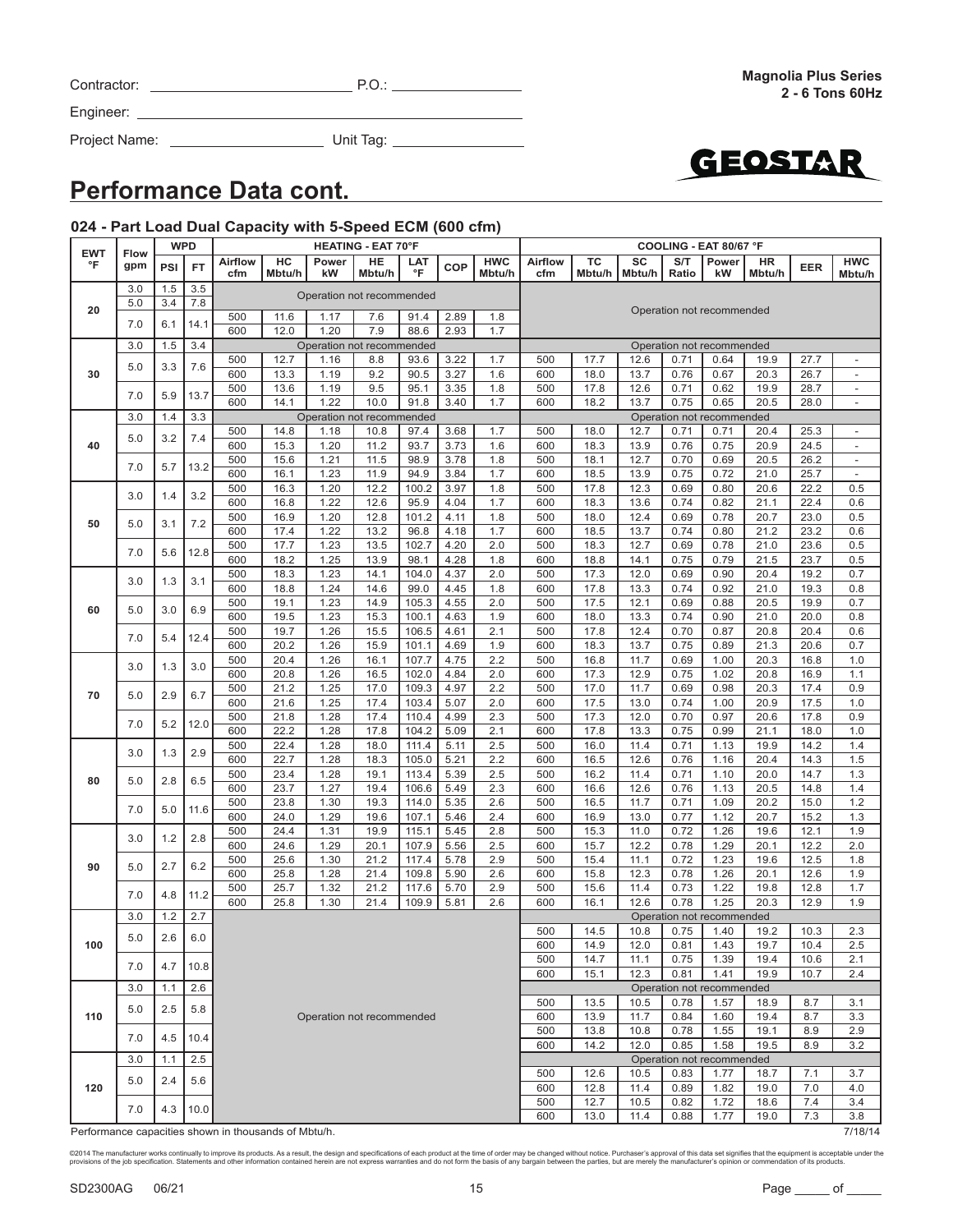| Contractor: |  |
|-------------|--|
|             |  |

Project Name: Unit Tag:



### **Performance Data cont.**

### **036 - Full Load Dual Capacity with 5-Speed ECM (1200 cfm)**

| <b>EWT</b> | Flow |     | <b>WPD</b> | <b>HEATING - EAT 70°F</b>                                                        |              |                           |              |              |              |            | COOLING - EAT 80/67 °F |              |              |              |                           |              |              |                                                      |
|------------|------|-----|------------|----------------------------------------------------------------------------------|--------------|---------------------------|--------------|--------------|--------------|------------|------------------------|--------------|--------------|--------------|---------------------------|--------------|--------------|------------------------------------------------------|
| °F         | gpm  | PSI | <b>FT</b>  | <b>Airflow</b>                                                                   | HC           | Power                     | HE           | LAT          | <b>COP</b>   | <b>HWC</b> | Airflow                | TC           | SC           | S/T          | Power                     | HR           | <b>EER</b>   | <b>HWC</b>                                           |
|            |      |     |            | cfm                                                                              | MBtu/h       | kW                        | MBtu/h       | °F           |              | MBtu/h     | cfm                    | MBtu/h       | MBtu/h       | Ratio        | kW                        | MBtu/h       |              | MBtu/h                                               |
|            | 5.0  | 2.0 | 4.6        |                                                                                  |              | Operation not recommended |              |              |              |            |                        |              |              |              |                           |              |              |                                                      |
| 20         | 7.0  | 3.7 | 8.7        |                                                                                  |              |                           |              |              |              |            |                        |              |              |              | Operation not recommended |              |              |                                                      |
|            | 9.0  | 6.0 | 13.8       | 1000                                                                             | 24.4         | 2.27                      | 16.6         | 92.6         | 3.15         | 3.3        |                        |              |              |              |                           |              |              |                                                      |
|            |      |     |            | 1200                                                                             | 25.2         | 2.34                      | 17.2         | 89.4         | 3.16         | 3.0        |                        |              |              |              |                           |              |              |                                                      |
|            | 5.0  | 1.9 | 4.5        |                                                                                  |              | Operation not recommended |              |              |              |            |                        |              |              |              | Operation not recommended |              |              |                                                      |
| 30         | 7.0  | 3.6 | 8.4        | 1000<br>1200                                                                     | 27.9<br>28.7 | 2.32<br>2.39              | 20.0         | 95.8         | 3.53<br>3.52 | 3.5<br>3.2 | 1000<br>1200           | 34.1<br>34.7 | 21.8<br>23.9 | 0.64<br>0.69 | 1.58                      | 39.5         | 21.7<br>20.9 | $\overline{a}$                                       |
|            |      |     |            | 1000                                                                             | 28.3         | 2.34                      | 20.5<br>20.3 | 92.1<br>96.2 | 3.55         | 3.6        | 1000                   | 34.3         | 21.8         | 0.64         | 1.66<br>1.53              | 40.3<br>39.5 | 22.4         | $\overline{\phantom{a}}$<br>$\overline{\phantom{a}}$ |
|            | 9.0  | 5.8 | 13.4       | 1200                                                                             | 29.3         | 2.41                      | 21.0         | 92.6         | 3.55         | 3.3        | 1200                   | 35.1         | 23.9         | 0.68         | 1.61                      | 40.6         | 21.9         |                                                      |
|            | 5.0  | 1.9 | 4.3        |                                                                                  |              | Operation not recommended |              |              |              |            |                        |              |              |              | Operation not recommended |              |              |                                                      |
|            |      |     |            | 1000                                                                             | 31.6         | 2.43                      | 23.3         | 99.3         | 3.81         | 3.8        | 1000                   | 36.2         | 24.0         | 0.66         | 1.73                      | 42.1         | 20.9         | $\overline{\phantom{a}}$                             |
| 40         | 7.0  | 3.5 | 8.2        | 1200                                                                             | 32.6         | 2.48                      | 24.1         | 95.2         | 3.85         | 3.5        | 1200                   | 36.9         | 26.1         | 0.71         | 1.81                      | 43.1         | 20.3         | $\overline{a}$                                       |
|            |      |     |            | 1000                                                                             | 32.3         | 2.46                      | 23.9         | 99.9         | 3.85         | 3.9        | 1000                   | 36.5         | 24.0         | 0.66         | 1.68                      | 42.2         | 21.7         | $\overline{\phantom{m}}$                             |
|            | 9.0  | 5.6 | 13.0       | 1200                                                                             | 33.3         | 2.51                      | 24.7         | 95.7         | 3.89         | 3.6        | 1200                   | 37.3         | 26.1         | 0.70         | 1.75                      | 43.3         | 21.3         | $\overline{\phantom{a}}$                             |
|            |      |     |            | 1000                                                                             | 34.1         | 2.49                      | 25.7         | 101.6        | 4.02         | 4.1        | 1000                   | 36.3         | 23.7         | 0.65         | 1.97                      | 43.1         | 18.4         | 1.8                                                  |
|            | 5.0  | 1.8 | 4.2        | 1200                                                                             | 35.2         | 2.52                      | 26.6         | 97.1         | 4.08         | 3.8        | 1200                   | 38.2         | 26.3         | 0.69         | 2.08                      | 45.3         | 18.4         | 1.9                                                  |
|            |      |     |            | 1000                                                                             | 35.4         | 2.55                      | 26.7         | 102.8        | 4.07         | 4.2        | 1000                   | 37.1         | 24.0         | 0.65         | 1.86                      | 43.5         | 20.0         | 1.7                                                  |
| 50         | 7.0  | 3.4 | 7.9        | 1200                                                                             | 36.5         | 2.58                      | 27.7         | 98.2         | 4.15         | 3.9        | 1200                   | 39.0         | 26.6         | 0.68         | 1.95                      | 45.7         | 20.0         | 1.8                                                  |
|            |      |     |            | 1000                                                                             | 36.2         | 2.57                      | 27.4         | 103.5        | 4.13         | 4.4        | 1000                   | 37.5         | 25.6         | 0.68         | 1.81                      | 43.7         | 20.7         | 1.6                                                  |
|            | 9.0  | 5.4 | 12.6       | 1200                                                                             | 37.3         | 2.60                      | 28.4         | 98.8         | 4.20         | 4.0        | 1200                   | 39.5         | 28.4         | 0.72         | 1.90                      | 46.0         | 20.7         | 1.7                                                  |
|            |      |     |            | 1000                                                                             | 37.5         | 2.59                      | 28.6         | 104.7        | 4.24         | 4.6        | 1000                   | 35.8         | 24.1         | 0.67         | 2.14                      | 43.1         | 16.7         | 2.1                                                  |
|            | 5.0  | 1.8 | 4.1        | 1200                                                                             | 38.7         | 2.61                      | 29.8         | 99.9         | 4.35         | 4.2        | 1200                   | 37.5         | 26.8         | 0.71         | 2.24                      | 45.2         | 16.8         | 2.3                                                  |
| 60         |      |     | 7.6        | 1000                                                                             | 39.2         | 2.67                      | 30.1         | 106.3        | 4.31         | 4.7        | 1000                   | 36.6         | 24.4         | 0.67         | 2.04                      | 43.6         | 18.0         | 2.0                                                  |
|            | 7.0  | 3.3 |            | 1200                                                                             | 40.4         | 2.68                      | 31.3         | 101.2        | 4.42         | 4.4        | 1200                   | 38.4         | 27.0         | 0.70         | 2.12                      | 45.6         | 18.1         | 2.2                                                  |
|            | 9.0  | 5.3 | 12.2       | 1000                                                                             | 40.1         | 2.69                      | 30.9         | 107.2        | 4.36         | 4.9        | 1000                   | 37.0         | 25.7         | 0.69         | 1.99                      | 43.8         | 18.6         | 1.9                                                  |
|            |      |     |            | 1200                                                                             | 41.4         | 2.71                      | 32.2         | 102.0        | 4.49         | 4.5        | 1200                   | 38.8         | 28.5         | 0.73         | 2.08                      | 45.9         | 18.7         | 2.1                                                  |
|            |      |     |            | 1000                                                                             | 40.9         | 2.70                      | 31.7         | 107.8        | 4.44         | 5.1        | 1000                   | 35.2         | 24.5         | 0.69         | 2.32                      | 43.1         | 15.2         | 2.6                                                  |
| 70         | 5.0  | 1.7 | 3.9        | 1200                                                                             | 42.3         | 2.70                      | 33.1         | 102.6        | 4.60         | 4.7        | 1200                   | 36.8         | 27.2         | 0.74         | 2.40                      | 45.0         | 15.3         | 2.8                                                  |
|            | 7.0  | 3.2 | 7.4        | 1000                                                                             | 43.0         | 2.78                      | 33.5         | 109.8        | 4.52         | 5.3        | 1000                   | 36.1         | 24.8         | 0.69         | 2.22                      | 43.7         | 16.3         | 2.4                                                  |
|            |      |     |            | 1200                                                                             | 44.4         | 2.78                      | 34.9         | 104.2        | 4.67         | 4.9        | 1200                   | 37.7         | 27.4         | 0.73         | 2.29                      | 45.5         | 16.4         | 2.7                                                  |
|            | 9.0  | 5.1 | 11.8       | 1000                                                                             | 44.1         | 2.82                      | 34.5         | 110.8        | 4.58         | 5.4        | 1000                   | 36.5         | 25.7         | 0.71         | 2.16                      | 43.9         | 16.9         | 2.3                                                  |
|            |      |     |            | 1200                                                                             | 45.6         | 2.81                      | 36.0         | 105.2        | 4.76         | 5.0        | 1200                   | 38.1         | 28.5         | 0.75         | 2.25                      | 45.8         | 17.0         | 2.5                                                  |
|            | 5.0  | 1.6 | 3.8        | 1000                                                                             | 44.1         | 2.82                      | 34.5         | 110.8        | 4.59         | 5.8        | 1000                   | 33.7         | 24.3         | 0.72         | 2.53                      | 42.3         | 13.3         | 3.2                                                  |
|            |      |     |            | 1200                                                                             | 45.7         | 2.80                      | 36.1         | 105.2        | 4.79         | 5.4        | 1200                   | 35.1         | 27.1         | 0.77         | 2.60                      | 43.9         | 13.5         | 3.4                                                  |
| 80         | 7.0  | 3.1 | 7.1        | 1000                                                                             | 46.7         | 2.93                      | 36.7         | 113.2        | 4.67         | 6.0        | 1000                   | 34.6         | 24.6         | 0.71         | 2.44                      | 43.0         | 14.2         | 3.0                                                  |
|            |      |     |            | 1200                                                                             | 48.2         | 2.90                      | 38.3         | 107.2        | 4.87         | 5.6        | 1200                   | 36.0         | 27.3         | 0.76         | 2.51                      | 44.6         | 14.4         | 3.3                                                  |
|            | 9.0  | 4.9 | 11.4       | 1000                                                                             | 48.0         | 2.97                      | 37.9         | 114.4        | 4.74         | 6.2        | 1000                   | 35.0         | 25.3         | 0.72         | 2.39                      | 43.2         | 14.7         | 2.8                                                  |
|            |      |     |            | 1200                                                                             | 49.6         | 2.92                      | 39.7         | 108.3        | 4.98         | 5.7        | 1200                   | 36.5         | 28.0         | 0.77         | 2.46                      | 44.8         | 14.8         | 3.1                                                  |
|            | 5.0  | 1.6 | $3.7\,$    | 1000                                                                             | 47.4         | 2.94                      | 37.3         | 113.9        | 4.72         | 6.6        | 1000                   | 32.2         | 24.2         | 0.75         | 2.74                      | 41.5         | 11.8         | 4.1                                                  |
|            |      |     |            | 1200                                                                             | 49.0         | 2.90                      | 39.2         | 107.8        | 4.96         | 6.1        | 1200                   | 33.3         | 26.9         | 0.81         | 2.81                      | 42.9         | 11.9         | 4.3                                                  |
| 90         | 7.0  | 3.0 | 6.9        | 1000                                                                             | 50.3         | 3.07                      | 39.9         | 116.6        | 4.80         | 6.8        | 1000                   | 33.2         | 24.6         | 0.74         | 2.66                      | 42.2         | 12.5         | 3.8                                                  |
|            |      |     |            | 1200                                                                             | 52.1         | 3.02                      | 41.8         | 110.2        | 5.06         | 6.3        | 1200                   | 34.4         | 27.2         | 0.79         | 2.73                      | 43.7         | 12.6         | 4.1                                                  |
|            | 9.0  | 4.8 | 11.0       | 1000                                                                             | 51.9         | 3.12                      | 41.3         | 118.1        | 4.88         | 7.0        | 1000                   | 33.5         | 24.8         | 0.74         | 2.62                      | 42.5         | 12.8         | 3.5                                                  |
|            |      |     |            | 1200                                                                             | 53.7         | 3.04                      | 43.3         | 111.4        | 5.18         | 6.5        | 1200                   | 34.8         | 27.4         | 0.79         | 2.67                      | 43.9         | 13.0         | 3.9                                                  |
|            | 5.0  | 1.5 | 3.5        |                                                                                  |              |                           |              |              |              |            |                        |              |              |              | Operation not recommended |              |              |                                                      |
|            | 7.0  | 2.9 | 6.6        |                                                                                  |              |                           |              |              |              |            | 1000                   | 31.2         | 24.0         | 0.77         | 2.95                      | 41.3         | 10.6         | 4.6                                                  |
| 100        |      |     |            |                                                                                  |              |                           |              |              |              |            | 1200                   | 32.3         | 26.7         | 0.83         | 3.00                      | 42.5         | 10.8         | 5.0                                                  |
|            | 9.0  |     | 4.6 10.6   |                                                                                  |              |                           |              |              |              |            | 1000                   | 31.6         | 24.0         | 0.76         | 2.90                      | 41.5         | 10.9         | 4.3                                                  |
|            |      |     |            |                                                                                  |              |                           |              |              |              |            | 1200                   | 32.6         | 26.5         | 0.81         | 2.95                      | 42.7         | 11.1         | 4.7                                                  |
|            | 5.0  | 1.5 | 3.4        |                                                                                  |              |                           |              |              |              |            |                        |              |              |              | Operation not recommended |              |              |                                                      |
| 110        | 7.0  | 2.8 | 6.4        |                                                                                  |              | Operation not recommended |              |              |              |            | 1000<br>1200           | 29.4<br>30.2 | 23.5<br>26.1 | 0.80<br>0.87 | 3.25<br>3.27              | 40.4<br>41.3 | 9.0<br>9.2   | 5.8<br>6.2                                           |
|            |      |     |            |                                                                                  |              |                           |              |              |              |            | 1000                   | 29.7         | 23.2         | 0.78         | 3.19                      | 40.5         | 9.3          | 5.4                                                  |
|            | 9.0  | 4.4 | 10.2       |                                                                                  |              |                           |              |              |              |            | 1200                   | 30.5         | 25.6         | 0.84         | 3.22                      | 41.5         | 9.4          | 5.9                                                  |
|            | 5.0  | 1.4 | 3.3        |                                                                                  |              |                           |              |              |              |            |                        |              |              |              |                           |              |              |                                                      |
|            |      |     |            | Operation not recommended<br>1000<br>27.3<br>22.6<br>0.83<br>3.57<br>39.5<br>7.6 |              |                           |              |              |              |            |                        |              |              |              | 6.9                       |              |              |                                                      |
| 120        | 7.0  | 2.7 | 6.1        |                                                                                  |              |                           |              |              |              |            | 1200                   | 27.8         | 24.5         | 0.88         | 3.67                      | 40.3         | 7.6          | 7.4                                                  |
|            |      |     |            |                                                                                  |              |                           |              |              |              |            | 1000                   | 27.5         | 22.6         | 0.82         | 3.46                      | 39.3         | 8.0          | 6.4                                                  |
|            | 9.0  | 4.2 | 9.8        |                                                                                  |              |                           |              |              |              |            | 1200                   | 28.1         | 24.5         | 0.87         | 3.57                      | 40.3         | 7.9          | 7.1                                                  |
|            |      |     |            |                                                                                  |              |                           |              |              |              |            |                        |              |              |              |                           |              |              |                                                      |

Performance capacities shown in thousands of Mbtu/h. **The activity of the Contract of Mbtu/h.** 7/18/14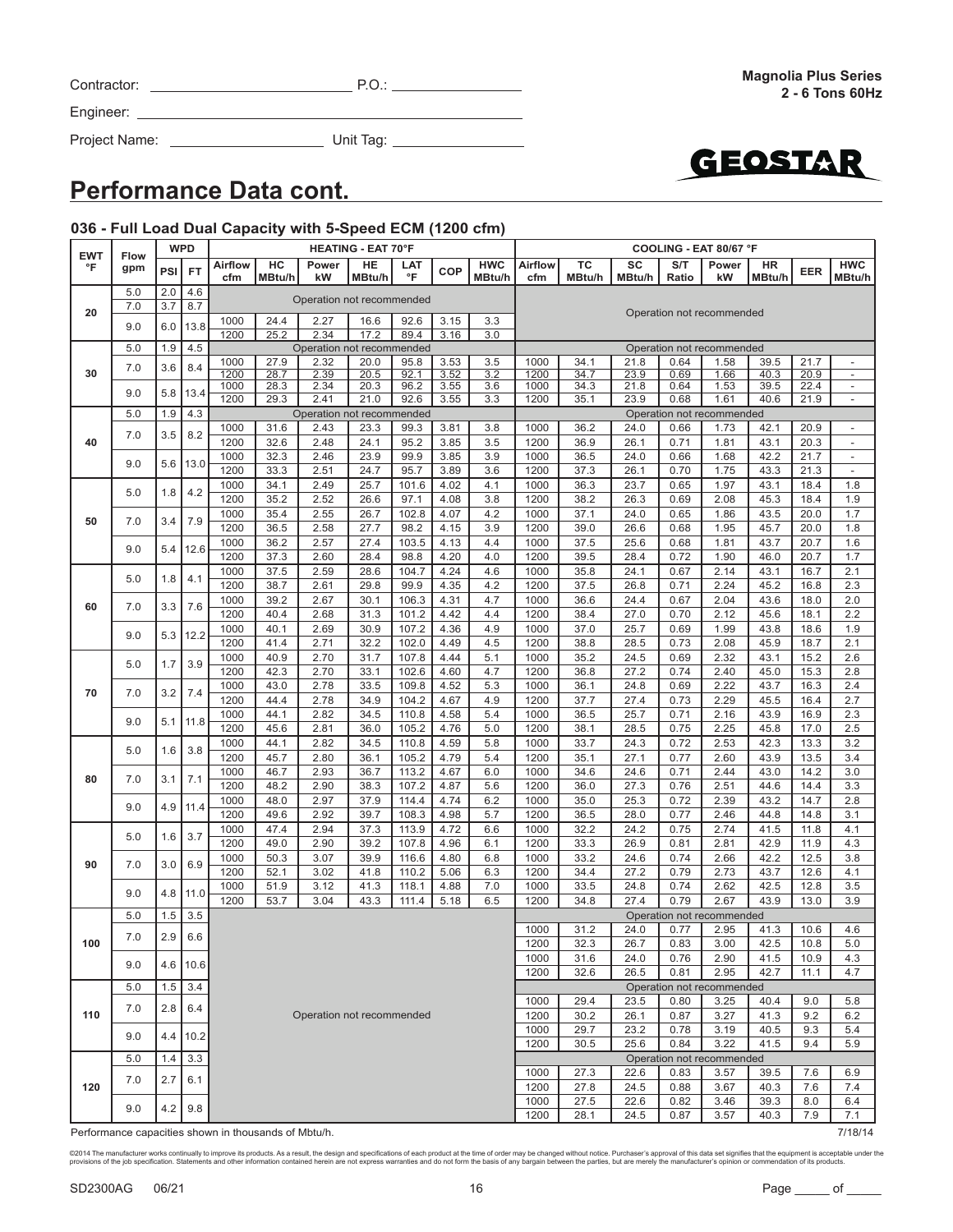Project Name: Unit Tag:



### **Performance Data cont.**

#### **036 - Part Load Dual Capacity with 5-Speed ECM (1000 cfm)**

| <b>EWT</b> |                    |     | <b>WPD</b> | <b>HEATING - EAT 70°F</b>                            |        |                           |        |       |      | COOLING - EAT 80/67 °F |                           |        |        |       |                           |        |            |                          |
|------------|--------------------|-----|------------|------------------------------------------------------|--------|---------------------------|--------|-------|------|------------------------|---------------------------|--------|--------|-------|---------------------------|--------|------------|--------------------------|
| °F         | <b>Flow</b><br>gpm | PSI | <b>FT</b>  | <b>Airflow</b>                                       | HC     | Power                     | HE     | LAT   | COP  | <b>HWC</b>             | Airflow                   | тс     | SC     | S/T   | Power                     | HR     | <b>EER</b> | <b>HWC</b>               |
|            |                    |     |            | cfm                                                  | Mbtu/h | kW                        | Mbtu/h | °F    |      | Mbtu/h                 | cfm                       | Mbtu/h | Mbtu/h | Ratio | kW                        | Mbtu/h |            | Mbtu/h                   |
|            | 4.0                | 1.4 | 3.2        |                                                      |        |                           |        |       |      |                        |                           |        |        |       |                           |        |            |                          |
|            | 6.0                | 2.8 | 6.5        |                                                      |        | Operation not recommended |        |       |      |                        |                           |        |        |       |                           |        |            |                          |
| 20         |                    |     |            | 850                                                  | 17.1   | 1.74                      | 11.1   | 88.6  | 2.87 | 2.9                    |                           |        |        |       | Operation not recommended |        |            |                          |
|            | 8.0                | 4.8 | 11.1       | 1000                                                 | 17.8   | 1.79                      | 11.7   | 86.5  | 2.91 | 2.6                    |                           |        |        |       |                           |        |            |                          |
|            | 4.0                | 1.4 | 3.2        |                                                      |        | Operation not recommended |        |       |      |                        |                           |        |        |       | Operation not recommended |        |            |                          |
|            |                    |     |            | 850                                                  | 18.6   | 1.72                      | 12.8   | 90.3  | 3.17 | 2.8                    | 850                       | 25.8   | 16.5   | 0.64  | 0.96                      | 29.1   | 26.8       | $\overline{\phantom{a}}$ |
| 30         | 6.0                | 2.7 | 6.3        | 1000                                                 | 19.4   | 1.77                      | 13.4   | 88.0  | 3.22 | 2.5                    | 1000                      | 26.2   | 18.1   | 0.69  | 1.01                      | 29.7   | 25.8       | $\overline{\phantom{0}}$ |
|            |                    |     |            |                                                      |        |                           |        |       |      |                        |                           |        |        |       |                           |        |            |                          |
|            | 8.0                | 4.7 | 10.8       | 850                                                  | 19.8   | 1.76                      | 13.8   | 91.6  | 3.29 | 2.9                    | 850                       | 25.9   | 16.5   | 0.64  | 0.93                      | 29.1   | 27.7       | $\overline{\phantom{a}}$ |
|            |                    |     |            | 1000                                                 | 20.7   | 1.81                      | 14.5   | 89.1  | 3.34 | 2.6                    | 1000                      | 26.6   | 18.1   | 0.68  | 0.98                      | 29.9   | 27.1       | $\overline{\phantom{a}}$ |
|            | 4.0                | 1.3 | 3.1        |                                                      |        | Operation not recommended |        |       |      |                        | Operation not recommended |        |        |       |                           |        |            |                          |
|            | 6.0                |     | 6.1        | 850                                                  | 21.8   | 1.75                      | 15.8   | 93.7  | 3.64 | 2.8                    | 850                       | 27.7   | 18.9   | 0.68  | 1.06                      | 31.4   | 26.1       | $\overline{\phantom{a}}$ |
| 40         |                    | 2.6 |            | 1000                                                 | 22.6   | 1.79                      | 16.5   | 90.9  | 3.70 | 2.6                    | 1000                      | 28.3   | 20.6   | 0.73  | 1.11                      | 32.1   | 25.4       | $\overline{\phantom{a}}$ |
|            | 8.0                | 4.5 | 10.4       | 850                                                  | 23.0   | 1.80                      | 16.8   | 95.0  | 3.75 | 2.9                    | 850                       | 28.0   | 18.9   | 0.68  | 1.03                      | 31.5   | 27.1       |                          |
|            |                    |     |            | 1000                                                 | 23.8   | 1.83                      | 17.5   | 92.0  | 3.80 | 2.7                    | 1000                      | 28.6   | 20.6   | 0.72  | 1.08                      | 32.3   | 26.5       | $\overline{\phantom{a}}$ |
|            |                    |     |            | 850                                                  | 24.1   | 1.79                      | 18.0   | 96.2  | 3.95 | 3.0                    | 850                       | 29.0   | 20.3   | 0.70  | 1.19                      | 33.1   | 24.3       | 0.9                      |
|            | 4.0                | 1.3 | 3.0        | 1000                                                 | 24.8   | 1.81                      | 18.7   | 93.0  | 4.02 | 2.7                    | 1000                      | 29.8   | 22.4   | 0.75  | 1.22                      | 34.0   | 24.5       | 1.0                      |
|            |                    |     |            | 850                                                  | 24.9   | 1.79                      | 18.8   | 97.2  | 4.09 | 3.0                    | 850                       | 29.3   | 20.4   | 0.70  | 1.16                      | 33.3   | 25.2       | 0.9                      |
| 50         | 6.0                | 2.6 | 5.9        | 1000                                                 | 25.7   | 1.81                      | 19.5   | 93.8  | 4.16 | 2.8                    | 1000                      | 30.1   | 22.6   | 0.75  | 1.19                      | 34.2   | 25.4       | 0.9                      |
|            |                    |     |            | 850                                                  | 26.1   | 1.83                      | 19.9   | 98.4  | 4.18 | 3.1                    | 850                       | 29.8   | 20.9   | 0.70  | 1.15                      | 33.7   | 25.8       | 0.8                      |
|            | 8.0                | 4.4 | 10.1       |                                                      |        |                           |        |       |      |                        |                           |        |        |       |                           |        |            |                          |
|            |                    |     |            | 1000                                                 | 26.9   | 1.85                      | 20.6   | 94.9  | 4.26 | 2.9                    | 1000                      | 30.6   | 23.1   | 0.76  | 1.18                      | 34.6   | 26.0       | 0.9                      |
|            | 4.0                | 1.2 | 2.9        | 850                                                  | 27.3   | 1.83                      | 21.1   | 99.7  | 4.38 | 3.2                    | 850                       | 28.0   | 19.8   | 0.71  | 1.34                      | 32.6   | 20.9       | 1.3                      |
|            |                    |     |            | 1000                                                 | 28.0   | 1.84                      | 21.7   | 95.9  | 4.46 | 3.0                    | 1000                      | 28.8   | 21.9   | 0.76  | 1.37                      | 33.4   | 21.0       | 1.4                      |
| 60         | 6.0                | 2.5 | 5.7        | 850                                                  | 28.4   | 1.82                      | 22.2   | 100.9 | 4.57 | 3.3                    | 850                       | 28.2   | 19.9   | 0.71  | 1.31                      | 32.7   | 21.6       | 1.2                      |
|            |                    |     |            | 1000                                                 | 29.1   | 1.83                      | 22.8   | 96.9  | 4.65 | 3.1                    | 1000                      | 29.0   | 22.0   | 0.76  | 1.33                      | 33.6   | 21.8       | 1.3                      |
|            | 8.0                | 4.2 | 9.8        | 850                                                  | 29.4   | 1.86                      | 23.0   | 102.0 | 4.62 | 3.4                    | 850                       | 28.7   | 20.4   | 0.71  | 1.30                      | 33.1   | 22.2       | 1.1                      |
|            |                    |     |            | 1000                                                 | 30.0   | 1.87                      | 23.7   | 97.8  | 4.70 | 3.2                    | 1000                      | 29.5   | 22.6   | 0.77  | 1.32                      | 34.0   | 22.3       | 1.2                      |
|            |                    |     |            | 850                                                  | 30.5   | 1.87                      | 24.1   | 103.2 | 4.79 | 3.6                    | 850                       | 26.9   | 19.3   | 0.72  | 1.49                      | 32.0   | 18.1       | 1.7                      |
|            | 4.0                | 1.2 | 2.8        | 1000                                                 | 31.1   | 1.87                      | 24.7   | 98.8  | 4.88 | 3.3                    | 1000                      | 27.7   | 21.4   | 0.77  | 1.52                      | 32.9   | 18.2       | 1.8                      |
|            |                    |     |            | 850                                                  | 31.8   | 1.86                      | 25.5   | 104.7 | 5.02 | 3.7                    | 850                       | 27.2   | 19.4   | 0.72  | 1.45                      | 32.1   | 18.7       | 1.6                      |
| 70         | 6.0                | 2.4 | 5.5        | 1000                                                 | 32.4   | 1.86                      | 26.1   | 100.0 | 5.11 | 3.4                    | 1000                      | 27.9   | 21.5   | 0.77  | 1.48                      | 33.0   | 18.9       | 1.7                      |
|            |                    |     |            | 850                                                  | 32.7   | 1.90                      | 26.2   | 105.6 | 5.04 | 3.8                    | 850                       | 27.6   | 19.9   | 0.72  | 1.44                      | 32.5   | 19.2       | 1.5                      |
|            | 8.0                | 4.1 | 9.5        | 1000                                                 | 33.2   |                           | 26.8   |       |      |                        |                           |        | 22.1   |       |                           | 33.4   |            |                          |
|            |                    |     |            |                                                      |        | 1.90                      |        | 100.8 | 5.14 | 3.5                    | 1000                      | 28.4   |        | 0.78  | 1.47                      |        | 19.4       | 1.7                      |
|            | 4.0                | 1.2 | 2.7        | 850                                                  | 34.0   | 1.91                      | 27.4   | 107.0 | 5.21 | 4.1                    | 850                       | 25.7   | 19.1   | 0.74  | 1.69                      | 31.5   | 15.2       | 2.3                      |
|            |                    |     |            | 1000                                                 | 34.4   | 1.90                      | 27.9   | 101.9 | 5.31 | 3.8                    | 1000                      | 26.4   | 21.1   | 0.80  | 1.72                      | 32.3   | 15.4       | 2.5                      |
| 80         | 6.0                | 2.3 | 5.4        | 850                                                  | 35.6   | 1.90                      | 29.1   | 108.8 | 5.49 | 4.3                    | 850                       | 25.9   | 19.2   | 0.74  | 1.64                      | 31.5   | 15.8       | 2.2                      |
|            |                    |     | 9.2        | 1000                                                 | 36.0   | 1.89                      | 29.6   | 103.3 | 5.60 | 3.9                    | 1000                      | 26.7   | 21.3   | 0.80  | 1.68                      | 32.4   | 15.9       | 2.4                      |
|            | 8.0                | 4.0 |            | 850                                                  | 36.1   | 1.94                      | 29.5   | 109.3 | 5.46 | 4.4                    | 850                       | 26.4   | 19.7   | 0.75  | 1.63                      | 31.9   | 16.2       | 2.0                      |
|            |                    |     |            | 1000                                                 | 36.5   | 1.92                      | 29.9   | 103.8 | 5.56 | 4.1                    | 1000                      | 27.1   | 21.8   | 0.80  | 1.66                      | 32.8   | 16.3       | 2.2                      |
|            |                    |     |            | 850                                                  | 37.4   | 1.96                      | 30.8   | 110.8 | 5.60 | 4.7                    | 850                       | 24.5   | 18.9   | 0.77  | 1.89                      | 30.9   | 13.0       | 3.2                      |
|            | 4.0                | 1.1 | 2.6        | 1000                                                 | 37.7   | 1.93                      | 31.1   | 104.9 | 5.72 | 4.4                    | 1000                      | 25.2   | 20.9   | 0.83  | 1.92                      | 31.7   | 13.1       | 3.4                      |
|            |                    |     |            | 850                                                  | 39.4   | 1.94                      | 32.7   | 112.9 | 5.94 | 4.9                    | 850                       | 24.7   | 19.0   | 0.77  | 1.84                      | 31.0   | 13.4       | 3.0                      |
| 90         | 6.0                | 2.2 | 5.2        | 1000                                                 | 39.6   | 1.91                      | 33.1   | 106.7 | 6.07 | 4.5                    | 1000                      | 25.4   | 21.0   | 0.83  | 1.87                      | 31.8   | 13.6       | 3.2                      |
|            |                    |     |            | 850                                                  | 39.5   | 1.98                      | 32.8   | 113.1 | 5.85 | 5.0                    | 850                       | 25.1   | 19.5   | 0.78  | 1.82                      | 31.3   | 13.8       | 2.8                      |
|            | 8.0                | 3.8 | 8.8        | 1000                                                 | 39.7   | 1.95                      | 33.1   | 106.8 | 5.98 | 4.7                    | 1000                      | 25.8   | 21.5   | 0.83  | 1.86                      | 32.1   | 13.9       | 3.1                      |
|            |                    | 1.1 |            |                                                      |        |                           |        |       |      |                        |                           |        |        |       |                           |        |            |                          |
|            | 4.0                |     | 2.5        |                                                      |        |                           |        |       |      |                        |                           |        |        |       | Operation not recommended |        |            |                          |
|            | $6.0\,$            | 2.2 | $5.0$      |                                                      |        |                           |        |       |      |                        | 850                       | 23.0   | 18.4   | 0.80  | 2.08                      | 30.1   | 11.1       | 3.8                      |
| 100        |                    |     |            |                                                      |        |                           |        |       |      |                        | 1000                      | 23.7   | 20.3   | 0.86  | 2.12                      | 30.9   | 11.2       | 4.1                      |
|            | 8.0                | 3.7 | 8.5        |                                                      |        |                           |        |       |      |                        | 850                       | 23.4   | 18.8   | 0.80  | 2.06                      | 30.5   | 11.4       | 3.5                      |
|            |                    |     |            |                                                      |        |                           |        |       |      |                        | 1000                      | 24.1   | 20.9   | 0.87  | 2.10                      | 31.2   | 11.5       | 3.9                      |
|            | 4.0                | 1.0 | 2.4        |                                                      |        |                           |        |       |      |                        |                           |        |        |       | Operation not recommended |        |            |                          |
|            |                    |     |            |                                                      |        |                           |        |       |      |                        | 850                       | 21.4   | 17.8   | 0.83  | 2.32                      | 29.3   | 9.2        | 4.9                      |
| 110        | 6.0                | 2.1 | 4.8        |                                                      |        | Operation not recommended |        |       |      |                        | 1000                      | 22.0   | 19.7   | 0.89  | 2.37                      | 30.1   | 9.3        | 5.3                      |
|            |                    |     |            |                                                      |        |                           |        |       |      |                        | 850                       | 21.7   | 18.2   | 0.84  | 2.30                      | 29.6   | 9.4        | 4.6                      |
|            | 8.0                | 3.5 | 8.2        |                                                      |        |                           |        |       |      |                        | 1000                      | 22.3   | 20.2   | 0.90  | 2.35                      | 30.4   | 9.5        | 5.1                      |
|            | 4.0                | 1.0 | 2.3        |                                                      |        |                           |        |       |      |                        |                           |        |        |       | Operation not recommended |        |            |                          |
|            |                    |     |            |                                                      |        |                           |        |       |      |                        | 850                       | 19.8   | 17.9   | 0.90  | 2.63                      | 28.8   | 7.5        | 6.0                      |
| 120        | 6.0                | 2.0 | 4.6        |                                                      |        |                           |        |       |      |                        | 1000                      | 20.1   | 19.4   | 0.96  | 2.70                      | 29.4   | 7.5        | 6.4                      |
|            |                    |     |            |                                                      |        |                           |        |       |      |                        | 850                       | 20.0   |        |       |                           |        |            |                          |
|            | 8.0                | 3.4 | 7.9        |                                                      |        |                           |        |       |      |                        |                           |        | 17.9   | 0.90  | 2.55                      | 28.7   | 7.8        | 5.5                      |
|            |                    |     |            |                                                      |        |                           |        |       |      |                        | 1000                      | 20.4   | 19.4   | 0.95  | 2.63                      | 29.3   | 7.8        | 6.1                      |
|            |                    |     |            | Performance capacities shown in thousands of Mbtu/h. |        |                           |        |       |      |                        |                           |        |        |       |                           |        |            | 7/18/14                  |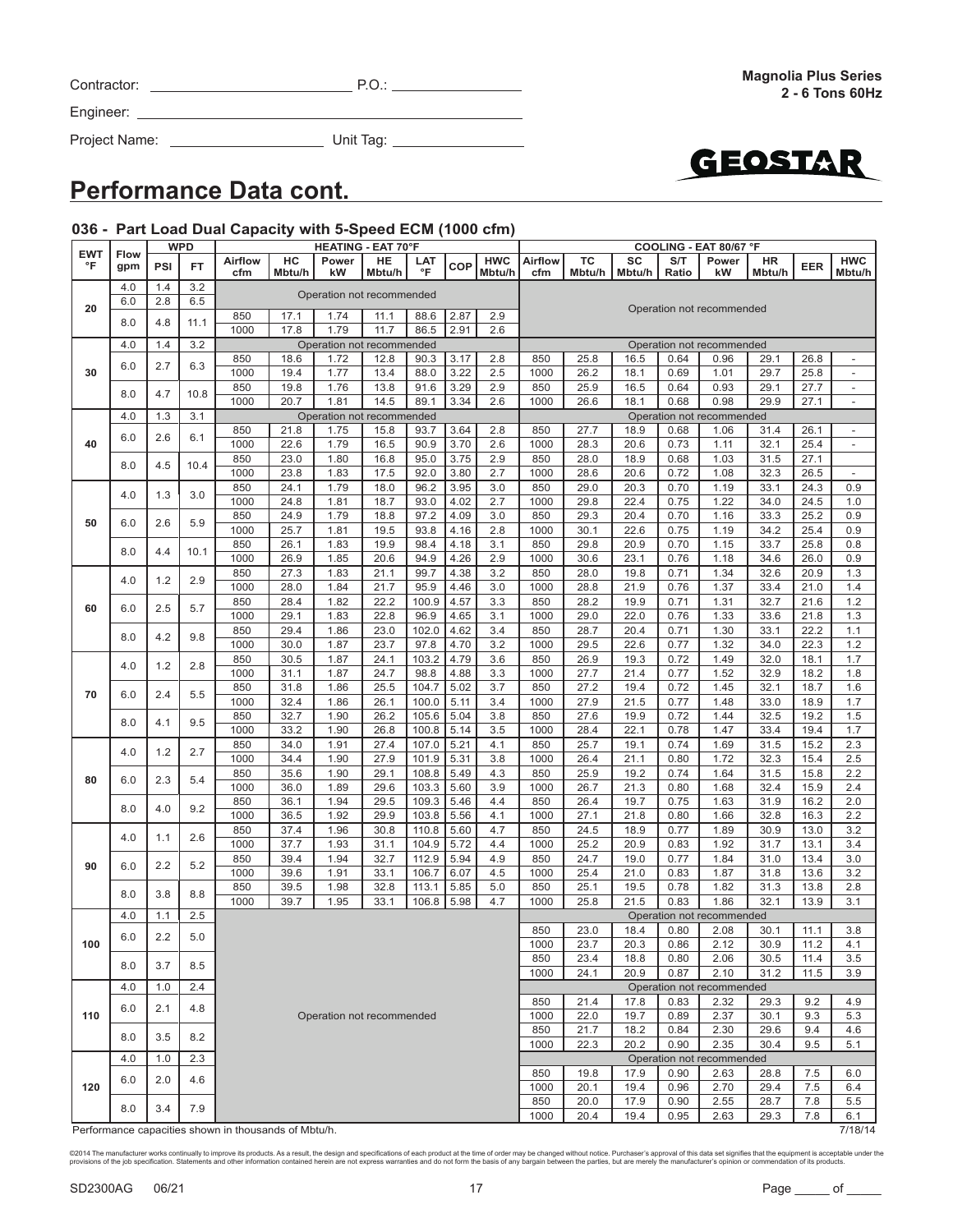©2014 The manufacturer works continually to improve its products. As a result, the design and specifications of each product at the time of order may be changed without notice. Purchaser's approval of this data set signif

SD2300AG 06/21 18 18 Page 106/21

| <b>Performance Data cont.</b> |
|-------------------------------|
|-------------------------------|

|                            |                    |            | <b>WPD</b> |                                                      |              | <b>HEATING - EAT 70°F</b>         |              |                |              |                     | COOLING - EAT 80/67 °F |              |              |              |                                   |              |              |                          |
|----------------------------|--------------------|------------|------------|------------------------------------------------------|--------------|-----------------------------------|--------------|----------------|--------------|---------------------|------------------------|--------------|--------------|--------------|-----------------------------------|--------------|--------------|--------------------------|
| <b>EWT</b><br>$\mathsf{P}$ | <b>Flow</b><br>gpm | PSI        | <b>FT</b>  | <b>Airflow</b><br>cfm                                | HC<br>kBtuh  | Power<br>kW                       | HE<br>kBtuh  | LAT<br>°F      | COP          | <b>HWC</b><br>kBtuh | <b>Airflow</b><br>cfm  | TC<br>kBtuh  | SC<br>kBtuh  | S/T<br>Ratio | Power<br>kW                       | HR<br>kBtuh  | EER          | <b>HWC</b><br>kBtuh      |
|                            | 6.0                | 1.8<br>4.0 | 4.1        |                                                      |              | Operation not recommended         |              |                |              |                     |                        |              |              |              |                                   |              |              |                          |
| 20                         | 9.0                |            | 9.2        | 1400                                                 | 31.6         | 2.98                              | 21.4         | 90.9           | 3.10         | 5.6                 |                        |              |              |              | Operation not recommended         |              |              |                          |
|                            | 12.0               | 7.3        | 16.8       | 1700                                                 | 32.7         | 3.03                              | 22.4         | 87.8           | 3.17         | 5.1                 |                        |              |              |              |                                   |              |              |                          |
|                            | 6.0                | 1.7        | 3.9        |                                                      |              | Operation not recommended         |              |                |              |                     |                        |              |              |              | Operation not recommended         |              |              |                          |
| 30                         | 9.0                | 3.9        | 8.9        | 1400<br>1700                                         | 35.0<br>36.1 | 3.02<br>3.04                      | 24.7<br>25.7 | 93.1<br>89.6   | 3.39<br>3.47 | 5.7<br>5.3          | 1400<br>1700           | 47.5<br>48.3 | 30.0<br>32.7 | 0.63<br>0.68 | 2.08<br>2.19                      | 54.6<br>55.8 | 22.8<br>22.0 | $\blacksquare$           |
|                            | 12.0               | 7.0        | 16.3       | 1400                                                 | 35.8         | 3.04                              | 25.5         | 93.7           | 3.45         | 6.0                 | 1400                   | 47.7         | 30.0         | 0.63         | 2.02                              | 54.6         | 23.6         | $\overline{\phantom{a}}$ |
|                            |                    |            |            | 1700                                                 | 37.1         | 3.08                              | 26.6         | 90.2           | 3.53         | 5.4                 | 1700                   | 48.9         | 32.7         | 0.67         | 2.12                              | 56.1         | 23.1         | $\overline{\phantom{a}}$ |
|                            | 6.0                | 1.7        | 3.8        | 1400                                                 | 39.5         | Operation not recommended<br>3.13 | 28.9         | 96.1           | 3.71         | 6.3                 | 1400                   | 50.0         | 32.6         | 0.65         | Operation not recommended<br>2.28 | 57.8         | 22.0         | $\overline{\phantom{a}}$ |
| 40                         | 9.0                | 3.7        | 8.7        | 1700                                                 | 40.9         | 3.13                              | 30.3         | 92.3           | 3.84         | 5.8                 | 1700                   | 51.0         | 35.6         | 0.70         | 2.39                              | 59.1         | 21.3         | $\blacksquare$           |
|                            | 12.0               | 6.8        | 15.8       | 1400                                                 | 40.8         | 3.15                              | 30.1         | 97.0           | 3.80         | 6.6                 | 1400                   | 50.4         | 32.6         | 0.65         | 2.21                              | 58.0         | 22.8         | $\overline{\phantom{a}}$ |
|                            |                    |            |            | 1700                                                 | 42.2         | 3.17                              | 31.4         | 93.0           | 3.91         | 6.0                 | 1700                   | 51.6         | 35.6         | 0.69         | 2.31                              | 59.4         | 22.3         | $\overline{\phantom{a}}$ |
|                            | 6.0                | 1.6        | 3.7        | 1400<br>1700                                         | 40.9<br>42.2 | 3.13<br>3.13                      | 30.3<br>31.6 | 97.1<br>93.0   | 3.83<br>3.96 | 6.6<br>6.1          | 1400<br>1700           | 51.2<br>52.8 | 32.5<br>38.4 | 0.64<br>0.73 | 2.92<br>3.04                      | 61.1<br>63.2 | 17.5<br>17.3 | 3.0<br>3.1               |
|                            |                    |            |            | 1400                                                 | 44.1         | 3.23                              | 33.1         | 99.2           | 4.00         | 7.0                 | 1400                   | 52.3         | 32.7         | 0.63         | 2.53                              | 60.9         | 20.7         | 2.8                      |
| 50                         | 9.0                | 3.6        | 8.4        | 1700                                                 | 45.8         | 3.21                              | 34.9         | 95.0           | 4.18         | 6.5                 | 1700                   | 53.9         | 38.5         | 0.72         | 2.65                              | 62.9         | 20.3         | 3.0                      |
|                            | 12.0               | 6.6        | 15.3       | 1400                                                 | 45.8         | 3.25                              | 34.7         | 100.3          | 4.13         | 7.4                 | 1400                   | 52.6         | 32.7         | 0.62         | 2.38                              | 60.7         | 22.1         | 2.6                      |
|                            |                    |            |            | 1700<br>1400                                         | 47.3<br>44.9 | 3.25<br>3.27                      | 36.2<br>33.7 | 95.8<br>99.7   | 4.26<br>4.02 | 6.7<br>7.4          | 1700<br>1400           | 54.2<br>50.5 | 38.5<br>32.6 | 0.71<br>0.64 | 2.50<br>3.10                      | 62.7<br>61.1 | 21.7<br>16.3 | 2.9<br>3.7               |
|                            | 6.0                | 1.6        | 3.6        | 1700                                                 | 46.5         | 3.25                              | 35.4         | 95.3           | 4.19         | 6.9                 | 1700                   | 52.1         | 38.4         | 0.74         | 3.24                              | 63.1         | 16.1         | 3.8                      |
| 60                         | 9.0                | 3.5        | 8.1        | 1400                                                 | 48.5         | 3.35                              | 37.1         | 102.1          | 4.25         | 7.9                 | 1400                   | 51.4         | 32.8         | 0.64         | 2.75                              | 60.7         | 18.7         | 3.4                      |
|                            |                    |            |            | 1700                                                 | 50.4         | 3.31                              | 39.1         | 97.5           | 4.47         | 7.3                 | 1700                   | 52.9         | 38.6         | 0.73         | 2.88                              | 62.8         | 18.4         | 3.6                      |
|                            | 12.0               | 6.4        | 14.8       | 1400<br>1700                                         | 50.6<br>52.4 | 3.38<br>3.34                      | 39.1<br>41.0 | 103.5<br>98.5  | 4.39<br>4.60 | 8.3<br>7.6          | 1400<br>1700           | 51.9<br>53.5 | 32.9<br>38.7 | 0.63<br>0.72 | 2.61<br>2.73                      | 60.8<br>62.8 | 19.9<br>19.6 | 3.2<br>3.5               |
|                            |                    |            |            | 1400                                                 | 48.8         | 3.41                              | 37.2         | 102.3          | 4.20         | 8.4                 | 1400                   | 49.9         | 32.6         | 0.65         | 3.28                              | 61.1         | 15.2         | 4.6                      |
|                            | 6.0                | 1.5        | 3.5        | 1700                                                 | 50.7         | 3.37                              | 39.2         | 97.6           | 4.41         | 7.8                 | 1700                   | 51.4         | 38.3         | 0.75         | 3.44                              | 63.2         | 15.0         | 4.8                      |
| 70                         | 9.0<br>3.4         | 7.9        | 1400       | 53.0                                                 | 3.47         | 41.1                              | 105.0        | 4.48           | 8.9          | 1400                | 50.4                   | 32.9         | 0.65         | 2.97         | 60.5                              | 16.9         | 4.2          |                          |
|                            |                    |            |            | 1700<br>1400                                         | 55.1<br>55.4 | 3.41                              | 43.4<br>43.4 | 100.0<br>106.6 | 4.73<br>4.63 | 8.3<br>9.4          | 1700<br>1400           | 52.0<br>51.3 | 38.7<br>33.1 | 0.74<br>0.65 | 3.11<br>2.84                      | 62.6<br>61.0 | 16.7<br>18.0 | 4.5<br>3.9               |
|                            | 12.0               | 6.2        | 14.3       | 1700                                                 | 57.5         | 3.51<br>3.43                      | 45.8         | 101.3          | 4.91         | 8.7                 | 1700                   | 52.8         | 38.9         | 0.74         | 2.95                              | 62.9         | 17.9         | 4.3                      |
|                            | 6.0                | 1.4        | 3.3        | 1400                                                 | 52.7         | 3.56                              | 40.5         | 104.8          | 4.33         | 9.6                 | 1400                   | 47.9         | 32.0         | 0.67         | 3.50                              | 59.8         | 13.7         | 5.8                      |
|                            |                    |            |            | 1700                                                 | 54.7         | 3.50                              | 42.8         | 99.8           | 4.58         | 8.9                 | 1700                   | 49.4         | 37.6         | 0.76         | 3.65                              | 61.9         | 13.5         | 6.1                      |
| 80                         | 9.0                | 3.3        | 7.6        | 1400<br>1700                                         | 57.2<br>59.5 | 3.60<br>3.51                      | 44.9<br>47.5 | 107.8<br>102.4 | 4.65<br>4.97 | 10.2<br>9.5         | 1400<br>1700           | 48.2<br>49.6 | 32.4<br>38.1 | 0.67<br>0.77 | 3.25<br>3.38                      | 59.3<br>61.1 | 14.8<br>14.7 | 5.3<br>5.7               |
|                            |                    |            |            | 1400                                                 | 60.1         | 3.64                              | 47.7         | 109.8          | 4.84         | 10.7                | 1400                   | 49.2         | 32.6         | 0.66         | 3.11                              | 59.9         | 15.8         | 5.0                      |
|                            | 12.0               | 6.0        | 13.8       | 1700                                                 | 62.5         | 3.54                              | 50.4         | 104.1          | 5.17         | 9.9                 | 1700                   | 50.8         | 38.3         | 0.76         | 3.24                              | 61.8         | 15.7         | 5.5                      |
|                            | 6.0                | 1.4        | 3.2        | 1400                                                 | 56.5         | 3.72                              | 43.9         | 107.4          | 4.46         | 10.9                | 1400                   | 45.9         | 31.4         | 0.68         | 3.72                              | 58.6         | 12.3         | 7.4                      |
|                            |                    |            |            | 1700                                                 | 58.7         | 3.64                              | 46.3         | 102.0          | 4.73         | 10.2                | 1700                   | 47.4         | 36.9         | 0.78         | 3.87                              | 60.6         | 12.2         | 7.8                      |
| 90                         | 9.0                | 3.2        | 7.3        | 1400<br>1700                                         | 61.5<br>64.0 | 3.74<br>3.62                      | 48.7<br>51.7 | 110.7<br>104.9 | 4.82<br>5.19 | 11.6<br>10.8        | 1400<br>1700           | 45.9<br>47.2 | 31.8<br>37.5 | 0.69<br>0.79 | 3.53<br>3.66                      | 58.0<br>59.7 | 13.0<br>12.9 | 6.7<br>7.2               |
|                            | 12.0               | 5.8        | 13.3       | 1400                                                 | 64.9         | 3.78                              | 52.0         | 112.9          | 5.03         | 12.2                | 1400                   | 47.2         | 32.2         | 0.68         | 3.38                              | 58.8         | 14.0         | 6.3                      |
|                            |                    |            |            | 1700                                                 | 67.6         | 3.66                              | 55.1         | 106.8          | 5.41         | 11.4                | 1700                   | 48.7         | 37.8         | 0.78         | 3.53                              | 60.7         | 13.8         | 7.0                      |
|                            | 6.0                | 1.3        | 3.1        |                                                      |              |                                   |              |                |              |                     |                        |              |              |              | Operation not recommended         |              |              |                          |
| 100                        | 9.0                | 3.1        | 7.1        |                                                      |              |                                   |              |                |              |                     | 1400<br>1700           | 43.0<br>44.3 | 31.3<br>36.9 | 0.73<br>0.83 | 3.88<br>4.03                      | 56.2<br>58.1 | 11.1<br>11.0 | 8.2<br>8.8               |
|                            | 12.0               | 5.6        | 12.9       |                                                      |              |                                   |              |                |              |                     | 1400                   | 44.6         | 31.8         | 0.71         | 3.74                              | 57.4         | 11.9         | 7.8                      |
|                            |                    |            |            |                                                      |              |                                   |              |                |              |                     | 1700                   | 45.9         | 37.3         | 0.81         | 3.90                              | 59.2         | 11.8         | 8.6                      |
|                            | 6.0                | 1.3        | 3.0        |                                                      |              |                                   |              |                |              |                     | 1400                   | 40.1         | 30.8         | 0.77         | Operation not recommended<br>4.22 | 54.5         | 9.5          | 10.3                     |
| 110                        | 9.0                | 2.9        | 6.8        |                                                      |              | Operation not recommended         |              |                |              |                     | 1700                   | 41.4         | 36.3         | 0.88         | 4.40                              | 56.4         | 9.4          | 11.3                     |
|                            | 12.0               | 5.4        | 12.4       |                                                      |              |                                   |              |                |              |                     |                        | 42.0         | 31.4         | 0.75         | 4.09                              | 56.0         | 10.3         | 9.9                      |
|                            |                    |            |            |                                                      |              |                                   |              |                |              |                     | 1700                   | 43.2         | 36.8         | 0.85         | 4.27                              | 57.7         | 10.1         | 11.0                     |
|                            | 6.0                | 1.2        | 2.9        |                                                      |              |                                   |              |                |              |                     | 1400                   | 38.9         | 31.9         | 0.82         | Operation not recommended<br>4.74 | 55.1         | 8.2          | 13.1                     |
| 120                        | 9.0                | 2.8        | 6.5        |                                                      |              |                                   |              |                |              | 1700                | 39.6                   | 34.7         | 0.88         | 4.87         | 56.2                              | 8.1          | 14.1         |                          |
|                            | 12.0               | 5.1        | 11.9       |                                                      |              |                                   |              |                |              |                     | 1400                   | 39.3         | 31.9         | 0.81         | 4.59                              | 54.9         | 8.6          | 12.1                     |
|                            |                    |            |            |                                                      |              |                                   |              |                |              |                     | 1700                   | 40.1         | 34.7         | 0.86         | 4.74                              | 56.3         | 8.5          | 13.4                     |
|                            |                    |            |            | Performance capacities shown in thousands of Mbtu/h. |              |                                   |              |                |              |                     |                        |              |              |              |                                   |              |              | 9/25/14                  |

### **048 - Full Load Dual Capacity with 5-Speed ECM High Speed (1700 cfm)**

Project Name: Unit Tag:

Contractor: P.O.:

Engineer: \_\_\_

**Magnolia Plus Series 2 - 6 Tons 60Hz**

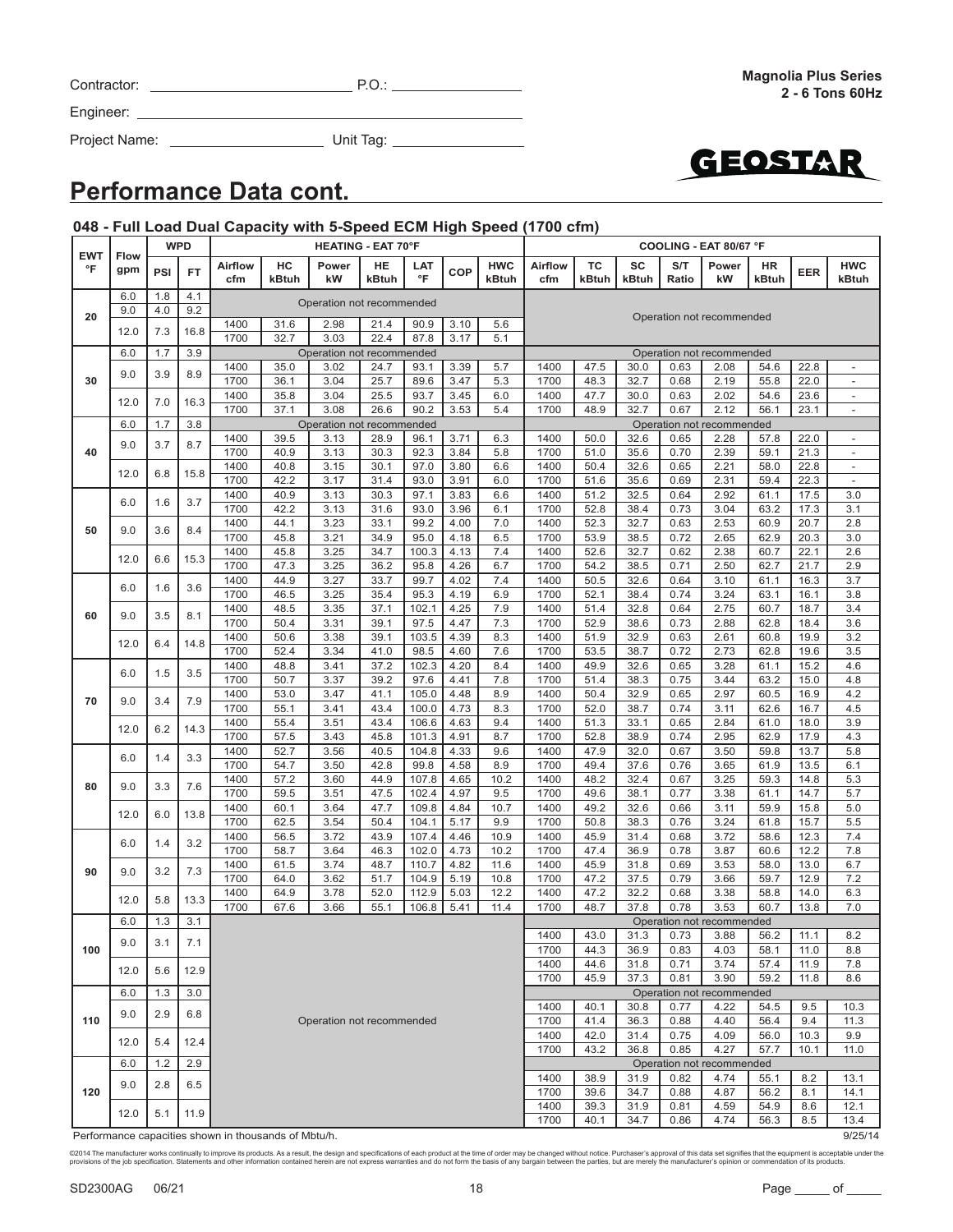| Contractor: | P.O |
|-------------|-----|
|             |     |

Project Name: Unit Tag:



### **Performance Data cont.**

### **048 - Part Load Dual Capacity with 5-Speed ECM (1250 cfm)**

|                     |                                                      | <b>WPD</b>  |      |                |              |                                   | <b>HEATING - EAT 70°F</b> |                |              |            | COOLING - EAT 80/67 °F    |              |              |              |                           |              |              |                                            |
|---------------------|------------------------------------------------------|-------------|------|----------------|--------------|-----------------------------------|---------------------------|----------------|--------------|------------|---------------------------|--------------|--------------|--------------|---------------------------|--------------|--------------|--------------------------------------------|
| <b>EWT</b><br>°F    | <b>Flow</b><br>gpm                                   | <b>PSI</b>  | FT   | <b>Airflow</b> | HC           | Power                             | HE                        | LAT            | COP          | <b>HWC</b> | <b>Airflow</b>            | ТC           | SC           | S/T          | Power                     | HR           | <b>EER</b>   | <b>HWC</b>                                 |
|                     |                                                      |             |      | cfm            | Mbtu/h       | kW                                | Mbtu/h                    | °F             |              | Mbtu/h     | cfm                       | Mbtu/h       | Mbtu/h       | Ratio        | kW                        | Mbtu/h       |              | Mbtu/h                                     |
|                     | 5.0                                                  | 1.2         | 2.7  |                |              | Operation not recommended         |                           |                |              |            |                           |              |              |              |                           |              |              |                                            |
| 20                  | 8.0                                                  | 3.2         | 7.3  |                |              |                                   |                           |                |              |            | Operation not recommended |              |              |              |                           |              |              |                                            |
|                     | 11.0                                                 | 6.1         | 14.1 | 1000           | 22.6         | 2.20                              | 15.1                      | 91.0           | 3.01         | 4.4        |                           |              |              |              |                           |              |              |                                            |
|                     |                                                      |             |      | 1250           | 23.5         | 2.24                              | 15.8                      | 87.4           | 3.08         | 4.0        |                           |              |              |              |                           |              |              |                                            |
|                     | 5.0                                                  | 1.1         | 2.6  |                |              | Operation not recommended         |                           |                |              |            |                           |              |              |              | Operation not recommended |              |              |                                            |
|                     | 8.0                                                  | 3.1         | 7.1  | 1000           | 25.6         | 2.20                              | 18.1                      | 93.7           | 3.41         | 4.4        | 1000                      | 34.9         | 23.2         | 0.67         | 1.07                      | 38.5         | 32.6         | $\overline{a}$                             |
| 30                  |                                                      |             |      | 1250           | 26.4         | 2.22                              | 18.9                      | 89.6           | 3.49         | 4.0        | 1250                      | 35.4         | 25.4         | 0.72         | 1.13                      | 39.3         | 31.5         | $\overline{a}$                             |
|                     | 11.0                                                 | 5.9         | 13.7 | 1000<br>1250   | 26.3<br>27.2 | 2.22<br>2.25                      | 18.7<br>19.5              | 94.3<br>90.2   | 3.47<br>3.55 | 4.5<br>4.1 | 1000<br>1250              | 35.1<br>35.9 | 23.2<br>25.4 | 0.66<br>0.71 | 1.04<br>1.09              | 38.6<br>39.6 | 33.8<br>33.0 | $\overline{\phantom{a}}$<br>$\overline{a}$ |
|                     | 5.0                                                  | 1.1         | 2.5  |                |              |                                   |                           |                |              |            |                           |              |              |              | Operation not recommended |              |              |                                            |
|                     |                                                      |             |      | 1000           | 29.0         | Operation not recommended<br>2.23 | 21.4                      | 96.8           | 3.80         | 4.6        | 1000                      | 37.1         | 25.4         | 0.68         | 1.20                      | 41.2         | 30.9         | $\overline{a}$                             |
| 40                  | 8.0                                                  | 3.0         | 6.9  | 1250           | 30.0         | 2.23                              | 22.4                      | 92.2           | 3.94         | 4.2        | 1250                      | 37.8         | 27.7         | 0.73         | 1.26                      | 42.1         | 30.0         | $\overline{a}$                             |
|                     |                                                      |             |      | 1000           | 29.9         | 2.25                              | 22.3                      | 97.7           | 3.90         | 4.7        | 1000                      | 37.4         | 25.4         | 0.68         | 1.17                      | 41.3         | 32.1         | $\overline{\phantom{a}}$                   |
|                     | 11.0                                                 | 5.7         | 13.2 | 1250           | 31.0         | 2.26                              | 23.2                      | 92.9           | 4.01         | 4.3        | 1250                      | 38.2         | 27.7         | 0.73         | 1.22                      | 42.4         | 31.3         | $\overline{\phantom{a}}$                   |
|                     |                                                      |             |      | 1000           | 30.0         | 2.19                              | 22.5                      | 97.8           | 4.01         | 4.8        | 1000                      | 38.2         | 25.4         | 0.66         | 1.57                      | 43.6         | 24.3         | 1.5                                        |
|                     | 5.0                                                  | 1.1         | 2.5  | 1250           | 31.0         | 2.19                              | 23.5                      | 92.9           | 4.14         | 4.5        | 1250                      | 39.4         | 29.9         | 0.76         | 1.64                      | 45.0         | 24.0         | 1.6                                        |
|                     |                                                      |             |      | 1000           | 32.3         | 2.26                              | 24.6                      | 100.0          | 4.19         | 5.0        | 1000                      | 39.1         | 25.5         | 0.65         | 1.36                      | 43.7         | 28.7         | 1.4                                        |
| 50                  | 8.0                                                  | 2.9         | 6.7  | 1250           | 33.6         | 2.25                              | 25.9                      | 94.9           | 4.37         | 4.6        | 1250                      | 40.3         | 30.1         | 0.75         | 1.43                      | 45.1         | 28.2         | 1.6                                        |
|                     |                                                      |             |      | 1000           | 33.6         | 2.28                              | 25.8                      | 101.1          | 4.32         | 5.1        | 1000                      | 39.3         | 25.5         | 0.65         | 1.28                      | 43.7         | 30.6         | 1.3                                        |
|                     | 11.0                                                 | 5.6         | 12.8 | 1250           | 34.7         | 2.28                              | 26.9                      | 95.7           | 4.46         | 4.7        | 1250                      | 40.5         | 30.1         | 0.74         | 1.35                      | 45.1         | 30.0         | 1.5                                        |
|                     |                                                      |             |      | 1000           | 32.7         | 2.23                              | 25.0                      | 100.2          | 4.29         | 5.3        | 1000                      | 37.5         | 25.2         | 0.67         | 1.76                      | 43.5         | 21.3         | 2.1                                        |
|                     | 5.0                                                  | 1.0         | 2.4  | 1250           | 33.8         | 2.22                              | 26.3                      | 95.1           | 4.47         | 4.9        | 1250                      | 38.7         | 29.6         | 0.77         | 1.84                      | 45.0         | 21.0         | 2.3                                        |
|                     |                                                      |             |      | 1000           | 35.3         | 2.29                              | 27.5                      | 102.7          | 4.53         | 5.4        | 1000                      | 38.1         | 25.3         | 0.66         | 1.56                      | 43.5         | 24.4         | 2.0                                        |
| 60                  | 8.0                                                  | 2.8         | 6.5  | 1250           | 36.7         | 2.26                              | 29.0                      | 97.2           | 4.76         | 5.0        | 1250                      | 39.3         | 29.8         | 0.76         | 1.64                      | 44.9         | 24.0         | 2.2                                        |
|                     | 11.0                                                 | 5.4         | 12.4 | 1000           | 36.8         | 2.31                              | 29.0                      | 104.1          | 4.68         | 5.6        | 1000                      | 38.6         | 25.4         | 0.66         | 1.49                      | 43.6         | 26.0         | 1.9                                        |
|                     |                                                      |             |      | 1250           | 38.2         | 2.28                              | 30.4                      | 98.3           | 4.90         | 5.1        | 1250                      | 39.8         | 29.9         | 0.75         | 1.55                      | 45.0         | 25.6         | 2.1                                        |
| 70                  | 5.0                                                  | 1.0         | 2.3  | 1000           | 35.3         | 2.27                              | 27.6                      | 102.7          | 4.57         | 5.8        | 1000                      | 36.8         | 24.9         | 0.68         | 1.95                      | 43.5         | 18.9         | 3.0                                        |
|                     |                                                      |             |      | 1250           | 36.7         | 2.24                              | 29.1                      | 97.2           | 4.80         | 5.4        | 1250                      | 38.0         | 29.3         | 0.77         | 2.04                      | 44.9         | 18.6         | 3.1                                        |
|                     | 8.0                                                  | 2.7         | 6.2  | 1000           | 38.4         | 2.31                              | 30.5                      | 105.5          | 4.87         | 6.0        | 1000                      | 37.2         | 25.2         | 0.68         | 1.77                      | 43.2         | 21.1         | 2.8                                        |
|                     |                                                      |             |      | 1250           | 39.9         | 2.27                              | 32.1                      | 99.5           | 5.15         | 5.6        | 1250                      | 38.4         | 29.6         | 0.77         | 1.85                      | 44.7         | 20.8         | 3.0                                        |
|                     |                                                      | 5.2<br>11.0 | 12.0 | 1000           | 40.1         | 2.33                              | 32.1                      | 107.1          | 5.04         | 6.2        | 1000                      | 37.8         | 25.3         | 0.67         | 1.69                      | 43.6         | 22.4         | 2.6                                        |
|                     |                                                      |             |      | 1250           | 41.6         | 2.28                              | 33.8                      | 100.8          | 5.35         | 5.7        | 1250                      | 39.0         | 29.7         | 0.76         | 1.75                      | 45.0         | 22.2         | 2.8                                        |
|                     | 5.0                                                  | 1.0         | 2.2  | 1000           | 38.1         | 2.31                              | 30.2                      | 105.3          | 4.84         | 6.6        | 1000                      | 35.1         | 24.4         | 0.69         | 2.19                      | 42.6         | 16.0         | 4.0                                        |
|                     |                                                      |             |      | 1250           | 39.6         | 2.27                              | 31.9                      | 99.3           | 5.12         | 6.1        | 1250                      | 36.2         | 28.6         | 0.79         | 2.28                      | 44.0         | 15.9         | 4.3                                        |
| 80                  | 8.0                                                  | 2.6         | 6.0  | 1000<br>1250   | 41.4         | 2.33<br>2.27                      | 33.4                      | 108.3          | 5.20         | 6.8        | 1000                      | 35.3         | 24.6         | 0.70         | 2.03                      | 42.2         | 17.4         | 3.7                                        |
|                     |                                                      |             |      |                | 43.1         |                                   | 35.3                      | 101.9          | 5.55         | 6.3        | 1250<br>1000              | 36.3         | 29.0<br>24.8 | 0.80<br>0.69 | 2.11                      | 43.6         | 17.2         | 4.1                                        |
|                     | 11.0                                                 | 5.0         | 11.6 | 1000<br>1250   | 43.5<br>45.2 | 2.36<br>2.29                      | 35.4<br>37.4              | 110.3<br>103.5 | 5.40<br>5.78 | 7.0<br>6.5 | 1250                      | 36.1<br>37.2 | 29.2         | 0.78         | 1.94<br>2.03              | 42.7<br>44.1 | 18.6<br>18.4 | 3.5<br>3.9                                 |
|                     |                                                      |             |      | 1000           | 40.9         | 2.35                              | 32.9                      | 107.8          | 5.11         | 7.5        | 1000                      | 33.4         | 23.8         | 0.71         | 2.42                      | 41.7         | 13.8         | 5.4                                        |
|                     | 5.0                                                  | 0.9         | 2.2  | 1250           | 42.5         | 2.30                              | 34.6                      | 101.5          | 5.42         | 7.0        | 1250                      | 34.5         | 27.9         | 0.81         | 2.52                      | 43.1         | 13.7         | 5.7                                        |
|                     |                                                      |             |      | 1000           | 44.4         | 2.36                              | 36.4                      | 111.1          | 5.52         | 7.8        | 1000                      | 33.4         | 24.1         | 0.72         | 2.30                      | 41.2         | 14.5         | 5.0                                        |
| 90                  | 8.0                                                  | 2.5         | 5.8  | 1250           | 46.3         | 2.28                              | 38.5                      | 104.3          | 5.94         | 7.2        | 1250                      | 34.3         | 28.3         | 0.83         | 2.38                      | 42.5         | 14.4         | 5.5                                        |
|                     |                                                      |             |      | 1000           | 46.9         | 2.38                              | 38.8                      | 113.4          | 5.76         | 8.0        | 1000                      | 34.3         | 24.3         | 0.71         | 2.20                      | 41.8         | 15.6         | 4.7                                        |
|                     | 11.0                                                 | 4.8         | 11.2 | 1250           | 48.9         | 2.31                              | 41.0                      | 106.2          | 6.20         | 7.4        | 1250                      | 35.4         | 28.6         | 0.81         | 2.30                      | 43.2         | 15.4         | 5.2                                        |
|                     | 5.0                                                  | 0.9         | 2.1  |                |              |                                   |                           |                |              |            |                           |              |              |              | Operation not recommended |              |              |                                            |
|                     |                                                      |             |      |                |              |                                   |                           |                |              |            | 1000                      | 31.3         | 23.3         | 0.74         | 2.64                      | 40.3         | 11.8         | 6.4                                        |
| 100                 | 8.0                                                  | 2.4         | 5.6  |                |              |                                   |                           |                |              |            | 1250                      | 32.2         | 27.4         | 0.85         | 2.74                      | 41.6         | 11.8         | 7.0                                        |
|                     |                                                      |             |      |                |              |                                   |                           |                |              |            | 1000                      | 32.4         | 23.6         | 0.73         | 2.54                      | 41.1         | 12.8         | 6.0                                        |
|                     | 11.0                                                 | 4.7         | 10.8 |                |              |                                   |                           |                |              |            | 1250                      | 33.4         | 27.7         | 0.83         | 2.65                      | 42.4         | 12.6         | 6.6                                        |
|                     | 5.0                                                  | 0.9         | 2.0  |                |              |                                   |                           |                |              |            |                           |              |              |              | Operation not recommended |              |              |                                            |
|                     |                                                      |             |      |                |              |                                   |                           |                |              |            | 1000                      | 29.1         | 22.4         | 0.77         | 2.98                      | 39.3         | 9.8          | 8.5                                        |
| 110                 | 8.0                                                  | 2.3         | 5.4  |                |              | Operation not recommended         |                           |                |              |            | 1250                      | 30.1         | 26.4         | 0.88         | 3.10                      | 40.7         | 9.7          | 9.2                                        |
|                     |                                                      |             |      |                |              |                                   |                           |                |              | 1000       | 30.5                      | 22.9         | 0.75         | 2.89         | 40.4                      | 10.6         | 7.9          |                                            |
| 4.5<br>11.0<br>10.4 |                                                      |             |      |                |              |                                   |                           |                |              |            | 1250                      | 31.4         | 26.8         | 0.85         | 3.01                      | 41.7         | 10.4         | 8.7                                        |
|                     | 5.0                                                  | 0.8         | 1.9  |                |              |                                   |                           |                |              |            |                           |              |              |              | Operation not recommended |              |              |                                            |
|                     |                                                      |             |      |                |              |                                   |                           |                |              |            | 1000                      | 28.2         | 24.0         | 0.85         | 3.40                      | 39.7         | 8.3          | 11.0                                       |
| 120                 | 8.0                                                  | 2.2         | 5.2  |                |              |                                   |                           |                |              |            | 1250                      | 28.7         | 26.1         | 0.91         | 3.49                      | 40.6         | 8.2          | 11.7                                       |
|                     |                                                      |             |      |                |              |                                   |                           |                |              |            | 1000                      | 28.4         | 24.0         | 0.85         | 3.29                      | 39.6         | 8.6          | 9.7                                        |
|                     | 11.0                                                 | 4.3         | 10.0 |                |              |                                   |                           |                |              |            | 1250                      | 29.0         | 26.1         | 0.90         | 3.39                      | 40.6         | 8.6          | 10.8                                       |
|                     | Performance capacities shown in thousands of Mbtu/h. |             |      |                |              |                                   |                           |                |              |            |                           |              |              |              |                           |              |              | 7/18/14                                    |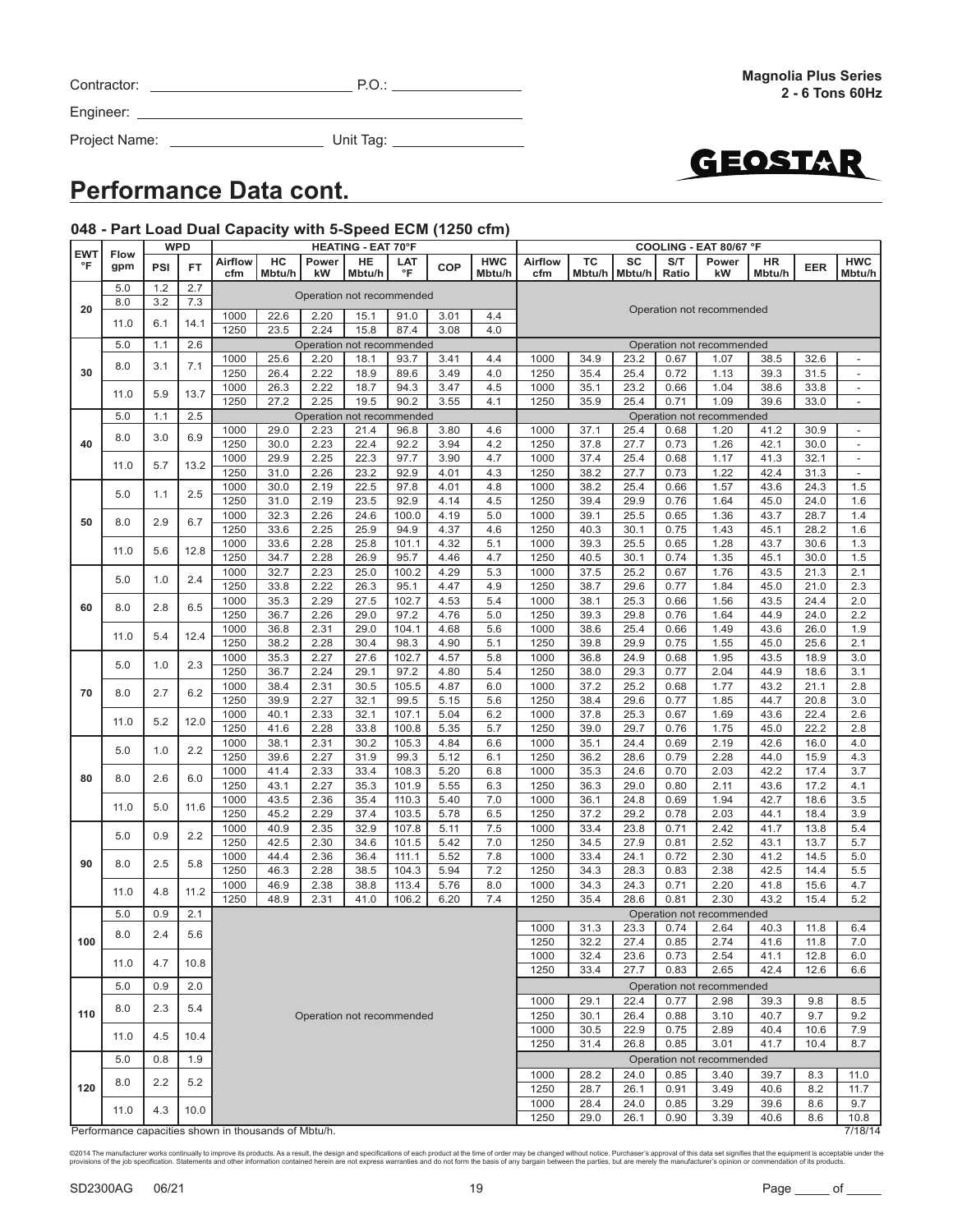| Contractor: |  |
|-------------|--|
|             |  |

Project Name: Unit Tag:



# **Performance Data cont.**

### **060 - Full Load Dual Capacity with 5-Speed ECM (1800 cfm)**

| <b>EWT</b> | Flow        | <b>WPD</b>  |             | <b>HEATING - EAT 70°F</b> |              |                                   |              |                |              |                      |                | COOLING - EAT 80/67 °F |              |              |                                   |              |              |                                                      |
|------------|-------------|-------------|-------------|---------------------------|--------------|-----------------------------------|--------------|----------------|--------------|----------------------|----------------|------------------------|--------------|--------------|-----------------------------------|--------------|--------------|------------------------------------------------------|
| °F         | gpm         | PSI         | <b>FT</b>   | <b>Airflow</b><br>cfm     | HC<br>Mbtu/h | Power<br>kW                       | HE<br>Mbtu/h | LAT<br>°F      | COP          | <b>HWC</b><br>Mbtu/h | Airflow<br>cfm | TC<br>Mbtu/h           | SC<br>Mbtu/h | S/T<br>Ratio | Power<br>kW                       | HR<br>Mbtu/h | <b>EER</b>   | <b>HWC</b><br>Mbtu/h                                 |
|            | 8.0<br>12.0 | 2.9<br>6.0  | 6.8<br>13.8 |                           |              | Operation not recommended         |              |                |              |                      |                |                        |              |              |                                   |              |              |                                                      |
| 20         | 16.0        | 10.1        | 23.3        | 1500                      | 38.6         | 3.93                              | 25.2         | 93.8           | 2.88         | 6.1                  |                |                        |              |              | Operation not recommended         |              |              |                                                      |
|            | 8.0         | 2.8         | 6.6         | 1800                      | 39.6         | 4.11<br>Operation not recommended | 25.5         | 90.3           | 2.82         | 5.5                  |                |                        |              |              | Operation not recommended         |              |              |                                                      |
|            |             |             |             | 1500                      | 43.9         | 3.97                              | 30.3         | 97.1           | 3.24         | 6.4                  | 1500           | 52.9                   | 32.2         | 0.61         | 2.69                              | 62.1         | 19.6         | $\overline{\phantom{a}}$                             |
| 30         | 12.0        | 5.8         | 13.4        | 1800                      | 45.1         | 4.23                              | 30.7         | 93.2           | 3.13         | 5.8                  | 1800           | 53.7                   | 35.2         | 0.65         | 2.84                              | 63.4         | 18.9         | $\blacksquare$                                       |
|            | 16.0        | 9.8         | 22.6        | 1500                      | 44.5         | 4.07                              | 30.6         | 97.5           | 3.20         | 6.5                  | 1500           | 53.2                   | 32.2         | 0.61         | 2.61                              | 62.1         | 20.3         | $\overline{\phantom{a}}$                             |
|            |             |             |             | 1800                      | 45.6         | 4.27                              | 31.0         | 93.5           | 3.13         | 5.9                  | 1800           | 54.4                   | 35.2         | 0.65         | 2.74                              | 63.8         | 19.9         | $\blacksquare$                                       |
|            | 8.0         | 2.8         | 6.4         |                           |              | Operation not recommended         |              |                |              |                      |                |                        |              |              | Operation not recommended         |              |              |                                                      |
| 40         | 12.0        | 5.6         | 13.0        | 1500<br>1800              | 50.3<br>51.5 | 4.17<br>4.35                      | 36.1<br>36.6 | 101.1<br>96.5  | 3.53<br>3.47 | 7.0<br>6.4           | 1500<br>1800   | 56.9<br>58.0           | 35.4<br>38.6 | 0.62<br>0.67 | 2.95<br>3.09                      | 67.0<br>68.5 | 19.3<br>18.8 | $\overline{\phantom{a}}$<br>$\overline{\phantom{a}}$ |
|            |             |             |             | 1500                      | 51.1         | 4.25                              | 36.6         | 101.5          | 3.53         | 7.2                  | 1500           | 57.4                   | 35.4         | 0.62         | 2.86                              | 67.1         | 20.1         | $\overline{\phantom{a}}$                             |
|            | 16.0        | 9.5         | 21.9        | 1800                      | 52.3         | 4.39                              | 37.3         | 96.9           | 3.48         | 6.6                  | 1800           | 58.7                   | 38.6         | 0.66         | 2.99                              | 68.9         | 19.6         | $\overline{\phantom{a}}$                             |
|            |             |             |             | 1500                      | 53.6         | 4.28                              | 39.0         | 103.1          | 3.67         | 7.5                  | 1500           | 60.4                   | 38.0         | 0.63         | 3.16                              | 71.2         | 19.1         | 3.6                                                  |
|            | 8.0         | 2.7         | 6.2         | 1800                      | 54.8         | 4.42                              | 39.7         | 98.2           | 3.63         | 7.0                  | 1800           | 61.6                   | 41.3         | 0.67         | 3.37                              | 73.1         | 18.3         | 3.8                                                  |
|            |             |             |             | 1500                      | 56.7         | 4.37                              | 41.8         | 105.0          | 3.81         | 7.8                  | 1500           | 61.0                   | 38.3         | 0.63         | 3.10                              | 71.6         | 19.7         | 3.3                                                  |
| 50         | 12.0        | 5.4         | 12.6        | 1800                      | 57.9         | 4.48                              | 42.6         | 99.8           | 3.79         | 7.2                  | 1800           | 62.3                   | 41.7         | 0.67         | 3.29                              | 73.5         | 18.9         | 3.6                                                  |
|            |             |             |             | 1500                      | 57.7         | 4.42                              | 42.6         | 105.6          | 3.83         | 8.0                  | 1500           | 61.6                   | 38.7         | 0.63         | 3.05                              | 72.0         | 20.2         | 3.1                                                  |
|            | 16.0        | 9.2         | 21.2        | 1800                      | 58.9         | 4.52                              | 43.5         | 100.3          | 3.82         | 7.3                  | 1800           | 62.9                   | 42.1         | 0.67         | 3.24                              | 73.9         | 19.4         | 3.4                                                  |
|            |             |             |             | 1500                      | 60.1         | 4.51                              | 44.7         | 107.1          | 3.91         | 8.5                  | 1500           | 59.7                   | 38.5         | 0.65         | 3.44                              | 71.4         | 17.4         | 4.4                                                  |
|            | 8.0         | 2.6         | 6.0         | 1800                      | 61.4         | 4.58                              | 45.8         | 101.6          | 3.93         | 7.8                  | 1800           | 61.2                   | 41.9         | 0.68         | 3.66                              | 73.7         | 16.7         | 4.6                                                  |
| 60         | 12.0        | 5.3         | 12.2        | 1500                      | 62.9         | 4.58                              | 47.2         | 108.8          | 4.02         | 8.7                  | 1500           | 60.3                   | 38.9         | 0.64         | 3.37                              | 71.8         | 17.9         | 4.1                                                  |
|            |             |             |             | 1800                      | 64.2         | 4.64                              | 48.4         | 103.0          | 4.06         | 8.0                  | 1800           | 61.9                   | 42.3         | 0.68         | 3.58                              | 74.1         | 17.3         | 4.4                                                  |
|            | 16.0        | 8.9         | 20.6        | 1500                      | 64.2         | 4.63                              | 48.4         | 109.6          | 4.06         | 9.0                  | 1500           | 60.9                   | 39.3         | 0.65         | 3.31                              | 72.2         | 18.4         | 3.8                                                  |
|            |             |             |             | 1800                      | 65.7         | 4.69                              | 49.7         | 103.8          | 4.11         | 8.2                  | 1800           | 62.5                   | 42.7         | 0.68         | 3.52                              | 74.5         | 17.7         | 4.2                                                  |
|            | 8.0         | 2.5         | 5.8         | 1500                      | 66.6         | 4.72                              | 50.4         | 111.1          | 4.13         | 9.5                  | 1500           | 59.0                   | 39.1         | 0.66         | 3.71                              | 71.6         | 15.9         | 5.4                                                  |
| 70         |             |             |             | 1800                      | 68.0         | 4.74                              | 51.8         | 105.0          | 4.20         | 8.8                  | 1800           | 60.8                   | 42.5         | 0.70         | 3.95                              | 74.3         | 15.4         | 5.7                                                  |
|            | 12.0        | 5.1         | 11.8        | 1500                      | 69.0         | 4.79                              | 52.6         | 112.6          | 4.22         | 9.8                  | 1500           | 59.5                   | 39.5         | 0.66         | 3.64                              | 72.0         | 16.4         | 5.0                                                  |
|            |             |             |             | 1800                      | 70.6         | 4.80                              | 54.2         | 106.3          | 4.31         | 9.0                  | 1800           | 61.5                   | 42.9         | 0.70         | 3.87                              | 74.7         | 15.9         | 5.4                                                  |
|            | 16.0        | 8.6         | 19.9        | 1500<br>1800              | 70.7<br>72.4 | 4.85<br>4.85                      | 54.2<br>55.9 | 113.7<br>107.2 | 4.28<br>4.38 | 10.1<br>9.3          | 1500<br>1800   | 60.1<br>62.0           | 39.8<br>43.3 | 0.66<br>0.70 | 3.58<br>3.81                      | 72.3<br>75.0 | 16.8<br>16.3 | 4.7<br>5.2                                           |
|            |             |             |             | 1500                      | 72.9         | 4.97                              | 55.9         | 115.0          | 4.30         | 10.6                 | 1500           | 56.9                   | 38.8         | 0.68         | 4.03                              | 70.6         | 14.1         | 7.0                                                  |
|            | 8.0         | 2.4         | 5.6         | 1800                      | 74.6         | 4.94                              | 57.7         | 108.4          | 4.42         | 9.8                  | 1800           | 59.0                   | 42.1         | 0.71         | 4.29                              | 73.6         | 13.7         | 7.4                                                  |
|            |             |             |             | 1500                      | 74.6         | 5.03                              | 57.5         | 116.1          | 4.35         | 11.0                 | 1500           | 57.5                   | 39.1         | 0.68         | 3.95                              | 70.9         | 14.5         | 6.5                                                  |
| 80         | 12.0        | 4.9         | 11.4        | 1800                      | 76.4         | 4.98                              | 59.4         | 109.3          | 4.50         | 10.1                 | 1800           | 59.6                   | 42.5         | 0.71         | 4.20                              | 73.9         | 14.2         | 7.0                                                  |
|            |             |             |             | 1500                      | 76.9         | 5.09                              | 59.5         | 117.5          | 4.43         | 11.3                 | 1500           | 58.0                   | 39.5         | 0.68         | 3.88                              | 71.3         | 14.9         | 6.0                                                  |
|            | 16.0        | 8.3         | 19.2        | 1800                      | 78.8         | 5.03                              | 61.6         | 110.5          | 4.59         | 10.4                 | 1800           | 60.2                   | 42.9         | 0.71         | 4.13                              | 74.3         | 14.6         | 6.7                                                  |
|            | 8.0         | 2.3         | 5.4         | 1500                      | 79.2         | 5.21                              | 61.4         | 118.9          | 4.46         | 11.9                 | 1500           | 54.7                   | 38.4         | 0.70         | 4.35                              | 69.5         | 12.6         | 9.1                                                  |
|            |             |             |             | 1800                      | 81.1         | 5.13                              | 63.6         | 111.7          | 4.63         | 11.0                 | 1800           | 57.1                   | 41.7         | 0.73         | 4.63                              | 72.9         | 12.3         | 9.7                                                  |
| 90         | 12.0        | 4.8         | 11.0        | 1500                      | 80.3         | 5.27                              | 62.3         | 119.5          | 4.47         | 12.3                 | 1500           | 55.3                   | 38.7         | 0.70         | 4.26                              | 69.9         | 13.0         | 8.5                                                  |
|            |             |             |             | 1800                      | 82.3         | 5.16                              | 64.7         | 112.3          | 4.68         | 11.4                 | 1800           | 57.7                   | 42.1         | 0.73         | 4.54                              | 73.1         | 12.7         | 9.2                                                  |
|            | 16.0        | 8.0         | 18.5        | 1500                      | 83.0         | 5.33                              | 64.8         | 121.2          | 4.56         | 12.6                 | 1500           | 55.9                   | 39.2         | 0.70         | 4.19                              | 70.2         | 13.3         | 7.9                                                  |
|            |             |             |             | 1800                      | 85.2         | 5.21                              | 67.4         | 113.8          | 4.79         | 11.7                 | 1800           | 58.3                   | 42.5         | 0.73         | 4.46                              | 73.5         | 13.1         | 8.8                                                  |
|            | 8.0         | 2.2         | 5.2         |                           |              |                                   |              |                |              |                      | 1500           | 51.7                   | 37.3         | 0.72         | Operation not recommended<br>4.70 | 67.8         | 11.0         | 10.2                                                 |
| 100        | 12.0        | 4.6         | 10.6        |                           |              |                                   |              |                |              |                      | 1800           | 54.2                   | 40.5         | 0.75         | 5.00                              | 71.3         | 10.8         | 11.0                                                 |
|            |             |             |             |                           |              |                                   |              |                |              |                      | 1500           | 52.2                   | 37.7         | 0.72         | 4.61                              | 68.0         | 11.3         | 9.5                                                  |
|            | 16.0        | 7.7         | 17.8        |                           |              |                                   |              |                |              |                      | 1800           | 54.7                   | 40.9         | 0.75         | 4.92                              | 71.5         | 11.1         | 10.5                                                 |
|            | 8.0         | 2.2         | $5.0$       |                           |              |                                   |              |                |              |                      |                |                        |              |              | Operation not recommended         |              |              |                                                      |
|            |             |             |             |                           |              |                                   |              |                |              |                      | 1500           | 48.1                   | 35.8         | 0.74         | 5.13                              | 65.6         | 9.4          | 13.1                                                 |
| 110        | 12.0        | 4.4         | 10.2        |                           |              | Operation not recommended         |              |                |              |                      | 1800           | 50.7                   | 38.9         | 0.77         | 5.47                              | 69.4         | 9.3          | 14.2                                                 |
|            | 16.0        | 7.4<br>17.2 |             |                           |              |                                   |              |                |              | 1500                 | 48.6           | 36.2                   | 0.75         | 5.04         | 65.8                              | 9.6          | 12.2         |                                                      |
|            |             |             |             |                           |              |                                   |              |                |              |                      | 1800           | 51.2                   | 39.3         | 0.77         | 5.38                              | 69.5         | 9.5          | 13.5                                                 |
|            | 8.0         | 2.1         | 4.8         |                           |              |                                   |              |                |              |                      |                |                        |              |              | Operation not recommended         |              |              |                                                      |
|            | 12.0        | 4.2         | 9.8         |                           |              |                                   |              |                |              |                      | 1500           | 46.1                   | 35.1         | 0.76         | 5.96                              | 66.4         | 7.7          | 15.6                                                 |
| 120        |             |             |             |                           |              |                                   |              |                |              |                      | 1800           | 47.0                   | 38.2         | 0.81         | 6.11                              | 67.8         | 7.7          | 16.3                                                 |
|            | 16.0        | 7.1         | 16.5        |                           |              |                                   |              |                |              |                      | 1500           | 46.5                   | 35.1         | 0.76         | 5.76                              | 66.2         | 8.1          | 14.5                                                 |
|            |             |             |             |                           |              |                                   |              |                |              |                      | 1800           | 47.5                   | 38.2         | 0.80         | 5.94                              | 67.8         | 8.0          | 15.6                                                 |

Performance capacities shown in thousands of Mbtu/h. 7/18/14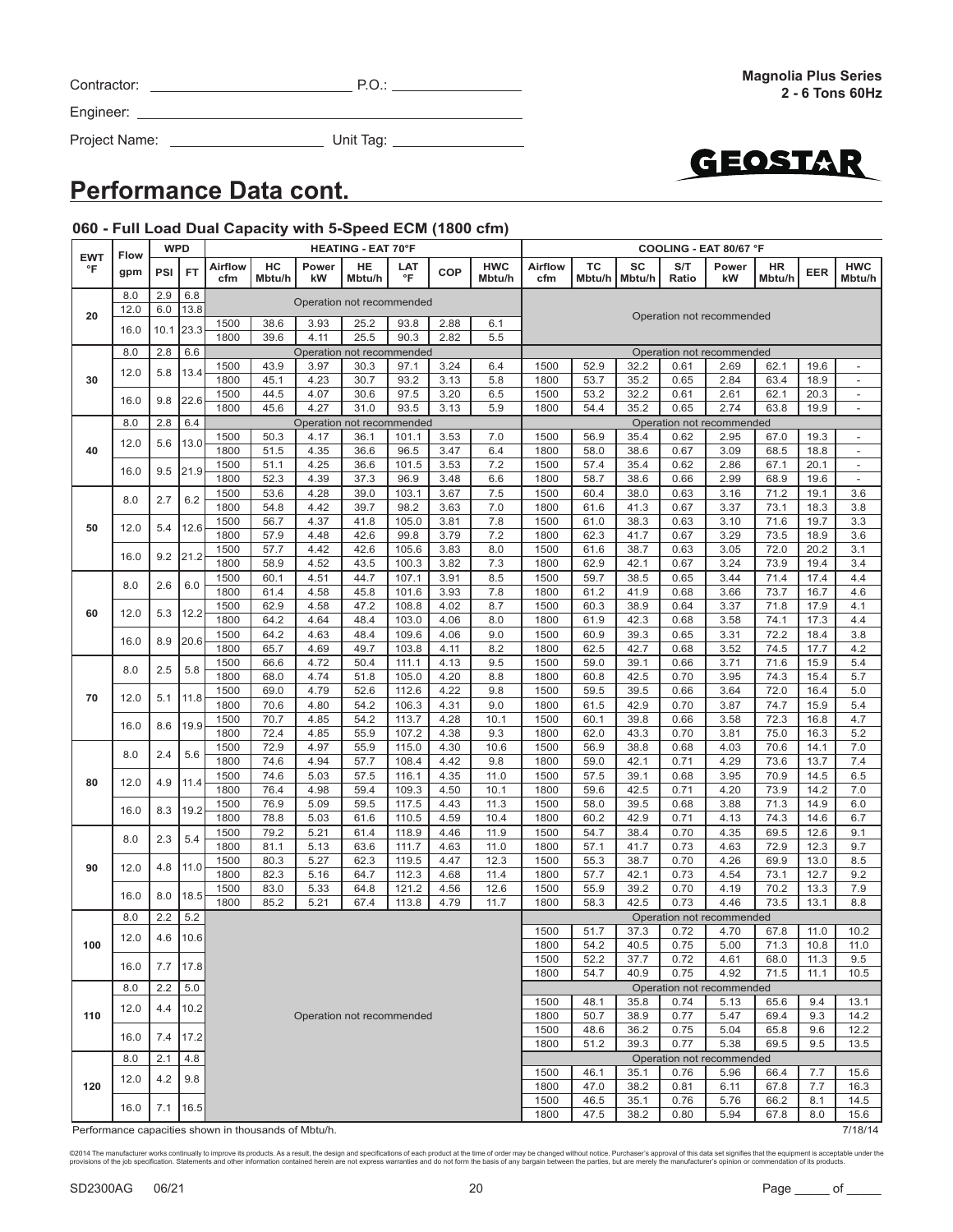| ©2014 The manufacturer works continually to improve its products. As a result, the design and specifications of each product at the time of order may be changed without notice. Purchaser's approval of this data set signifi |
|--------------------------------------------------------------------------------------------------------------------------------------------------------------------------------------------------------------------------------|
| provisions of the job specification. Statements and other information contained herein are not express warranties and do not form the basis of any bargain between the parties, but are merely the manufacturer's opinion or c |
|                                                                                                                                                                                                                                |
|                                                                                                                                                                                                                                |

| SD2300AG | 06/21 |
|----------|-------|

|            | Unit Tag: |  |  |
|------------|-----------|--|--|
| Data cont. |           |  |  |

GEOSTAR

# **Performance**

Engineer:

Project Name: \_\_\_

Contractor: P.O.: P.O.: P.O.: P.O.: P.O.: P.O.: P.O.: P.O.: P.O.: P.O.: P.O.: P.O.: P.O.: P.O.: P.O.: P.O.: P.O.: P.O.: P.O.: P.O.: P.O.: P.O.: P.O.: P.O.: P.O.: P.O.: P.O.: P.O.: P.O.: P.O.: P.O.: P.O.: P.O.: P.O.: P.O.:

#### **060 - Part Load Dual Capacity with 5-Speed ECM (1500 cfm) EWT °F Flow gpm WPD HEATING - EAT 70°F COOLING - EAT 80/67 °F PSI FT Airflow cfm HC Mbtu/h Power kW HE Mbtu/h LAT °F COP HWC Mbtu/h Airflow cfm TC Mbtu/h SC Mbtu/h S/T Ratio Power kW HR Mbtu/h EER HWC Mbtu/h 20** 6.0 1.8 4.1 Operation not recommended<br>10.0 4.3 10.0 Operation not recommended 1250 27.7 3.01 17.5 90.5 2.70 5.3 Operation not recommended 14.0 7.8 18.1 1250 27.7 3.01 17.5 90.5 2.70 5.3 1500 | 28.7 | 3.05 | 18.3 | 87.7 | 2.76 | 4.8 **30** 6.0 1.7 3.9 Operation not recommended Operation not recommended 10.0 4.2 9.7 1250 30.9 3.05 20.5 92.9 2.97 5.1 1250 39.9 23.5 0.59 1.57 45.2 25.4 - 1500 32.0 3.09 21.5 89.8 3.04 4.7 1500 40.5 25.7 0.63 1.65 46.2 24.5 -14.0 7.6 17.6 1250 32.0 3.05 21.6 93.7 3.08 5.3 1250 40.1 23.5 0.59 1.52 45.3 26.3 - 1500 | 33.1 | 3.09 | 22.6 | 90.4 | 3.14 | 4.8 | 1500 | 41.1 | 25.7 | 0.63 | 1.60 | 46.5 | 25.7 | -**40** 6.0 1.7 3.8 Operation not recommended Operation not recommended 10.0 4.1 9.4 1250 36.2 3.11 25.6 96.8 3.41 5.4 1250 44.0 27.8 0.63 1.73 49.9 25.5 - 1500 | 37.2 | 3.12 | 26.6 | 93.0 | 3.49 | 5.0 | 1500 | 44.8 | 30.3 | 0.68 | 1.81 | 51.0 | 24.8 | -14.0 7.4 17.1 1250 37.4 3.12 26.7 97.7 3.51 5.6 1250 44.4 27.8 0.63 1.67 50.1 26.5 - 1500 | 38.4 | 3.13 | 27.7 | 93.7 | 3.59 | 5.1 | 1500 | 45.4 | 30.3 | 0.67 | 1.75 | 51.3 | 25.9 | -**50** 6.0 1.6 3.7 1250 40.8 3.12 30.2 100.2 3.84 5.7 1250 48.0 30.5 0.64 1.92 54.5 25.0 1.9 1500 | 41.9 | 3.12 | 31.3 | 95.9 | 3.94 | 5.3 | 1500 | 49.4 | 34.7 | 0.70 | 2.03 | 56.3 | 24.4 | 2.0 10.0 4.0 9.1 1250 41.5 3.18 30.6 100.7 3.83 5.9 1250 48.1 30.8 0.64 1.85 54.4 26.0 1.7 1500 | 42.4 | 3.16 | 31.6 | 96.2 | 3.94 | 5.4 | 1500 | 49.5 | 34.9 | 0.71 | 1.94 | 56.1 | 25.5 | 1.9 14.0 7.2 16.5 1250 42.7 3.20 31.8 101.6 3.92 6.0 1250 48.2 30.8 0.64 1.82 54.4 26.6 1.6 1500 | 43.7 | 3.18 | 32.8 | 97.0 | 4.03 | 5.5 | 1500 | 49.6 | 34.9 | 0.70 | 1.90 | 56.1 | 26.1 | 1.8 **60** 6.0 1.6 3.6 1250 45.2 3.18 34.3 103.5 4.16 6.2 1250 46.4 30.4 0.66 2.16 53.8 21.5 2.6 1500 | 46.2 | 3.16 | 35.4 | 98.5 | 4.29 | 5.7 | 1500 | 47.8 | 34.4 | 0.72 | 2.26 | 55.6 | 21.2 | 2.8 10.0 3.8 8.8 1250 46.6 3.24 35.6 104.5 4.22 6.4 1250 46.6 30.7 0.66 2.09 53.8 22.3 2.5 1500 | 47.3 | 3.19 | 36.5 | 99.2 | 4.35 | 5.9 | 1500 | 48.0 | 34.7 | 0.72 | 2.18 | 55.5 | 22.0 | 2.7 14.0 6.9 16.0 1250 47.7 3.27 36.6 105.3 4.28 6.6 1250 46.8 30.8 0.66 2.05 53.8 22.9 2.3 1500 | 48.5 | 3.22 | 37.5 | 99.9 | 4.41 | 6.1 | 1500 | 48.2 | 34.8 | 0.72 | 2.14 | 55.5 | 22.5 | 2.5 **70** 6.0 1.5 3.5 1250 49.6 3.25 38.5 106.7 4.48 6.9 1250 44.9 30.4 0.68 2.40 53.1 18.7 3.7 1500 | 50.4 | 3.19 | 39.5 | 101.1 | 4.63 | 6.4 | 1500 | 46.3 | 34.0 | 0.74 | 2.50 | 54.8 | 18.5 | 3.9 10.0 3.7 8.6 1250 51.7 3.30 40.4 108.3 4.59 7.1 1250 45.2 30.6 0.68 2.33 53.1 19.4 3.4 1500 | 52.3 | 3.23 | 41.2 | 102.3 | 4.74 | 6.5 | 1500 | 46.6 | 34.4 | 0.74 | 2.43 | 54.8 | 19.2 | 3.7 14.0 6.7 15.5 1250 52.7 3.34 41.3 109.0 4.63 7.3 1250 45.4 30.8 0.68 2.28 53.2 19.9 3.2 1500 | 53.2 | 3.27 | 42.1 | 102.9 | 4.78 | 6.7 | 1500 | 46.8 | 34.6 | 0.74 | 2.38 | 55.0 | 19.7 | 3.5 **80** 6.0 1.4 3.3 1250 53.8 3.29 42.6 109.8 4.79 7.7 1250 42.8 30.0 0.70 2.72 52.0 15.7 5.0 1500 | 54.3 | 3.22 | 43.3 | 103.5 | 4.94 | 7.1 | 1500 | 44.1 | 33.5 | 0.76 | 2.81 | 53.7 | 15.7 | 5.3 10.0 3.6 8.3 1250 56.8 3.34 45.4 112.1 4.98 7.9 1250 43.1 30.3 0.70 2.65 52.2 16.3 4.7 1500 | 57.1 | 3.25 | 46.0 | 105.2 | 5.16 | 7.3 | 1500 | 44.4 | 34.0 | 0.76 | 2.75 | 53.8 | 16.1 | 5.1 14.0 6.5 15.0 1250 57.5 3.39 45.9 112.6 4.97 8.1 1250 43.4 30.5 0.70 2.61 52.3 16.6 4.4 1500 | 57.7 | 3.29 | 46.5 | 105.6 | 5.14 | 7.5 | 1500 | 44.8 | 34.2 | 0.76 | 2.70 | 54.0 | 16.6 | 4.8 **90** 6.0 1.4 3.2 1250 58.0 3.33 46.6 113.0 5.10 8.6 1250 40.6 29.7 0.73 3.04 51.0 13.3 6.9 1500 | 58.1 | 3.25 | 47.1 | 105.9 | 5.25 | 8.0 | 1500 | 41.8 | 33.0 | 0.79 | 3.13 | 52.5 | 13.4 | 7.3 10.0 3.4 8.0 1250 61.9 3.39 50.4 115.9 5.36 8.9 1250 41.1 30.0 0.73 2.98 51.2 13.8 6.4 1500 61.9 3.26 50.8 108.2 5.56 8.2 1500 42.3 33.5 0.79 3.08 52.8 13.7 7.0 14.0 6.2 14.4 1250 62.3 3.44 50.6 116.2 5.31 9.1 1250 41.4 30.3 0.73 2.94 51.4 14.1 6.0 1500 | 62.2 | 3.32 | 50.9 | 108.4 | 5.50 | 8.5 | 1500 | 42.7 | 33.7 | 0.79 | 3.03 | 53.1 | 14.1 | 6.6 **100**  $60$  13 31 Operation not recommended Operation not recommended 10.0 3.3 7.7 1250 37.9 29.2 0.77 3.39 49.4 11.2 8.0 1500 | 39.0 | 32.3 | 0.83 | 3.48 | 50.9 | 11.2 | 8.7 14.0 6.0 13.9 1250 38.3 29.6 0.77 3.35 49.7 11.4 7.5 1500 39.5 32.7 0.83 3.43 51.2 11.5 8.3 **110** 6.0 1.3 3.0 Operation not recommended 10.0 3.2 7.4 1250 34.7 28.4 0.82 3.81 47.7 9.1 10.4 1500 35.8 31.2 0.87 3.89 49.0 9.2 11.2 14.0 5.8 13.4 1250 35.1 28.9 0.82 3.75 47.9 9.4 9.6 1500 36.2 31.7 0.87 3.83 49.3 9.5 10.7 **120** 6.0 1.2 2.9 Operation not recommended 10.0 3.1 7.1 1250 34.2 28.0 0.82 4.31 48.9 7.9 13.6 1500 34.8 30.4 0.87 4.43 49.9 7.9 14.5 14.0 5.6 12.9 1250 34.5 28.0 0.81 4.17 48.7 8.3 12.5 1500 | 35.2 | 30.4 | 0.86 | 4.31 | 49.9 | 8.2 | 13.8

Performance capacities shown in thousands of Mbtu/h. 7/18/14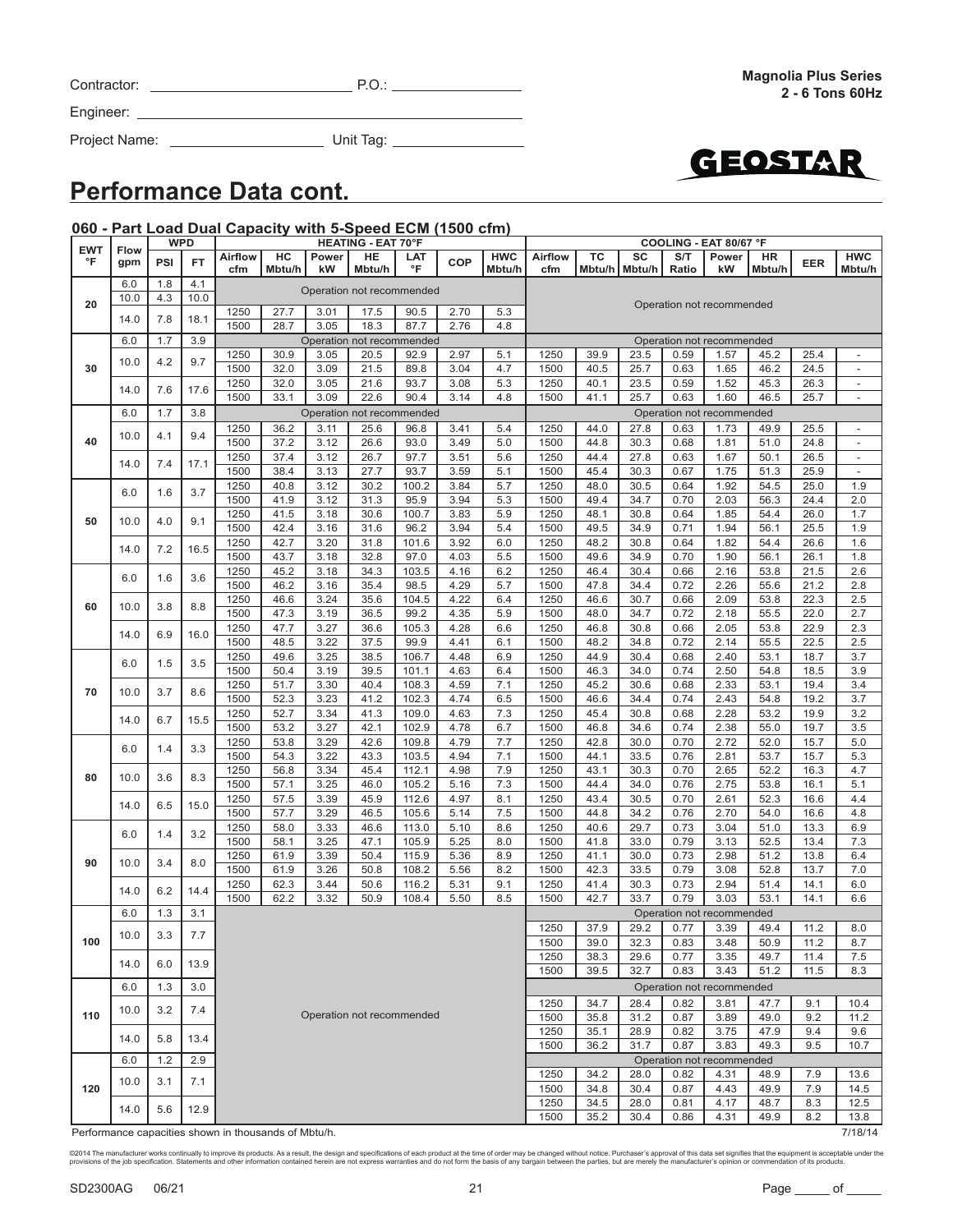Project Name: Unit Tag:



### **Performance Data cont.**

### **072 - Full Load Dual Capacity with 5-Speed ECM High Speed (2300 cfm)**

| <b>EWT</b> | <b>Flow</b> | <b>WPD</b> |      | <b>HEATING - EAT 70°F</b> |                |                                   |              |                |              |                     | COOLING - EAT 80/67 °F |              |              |              |                                   |              |              |                          |      |      |      |      |      |      |      |     |
|------------|-------------|------------|------|---------------------------|----------------|-----------------------------------|--------------|----------------|--------------|---------------------|------------------------|--------------|--------------|--------------|-----------------------------------|--------------|--------------|--------------------------|------|------|------|------|------|------|------|-----|
| °F         | gpm         | <b>PSI</b> | FT   | <b>Airflow</b><br>cfm     | HC<br>kBtuh    | Power kW                          | HE<br>kBtuh  | LAT<br>°F      | COP          | <b>HWC</b><br>kBtuh | Airflow<br>cfm         | ТC<br>kBtuh  | SC<br>kBtuh  | S/T<br>Ratio | Power<br>kW                       | HR<br>kBtuh  | <b>EER</b>   | <b>HWC</b><br>kBtuh      |      |      |      |      |      |      |      |     |
|            | 12.0        | 4.0        | 9.1  |                           |                | Operation not recommended         |              |                |              |                     |                        |              |              |              |                                   |              |              |                          |      |      |      |      |      |      |      |     |
| 20         | 15.0        | 5.9        | 13.5 |                           |                |                                   |              |                |              |                     |                        |              |              |              | Operation not recommended         |              |              |                          |      |      |      |      |      |      |      |     |
|            | 18.0        | 8.1        | 18.7 | 1850<br>2300              | 49.3<br>51.1   | 4.60<br>4.90                      | 33.6<br>34.4 | 94.7<br>90.6   | 3.14<br>3.06 | 8.7<br>7.9          |                        |              |              |              |                                   |              |              |                          |      |      |      |      |      |      |      |     |
|            | 12.0        | 3.8        | 8.9  |                           |                | Operation not recommended         |              |                |              |                     |                        |              |              |              | Operation not recommended         |              |              |                          |      |      |      |      |      |      |      |     |
|            |             |            |      | 1850                      | 55.5           | 4.74                              | 39.3         | 97.8           | 3.43         | 9.0                 | 1850                   | 57.3         | 35.2         | 0.61         | 3.14                              | 68.0         | 18.2         | $\overline{\phantom{a}}$ |      |      |      |      |      |      |      |     |
| 30         | 15.0        | 5.7        | 13.1 | 2300                      | 57.5           | 5.04                              | 40.2         | 93.1           | 3.34         | 8.2                 | 2300                   | 58.2         | 38.5         | 0.66         | 3.31                              | 69.5         | 17.6         |                          |      |      |      |      |      |      |      |     |
|            | 18.0        | 7.8        | 18.1 | 1850                      | 56.0           | 4.78                              | 39.6         | 98.0           | 3.43         | 9.2                 | 1850                   | 57.6         | 35.2         | 0.61         | 3.05                              | 68.0         | 18.9         | $\overline{\phantom{a}}$ |      |      |      |      |      |      |      |     |
|            |             |            |      | 2300                      | 58.0           | 5.09                              | 40.7         | 93.4           | 3.34         | 8.4                 | 2300                   | 59.0         | 38.5         | 0.65         | 3.20                              | 69.9         | 18.4         |                          |      |      |      |      |      |      |      |     |
|            | 12.0        | 3.7        | 8.6  | 1850                      | 63.0           | Operation not recommended<br>4.97 | 46.0         | 101.5          | 3.71         | 9.7                 | 1850                   | 63.0         | 39.9         | 0.63         | Operation not recommended<br>3.47 | 74.8         | 18.2         | $\overline{\phantom{a}}$ |      |      |      |      |      |      |      |     |
| 40         | 15.0        | 5.5        | 12.7 | 2300                      | 65.1           | 5.21                              | 47.4         | 96.2           | 3.67         | 8.9                 | 2300                   | 64.2         | 43.6         | 0.68         | 3.64                              | 76.6         | 17.7         | $\overline{\phantom{a}}$ |      |      |      |      |      |      |      |     |
|            |             |            |      | 1850                      | 63.9           | 5.03                              | 46.7         | 102.0          | 3.72         | 10.0                | 1850                   | 63.5         | 39.9         | 0.63         | 3.36                              | 75.0         | 18.9         | $\overline{\phantom{a}}$ |      |      |      |      |      |      |      |     |
|            | 18.0        | 7.6        | 17.6 | 2300                      | 66.1           | 5.26                              | 48.1         | 96.6           | 3.68         | 9.1                 | 2300                   | 64.9         | 43.6         | 0.67         | 3.52                              | 76.9         | 18.5         | $\overline{\phantom{a}}$ |      |      |      |      |      |      |      |     |
|            | 12.0        | 3.6        | 8.3  | 1850                      | 66.8           | 5.10                              | 49.3         | 103.4          | 3.83         | 10.4                | 1850                   | 68.1         | 43.8         | 0.64         | 3.74                              | 80.8         | 18.2         | 4.0                      |      |      |      |      |      |      |      |     |
|            |             |            |      | 2300                      | 69.0           | 5.28                              | 51.0         | 97.8           | 3.83         | 9.6                 | 2300                   | 69.5         | 47.6         | 0.69         | 3.98                              | 83.1         | 17.5         | 4.3                      |      |      |      |      |      |      |      |     |
| 50         | 15.0        | 5.3        | 12.3 | 1850                      | 70.5           | 5.20                              | 52.8         | 105.3          | 3.97         | 10.7                | 1850                   | 68.8         | 44.3         | 0.64         | 3.66                              | 81.3         | 18.8         | 3.8                      |      |      |      |      |      |      |      |     |
|            |             |            |      | 2300<br>1850              | 72.8<br>71.8   | 5.37<br>5.26                      | 54.5<br>53.8 | 99.3<br>105.9  | 3.98<br>4.00 | 9.9<br>11.1         | 2300<br>1850           | 70.1<br>69.5 | 48.2<br>45.2 | 0.69<br>0.65 | 3.90<br>3.60                      | 83.4<br>81.8 | 18.0<br>19.3 | 4.1<br>3.5               |      |      |      |      |      |      |      |     |
|            | 18.0        | 7.4        | 17.0 | 2300                      | 74.1           | 5.42                              | 55.6         | 99.8           | 4.01         | 10.1                | 2300                   | 70.9         | 48.6         | 0.69         | 3.84                              | 83.9         | 18.5         | 3.9                      |      |      |      |      |      |      |      |     |
|            |             |            |      | 1850                      | 74.9           | 5.40                              | 56.5         | 107.5          | 4.07         | 11.7                | 1850                   | 69.2         | 46.3         | 0.67         | 4.08                              | 83.1         | 16.9         | 5.1                      |      |      |      |      |      |      |      |     |
|            | 12.0        | 3.5        |      | 8.1                       | 2300           | 77.3                              | 5.50         | 58.5           | 101.1        | 4.12                | 10.8                   | 2300         | 70.6         | 50.1         | 0.71                              | 4.34         | 85.4         | 16.3                     | 5.4  |      |      |      |      |      |      |     |
| 60         | 15.0        | 5.2        | 11.9 | 1850                      | 78.2           | 5.49                              | 59.4         | 109.1          | 4.17         | 12.0                | 1850                   | 69.9         | 46.8         | 0.67         | 4.00                              | 83.5         | 17.5         | 4.7                      |      |      |      |      |      |      |      |     |
|            |             |            |      |                           |                |                                   |              |                |              |                     |                        | 2300         | 80.7         | 5.58         | 61.7                              | 102.5        | 4.24         | 11.1                     | 2300 | 71.3 | 50.6 | 0.71 | 4.25 | 85.8 | 16.8 | 5.1 |
|            | 18.0        | 7.1        | 16.5 | 1850                      | 79.9           | 5.56                              | 61.0         | 110.0          | 4.22         | 12.4                | 1850                   | 70.6         | 47.5         | 0.67         | 3.93                              | 84.0         | 18.0         | 4.4                      |      |      |      |      |      |      |      |     |
|            |             |            |      | 2300                      | 82.6           | 5.63                              | 63.3         | 103.2          | 4.29         | 11.4                | 2300                   | 72.0         | 51.1         | 0.71         | 4.19                              | 86.3         | 17.2         | 4.9                      |      |      |      |      |      |      |      |     |
|            | 12.0        | 3.4        | 7.8  | 1850<br>2300              | 82.9<br>85.6   | 5.68<br>5.72                      | 63.5<br>66.0 | 111.5<br>104.4 | 4.28<br>4.38 | 13.1<br>12.1        | 1850<br>2300           | 70.3<br>71.7 | 48.8<br>52.5 | 0.69<br>0.73 | 4.43<br>4.70                      | 85.4<br>87.8 | 15.9<br>15.2 | 6.5<br>6.9               |      |      |      |      |      |      |      |     |
|            |             |            |      | 1850                      | 85.9           | 5.77                              | 66.2         | 113.0          | 4.36         | 13.5                | 1850                   | 71.0         | 49.3         | 0.69         | 4.34                              | 85.8         | 16.4         | 6.0                      |      |      |      |      |      |      |      |     |
| 70         | 15.0        | 5.0        | 11.6 | 2300                      | 88.6           | 5.78                              | 68.8         | 105.7          | 4.49         | 12.4                | 2300                   | 72.4         | 53.0         | 0.73         | 4.60                              | 88.1         | 15.7         | 6.5                      |      |      |      |      |      |      |      |     |
|            | 18.0        | 6.9        | 15.9 | 1850                      | 88.1           | 5.85                              | 68.1         | 114.1          | 4.42         | 13.9                | 1850                   | 71.7         | 49.8         | 0.69         | 4.26                              | 86.3         | 16.9         | 5.6                      |      |      |      |      |      |      |      |     |
|            |             |            |      | 2300                      | 91.0           | 5.85                              | 71.0         | 106.6          | 4.56         | 12.8                | 2300                   | 73.2         | 53.6         | 0.73         | 4.54                              | 88.7         | 16.1         | 6.2                      |      |      |      |      |      |      |      |     |
|            | 12.0        | 3.3        | 7.5  | 1850                      | 90.8           | 6.03                              | 70.3         | 115.5          | 4.42         | 14.8                | 1850                   | 67.2         | 47.7         | 0.71         | 4.85                              | 83.7         | 13.8         | 8.2                      |      |      |      |      |      |      |      |     |
|            |             |            |      | 2300                      | 93.8           | 5.98<br>6.11                      | 73.4         | 107.8          | 4.59         | 13.7                | 2300                   | 68.5         | 51.6         | 0.75<br>0.71 | 5.16                              | 86.2         | 13.3         | 8.7                      |      |      |      |      |      |      |      |     |
| 80         | 15.0        | 4.8        | 11.2 | 1850<br>2300              | 93.0<br>96.0   | 6.03                              | 72.1<br>75.4 | 116.5<br>108.6 | 4.46<br>4.66 | 15.2<br>14.1        | 1850<br>2300           | 67.8<br>69.2 | 48.2<br>52.0 | 0.75         | 4.75<br>5.06                      | 84.0<br>86.4 | 14.3<br>13.7 | 7.6<br>8.3               |      |      |      |      |      |      |      |     |
|            |             |            |      | 1850                      | 95.8           | 6.19                              | 74.7         | 118.0          | 4.54         | 15.7                | 1850                   | 68.5         | 48.9         | 0.71         | 4.67                              | 84.5         | 14.7         | 7.1                      |      |      |      |      |      |      |      |     |
|            | 18.0        | 6.7        | 15.4 | 2300                      | 99.0           | 6.09                              | 78.2         | 109.9          | 4.76         | 14.5                | 2300                   | 69.9         | 52.6         | 0.75         | 4.97                              | 86.9         | 14.1         | 7.8                      |      |      |      |      |      |      |      |     |
|            | 12.0        | 3.1        | 7.3  | 1850                      | 98.7           | 6.37                              | 77.0         | 119.4          | 4.54         | 16.7                | 1850                   | 64.0         | 46.6         | 0.73         | 5.28                              | 82.0         | 12.1         | 10.5                     |      |      |      |      |      |      |      |     |
|            |             |            |      | 2300                      | 102.0          | 6.24                              | 80.7         | 111.1          | 4.79         | 15.4                | 2300                   | 65.4         | 50.6         | 0.77         | 5.62                              | 84.5         | 11.6         | 11.1                     |      |      |      |      |      |      |      |     |
| 90         | 15.0        | 4.7        | 10.8 | 1850                      | 100.1          | 6.44                              | 78.1         | 120.1          | 4.55         | 17.2                | 1850                   | 64.6         | 47.0         | 0.73         | 5.17                              | 82.3         | 12.5         | 9.8                      |      |      |      |      |      |      |      |     |
|            |             |            |      | 2300<br>1850              | 103.4<br>103.5 | 6.27<br>6.53                      | 81.9<br>81.3 | 111.6<br>121.8 | 4.83<br>4.65 | 15.9<br>17.7        | 2300<br>1850           | 66.0<br>65.4 | 51.0<br>48.0 | 0.77<br>0.73 | 5.51<br>5.08                      | 84.8<br>82.7 | 12.0<br>12.9 | 10.6<br>9.1              |      |      |      |      |      |      |      |     |
|            | 18.0        | 6.4        | 14.9 | 2300                      | 107.0          | 6.34                              | 85.3         | 113.1          | 4.94         | 16.4                | 2300                   | 66.7         | 51.6         | 0.77         | 5.41                              | 85.2         | 12.3         | 10.1                     |      |      |      |      |      |      |      |     |
|            | 12.0        | 3.0        | 7.0  |                           |                |                                   |              |                |              |                     |                        |              |              |              | Operation not recommended         |              |              |                          |      |      |      |      |      |      |      |     |
|            |             | 4.5        |      |                           |                |                                   |              |                |              |                     | 1850                   | 61.3         | 45.4         | 0.74         | 5.73                              | 80.9         | 10.7         | 12.0                     |      |      |      |      |      |      |      |     |
| 100        | 15.0        |            | 10.4 |                           |                |                                   |              |                |              |                     | 2300                   | 62.6         | 49.1         | 0.78         | 6.10                              | 83.4         | 10.3         | 13.0                     |      |      |      |      |      |      |      |     |
|            | 18.0        | 6.2        | 14.3 |                           |                |                                   |              |                |              |                     | 1850                   | 62.0         | 46.1         | 0.74         | 5.63                              | 81.2         | 11.0         | 11.1                     |      |      |      |      |      |      |      |     |
|            |             |            |      |                           |                |                                   |              |                |              |                     | 2300                   | 63.3         | 49.5         | 0.78         | 5.99                              | 83.7         | 10.6         | 12.4                     |      |      |      |      |      |      |      |     |
|            | 12.0        | 2.9        | 6.7  |                           |                |                                   |              |                |              |                     | 1850                   | 58.0         | 43.8         | 0.75         | Operation not recommended<br>6.29 | 79.5         | 9.2          | 15.6                     |      |      |      |      |      |      |      |     |
| 110        | 15.0        | 4.3        | 10.0 |                           |                | Operation not recommended         |              |                |              |                     | 2300                   | 59.2         | 47.1         | 0.79         | 6.69                              | 82.1         | 8.9          | 16.9                     |      |      |      |      |      |      |      |     |
|            |             |            |      |                           |                |                                   |              |                |              |                     | 1850                   | 58.7         | 44.2         | 0.75         | 6.18                              | 79.8         | 9.5          | 14.4                     |      |      |      |      |      |      |      |     |
|            | 18.0        | 6.0        | 13.8 |                           |                |                                   |              |                |              |                     | 2300                   | 59.9         | 47.5         | 0.79         | 6.57                              | 82.3         | 9.1          | 16.0                     |      |      |      |      |      |      |      |     |
|            | 12.0        | 2.8        | 6.5  |                           |                |                                   |              |                |              |                     |                        |              |              |              | Operation not recommended         |              |              |                          |      |      |      |      |      |      |      |     |
|            | 15.0        | 4.2        | 9.6  |                           |                |                                   |              |                |              |                     | 1850                   | 54.0         | 42.2         | 0.78         | 7.25                              | 78.7         | 7.4          | 18.5                     |      |      |      |      |      |      |      |     |
| 120        |             |            |      |                           |                |                                   |              |                |              |                     | 2300                   | 55.0         | 45.8         | 0.83         | 7.44                              | 80.3         | 7.4          | 20.0                     |      |      |      |      |      |      |      |     |
|            | 18.0        | 5.7        | 13.2 |                           |                |                                   |              |                |              |                     | 1850                   | 54.5         | 42.2         | 0.78         | 7.01                              | 78.4         | 7.8          | 17.1                     |      |      |      |      |      |      |      |     |
|            |             |            |      |                           |                |                                   |              |                |              |                     | 2300                   | 55.6         | 45.8         | 0.82         | 7.24                              | 80.3         | 7.7          | 19.0                     |      |      |      |      |      |      |      |     |

Performance capacities shown in thousands of Btuh. 7/18/14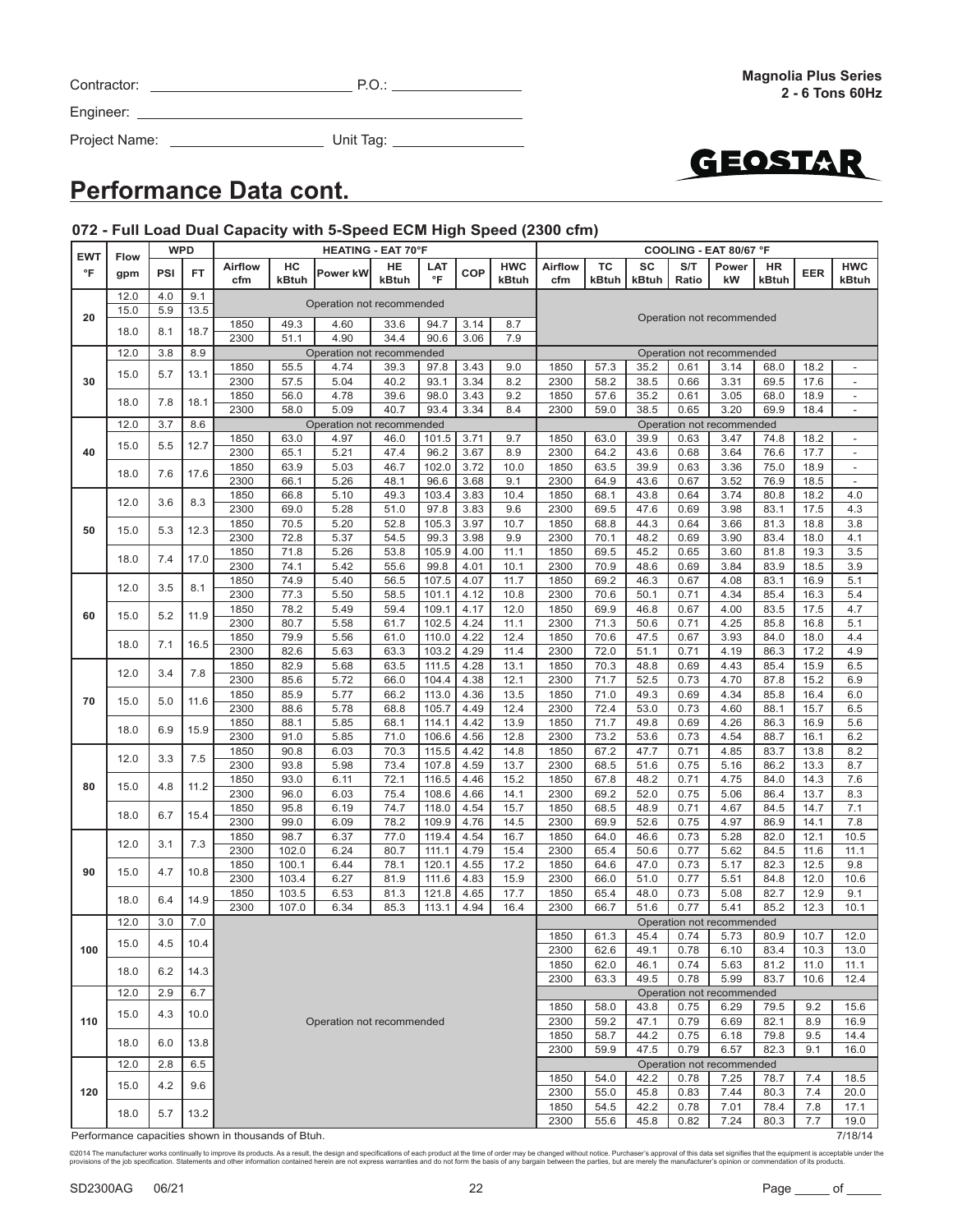| <b>CIA/T</b> | $\Gamma$ Elow |
|--------------|---------------|

Engineer: \_\_\_

| <b>Performance Data cont.</b> |  |  |
|-------------------------------|--|--|

Project Name: Unit Tag:

Contractor: P.O.:

#### **072 - Part Load Dual Capacity with 5-Speed ECM (1850 cfm)**

| <b>EWT</b> | Flow         | <b>WPD</b> |             | <b>HEATING - EAT 70°F</b>                            |              |                           |              |                | COOLING - EAT 80/67 °F |                      |                |              |                       |              |                                   |              |              |                                                      |     |
|------------|--------------|------------|-------------|------------------------------------------------------|--------------|---------------------------|--------------|----------------|------------------------|----------------------|----------------|--------------|-----------------------|--------------|-----------------------------------|--------------|--------------|------------------------------------------------------|-----|
| °F         | gpm          | PSI        | FT          | <b>Airflow</b><br>cfm                                | HC<br>Mbtu/h | Power<br>kW               | HE<br>Mbtu/h | LAT<br>°F      | <b>COP</b>             | <b>HWC</b><br>Mbtu/h | Airflow<br>cfm | TC           | sc<br>Mbtu/h   Mbtu/h | S/T<br>Ratio | Power<br>kW                       | HR<br>Mbtu/h | EER          | <b>HWC</b><br>Mbtu/h                                 |     |
|            | 10.0<br>13.0 | 2.9<br>4.6 | 6.8<br>10.5 |                                                      |              | Operation not recommended |              |                |                        |                      |                |              |                       |              |                                   |              |              |                                                      |     |
| 20         |              |            |             | 1650                                                 | 36.0         | 3.74                      | 23.3         | 90.2           | 2.82                   | 7.0                  |                |              |                       |              | Operation not recommended         |              |              |                                                      |     |
|            | 16.0         | 6.6        | 15.1        | 1850                                                 | 37.8         | 3.79                      | 24.8         | 88.9           | 2.92                   | 6.3                  |                |              |                       |              |                                   |              |              |                                                      |     |
|            | 10.0         | 2.8        | 6.6         |                                                      |              | Operation not recommended |              |                |                        |                      |                |              |                       |              | Operation not recommended         |              |              |                                                      |     |
|            | 13.0         | 4.4        | 10.2        | 1650                                                 | 39.7         | 3.81                      | 26.7         | 92.3           | 3.05                   | 6.9                  | 1650           | 47.9         | 29.6                  | 0.62         | 1.96                              | 54.6         | 24.5         | $\overline{\phantom{a}}$                             |     |
| 30         |              |            |             | 1850                                                 | 41.6         | 3.86                      | 28.5         | 90.8           | 3.16                   | 6.4                  | 1850           | 48.7         | 32.4                  | 0.66         | 2.06                              | 55.8         | 23.6         | $\overline{\phantom{a}}$                             |     |
|            | 16.0         | 6.4        | 14.7        | 1650<br>1850                                         | 41.4<br>43.4 | 3.81<br>3.86              | 28.4<br>30.2 | 93.2<br>91.7   | 3.19<br>3.30           | 7.1<br>6.5           | 1650<br>1850   | 48.2<br>49.4 | 29.6<br>32.4          | 0.61<br>0.66 | 1.90<br>2.00                      | 54.7<br>56.2 | 25.3<br>24.7 | $\overline{\phantom{a}}$<br>$\overline{\phantom{a}}$ |     |
|            | 10.0         | 2.8        | 6.4         |                                                      |              | Operation not recommended |              |                |                        |                      |                |              |                       |              | Operation not recommended         |              |              |                                                      |     |
|            |              |            |             | 1650                                                 | 46.1         | 3.92                      | 32.8         | 95.9           | 3.45                   | 7.3                  | 1650           | 52.8         | 34.3                  | 0.65         | 2.17                              | 60.2         | 24.3         | $\overline{\phantom{a}}$                             |     |
| 40         | 13.0         | 4.3        | 9.9         | 1850                                                 | 48.2         | 3.93                      | 34.8         | 94.1           | 3.59                   | 6.7                  | 1850           | 53.8         | 37.4                  | 0.70         | 2.28                              | 61.5         | 23.6         | $\overline{\phantom{a}}$                             |     |
|            | 16.0         | 6.2        | 14.3        | 1650                                                 | 47.8         | 3.93                      | 34.4         | 96.8           | 3.56                   | 7.5                  | 1650           | 53.2         | 34.3                  | 0.64         | 2.11                              | 60.4         | 25.2         | $\overline{\phantom{a}}$                             |     |
|            |              |            |             | 1850                                                 | 49.9         | 3.94                      | 36.4         | 95.0           | 3.71                   | 6.8                  | 1850           | 54.4         | 37.4                  | 0.69         | 2.21                              | 61.9         | 24.6         | $\overline{\phantom{a}}$                             |     |
|            | 10.0         | 2.7        | 6.2         | 1650                                                 | 51.8         | 3.98                      | 38.2         | 99.1           | 3.81                   | 7.7                  | 1650           | 57.3         | 37.1                  | 0.65         | 2.44                              | 65.7         | 23.5         | 2.3                                                  |     |
|            |              |            |             | 1850<br>1650                                         | 54.1<br>52.5 | 3.94<br>4.02              | 40.7<br>38.8 | 97.1<br>99.5   | 4.03<br>3.83           | 7.1<br>7.9           | 1850<br>1650   | 59.1<br>57.5 | 42.1<br>37.4          | 0.71<br>0.65 | 2.56<br>2.35                      | 67.9<br>65.5 | 23.1<br>24.4 | 2.4<br>2.1                                           |     |
| 50         | 13.0         | 4.2        | 9.6         | 1850                                                 | 54.7         | 4.00                      | 41.0         | 97.4           | 4.00                   | 7.3                  | 1850           | 59.3         | 42.5                  | 0.72         | 2.48                              | 67.7         | 23.9         | 2.3                                                  |     |
|            |              |            |             | 1650                                                 | 54.1         | 4.04                      | 40.3         | 100.3          | 3.92                   | 8.2                  | 1650           | 57.6         | 37.4                  | 0.65         | 2.29                              | 65.5         | 25.1         | 2.0                                                  |     |
|            | 16.0         | 6.0        | 13.8        | 1850                                                 | 56.4         | 4.02                      | 42.7         | 98.2           | 4.11                   | 7.5                  | 1850           | 59.4         | 42.5                  | 0.72         | 2.42                              | 67.6         | 24.6         | 2.2                                                  |     |
|            | 10.0         | 2.6        | 6.0         | 1650                                                 | 57.7         | 4.11                      | 43.7         | 102.4          | 4.12                   | 8.5                  | 1650           | 56.4         | 37.6                  | 0.67         | 2.75                              | 65.8         | 20.5         | 3.2                                                  |     |
|            |              |            |             | 1850                                                 | 60.1         | 4.02                      | 46.4         | 100.1          | 4.38                   | 7.8                  | 1850           | 58.1         | 42.5                  | 0.73         | 2.88                              | 67.9         | 20.2         | 3.4                                                  |     |
| 60         | 13.0         | 4.0        | 9.3         | 1650                                                 | 59.3         | 4.15                      | 45.2         | 103.3          | 4.19                   | 8.7                  | 1650           | 56.6         | 38.0                  | 0.67         | 2.66                              | 65.7         | 21.3         | 3.0                                                  |     |
|            |              |            |             | 1850                                                 | 61.7         | 4.07                      | 47.8         | 100.9          | 4.44                   | 8.0                  | 1850           | 58.3         | 43.0                  | 0.74         | 2.79                              | 67.8         | 20.9         | 3.3                                                  |     |
|            | 16.0         | 5.8        | 13.4        | 1650<br>1850                                         | 60.7<br>63.1 | 4.19<br>4.12              | 46.4<br>49.1 | 104.1<br>101.6 | 4.24<br>4.49           | 9.0<br>8.3           | 1650<br>1850   | 56.9<br>58.6 | 38.1<br>43.1          | 0.67<br>0.73 | 2.61<br>2.72                      | 65.8<br>67.9 | 21.8<br>21.5 | 2.8<br>3.1                                           |     |
|            |              |            |             | 1650                                                 | 63.7         | 4.23                      | 49.2         | 105.7          | 4.41                   | 9.4                  | 1650           | 55.5         | 38.2                  | 0.69         | 3.07                              | 65.9         | 18.1         | 4.5                                                  |     |
|            | 10.0         | 2.5        |             | 5.8                                                  | 1850         | 66.3                      | 4.11         | 52.2           | 103.2                  | 4.73                 | 8.7            | 1850         | 57.1                  | 43.0         | 0.75                              | 3.19         | 68.0         | 17.9                                                 | 4.8 |
|            |              |            |             | 1650                                                 | 66.1         | 4.27                      | 51.5         | 107.1          | 4.53                   | 9.7                  | 1650           | 55.8         | 38.6                  | 0.69         | 2.97                              | 65.9         | 18.8         | 4.2                                                  |     |
| 70         | 13.0         | 3.9        | 9.0         | 1850                                                 | 68.7         | 4.15                      | 54.5         | 104.4          | 4.85                   | 8.9                  | 1850           | 57.4         | 43.5                  | 0.76         | 3.09                              | 67.9         | 18.6         | 4.6                                                  |     |
|            | 16.0         | 5.6        | 12.9        | 1650                                                 | 67.3         | 4.34                      | 52.5         | 107.8          | 4.55                   | 10.0                 | 1650           | 56.1         | 38.8                  | 0.69         | 2.93                              | 66.1         | 19.1         | 3.9                                                  |     |
|            |              |            |             | 1850                                                 | 69.9         | 4.21                      | 55.5         | 105.0          | 4.86                   | 9.2                  | 1850           | 57.9         | 43.6                  | 0.75         | 3.03                              | 68.2         | 19.1         | 4.3                                                  |     |
|            | 10.0         | 2.4        | 5.6         | 1650<br>1850                                         | 69.3<br>71.9 | 4.32<br>4.17              | 54.6<br>57.7 | 108.9<br>106.0 | 4.70<br>5.06           | 10.6<br>9.8          | 1650<br>1850   | 51.8<br>48.5 | 37.1<br>41.5          | 0.72<br>0.86 | 3.49<br>3.59                      | 63.7<br>60.8 | 14.8<br>13.5 | 6.1<br>5.9                                           |     |
|            |              |            |             | 1650                                                 | 73.0         | 4.37                      | 58.1         | 111.0          | 4.89                   | 10.9                 | 1650           | 47.5         | 37.5                  | 0.79         | 3.40                              | 59.1         | 14.0         | 5.2                                                  |     |
| 80         | 13.0         | 3.8        | 8.7         | 1850                                                 | 75.6         | 4.20                      | 61.3         | 107.8          | 5.28                   | 10.1                 | 1850           | 48.9         | 42.0                  | 0.86         | 3.50                              | 60.9         | 14.0         | 5.6                                                  |     |
|            |              |            |             | 1650                                                 | 73.8         | 4.43                      | 58.7         | 111.4          | 4.88                   | 11.3                 | 1650           | 47.9         | 37.8                  | 0.79         | 3.35                              | 59.3         | 14.3         | 4.8                                                  |     |
|            | 16.0         | 5.4        | 12.5        | 1850                                                 | 76.4         | 4.27                      | 61.8         | 108.2          | 5.24                   | 10.4                 | 1850           | 54.3         | 42.3                  | 0.78         | 3.44                              | 66.0         | 15.8         | 5.8                                                  |     |
|            | 10.0         | 2.3        | 5.4         | 1650                                                 | 75.0         | 4.41                      | 60.0         | 112.1          | 4.99                   | 11.9                 | 1650           | 48.1         | 36.1                  | 0.75         | 3.91                              | 61.5         | 12.3         | 8.2                                                  |     |
|            |              |            |             | 1850                                                 | 77.5         | 4.23                      | 63.1         | 108.8          | 5.38                   | 11.0                 | 1850           | 49.6         | 40.1                  | 0.81         | 3.99                              | 63.3         | 12.4         | 8.7                                                  |     |
| 90         | 13.0         | 3.6        | 8.4         | 1650<br>1850                                         | 79.9<br>82.5 | 4.47<br>4.25              | 64.6<br>68.1 | 114.8<br>111.3 | 5.24<br>5.70           | 12.3<br>11.4         | 1650<br>1850   | 48.6<br>50.1 | 36.5<br>40.6          | 0.75<br>0.81 | 3.83<br>3.91                      | 61.7<br>63.5 | 12.7<br>12.8 | 7.6<br>8.3                                           |     |
|            |              |            |             | 1650                                                 | 80.4         | 4.53                      | 64.9         | 115.1          | 5.20                   | 12.7                 | 1650           | 49.1         | 36.8                  | 0.75         | 3.77                              | 62.0         | 13.0         | 7.1                                                  |     |
|            | 16.0         | 5.2        | 12.1        | 1850                                                 | 82.9         | 4.33                      | 68.1         | 111.5          | 5.61                   | 11.7                 | 1850           | 50.7         | 40.9                  | 0.81         | 3.85                              | 63.8         | 13.2         | 7.9                                                  |     |
|            | 10.0         | 2.2        | 5.2         |                                                      |              |                           |              |                |                        |                      |                |              |                       |              | Operation not recommended         |              |              |                                                      |     |
|            | 13.0         | 3.5        | 8.1         |                                                      |              |                           |              |                |                        |                      | 1650           | 45.5         | 35.7                  | 0.79         | 4.36                              | 60.4         | 10.4         | 9.7                                                  |     |
| 100        |              |            |             |                                                      |              |                           |              |                |                        |                      | 1850           | 47.0         | 39.6                  | 0.84         | 4.41                              | 62.1         | 10.6         | 10.5                                                 |     |
|            | 16.0         | 5.0        | 11.6        |                                                      |              |                           |              |                |                        |                      | 1650<br>1850   | 46.1<br>47.5 | 36.2<br>40.0          | 0.78<br>0.84 | 4.30<br>4.35                      | 60.8<br>62.4 | 10.7<br>10.9 | 9.0<br>10.0                                          |     |
|            | 10.0         | 2.2        | 5.0         |                                                      |              |                           |              |                |                        |                      |                |              |                       |              | Operation not recommended         |              |              |                                                      |     |
|            |              |            |             |                                                      |              |                           |              |                |                        |                      | 1650           | 42.4         | 35.0                  | 0.83         | 4.90                              | 59.1         | 8.7          | 12.9                                                 |     |
| 110        | 13.0         | 3.4        | 7.8         |                                                      |              | Operation not recommended |              |                |                        |                      | 1850           | 43.9         | 38.6                  | 0.88         | 4.92                              | 60.6         | 8.9          | 13.9                                                 |     |
|            | 16.0         | 4.8        | 11.2        |                                                      |              |                           |              |                |                        |                      | 1650           | 43.1         | 35.6                  | 0.82         | 4.83                              | 59.6         | 8.9          | 11.9                                                 |     |
|            | 10.0         | 2.1        | 4.8         |                                                      |              |                           |              |                |                        |                      | 1850           | 44.4         | 39.2                  | 0.88         | 4.85<br>Operation not recommended | 61.0         | 9.1          | 13.3                                                 |     |
|            |              |            |             |                                                      |              |                           |              |                |                        |                      | 1650           | 39.1         | 34.2                  | 0.87         | 5.49                              | 57.9         | 7.1          | 15.7                                                 |     |
| 120        | 13.0         | 3.2        | 7.5         |                                                      |              |                           |              |                |                        |                      | 1850           | 39.9         | 37.1                  | 0.93         | 5.63                              | 59.1         | 7.1          | 16.7                                                 |     |
|            | 16.0         | 4.6        | 10.7        |                                                      |              |                           |              |                |                        |                      | 1650           | 39.5         | 34.2                  | 0.87         | 5.31                              | 57.6         | 7.4          | 14.4                                                 |     |
|            |              |            |             |                                                      |              |                           |              |                |                        |                      | 1850           | 40.3         | 37.1                  | 0.92         | 5.48                              | 59.0         | 7.4          | 15.9                                                 |     |
|            |              |            |             | Performance capacities shown in thousands of Mbtu/h. |              |                           |              |                |                        |                      |                |              |                       |              |                                   |              |              | 7/18/14                                              |     |

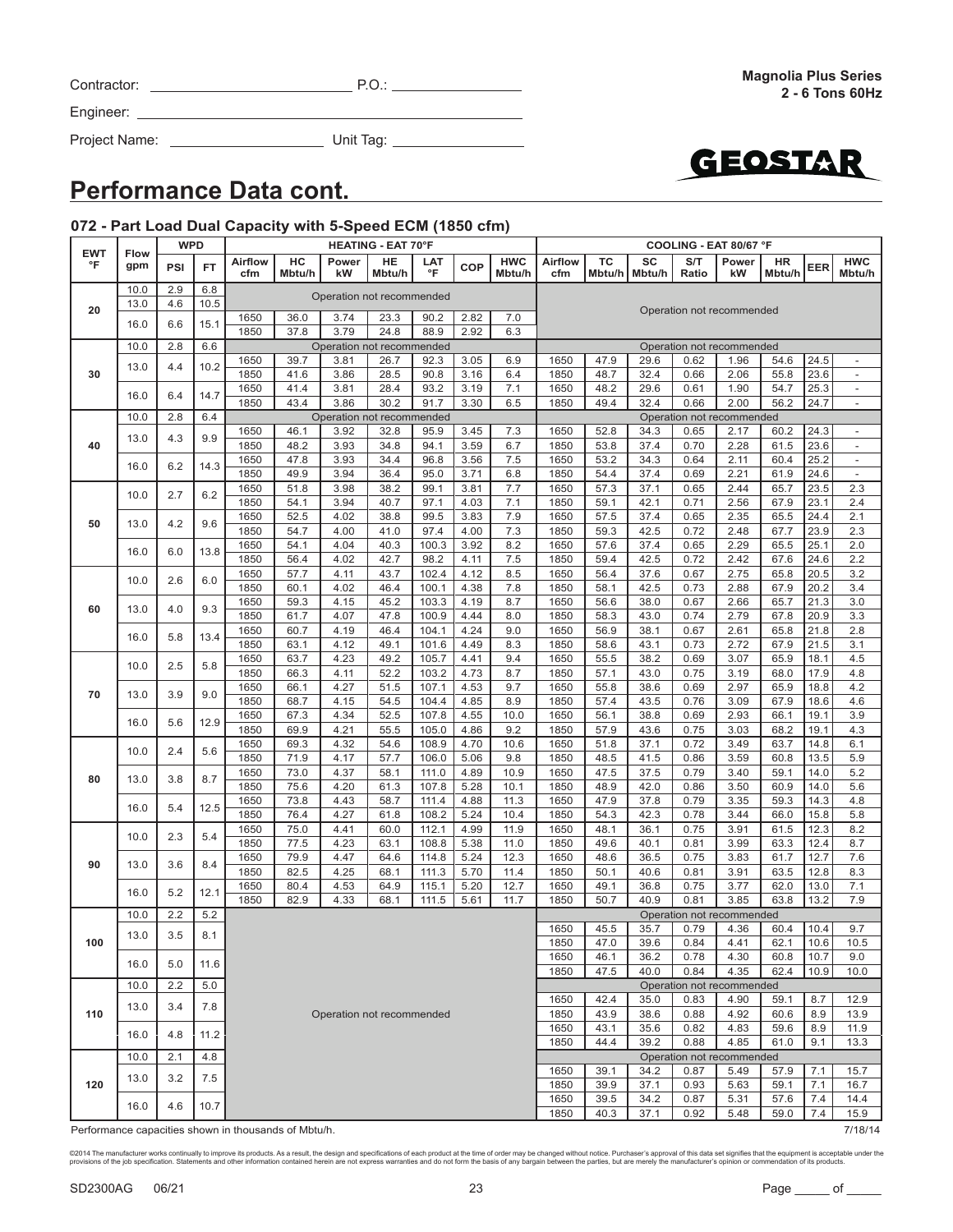| Contractor:   | P.O.             |
|---------------|------------------|
| Engineer:     |                  |
| Project Name: | Unit Tag: $_{-}$ |



# **Wiring Schematics**

### **Aurora BASE with 5-Speed ECM**

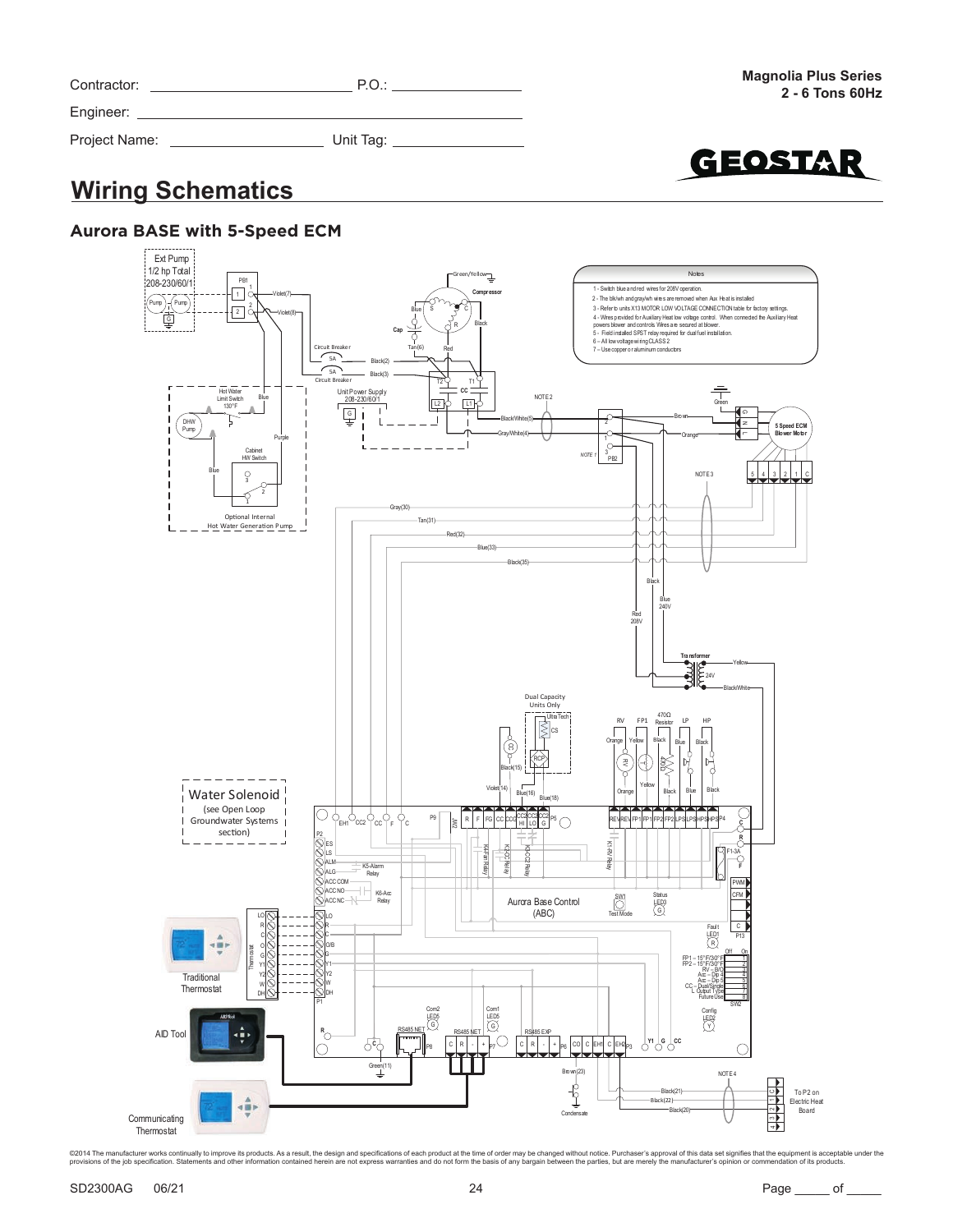| Contractor:   | P.O.      |
|---------------|-----------|
| Engineer:     |           |
| Project Name: | Unit Tag: |



## **Wiring Schematics cont.**

### **Aurora BASE with 5-Speed ECM cont.**

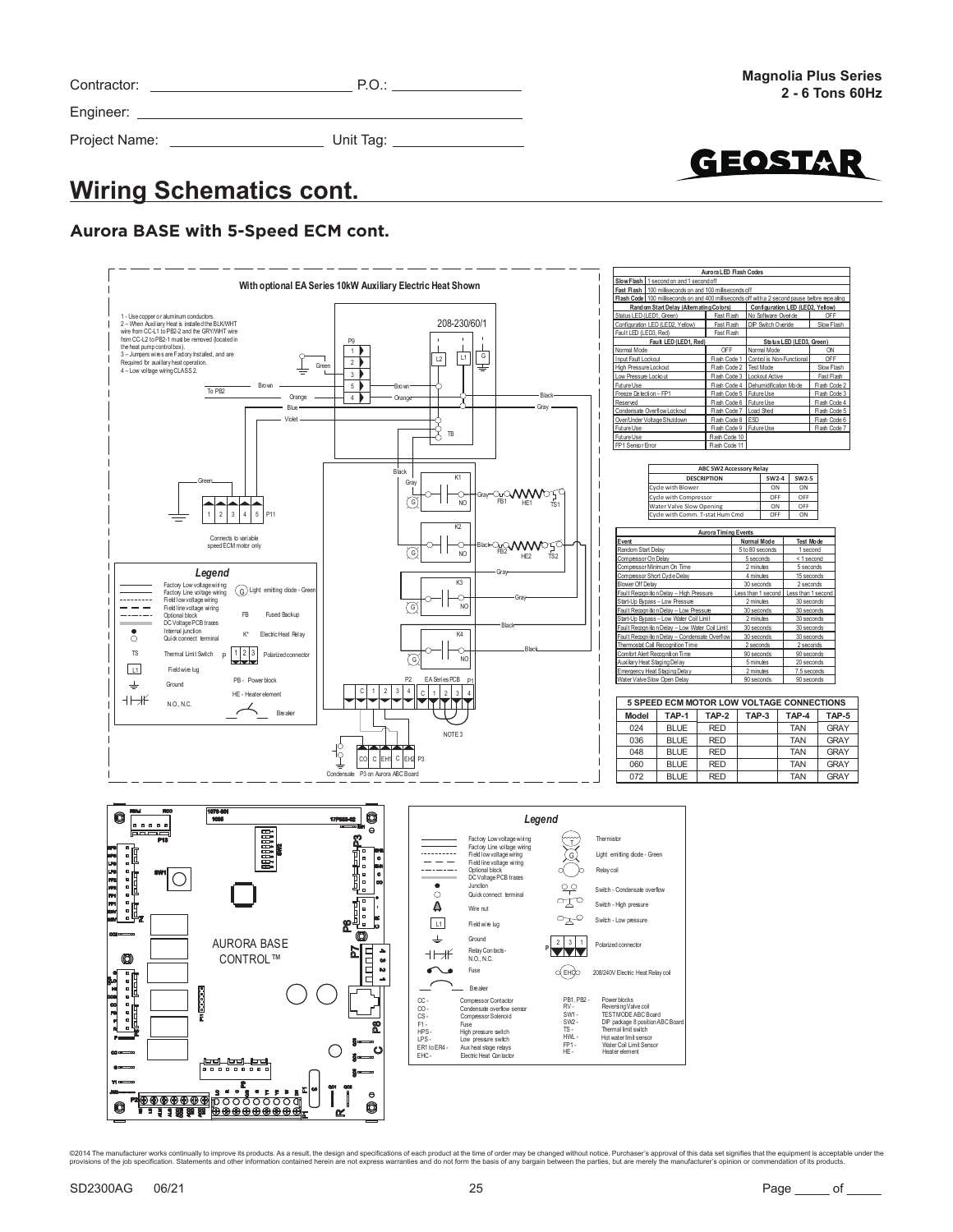| Contractor:   | P.O.      |
|---------------|-----------|
| Engineer:     |           |
| Project Name: | Unit Tag: |



# **Wiring Schematics cont.**

### **Aurora BASE with 5 Speed ECM and IntelliStart**

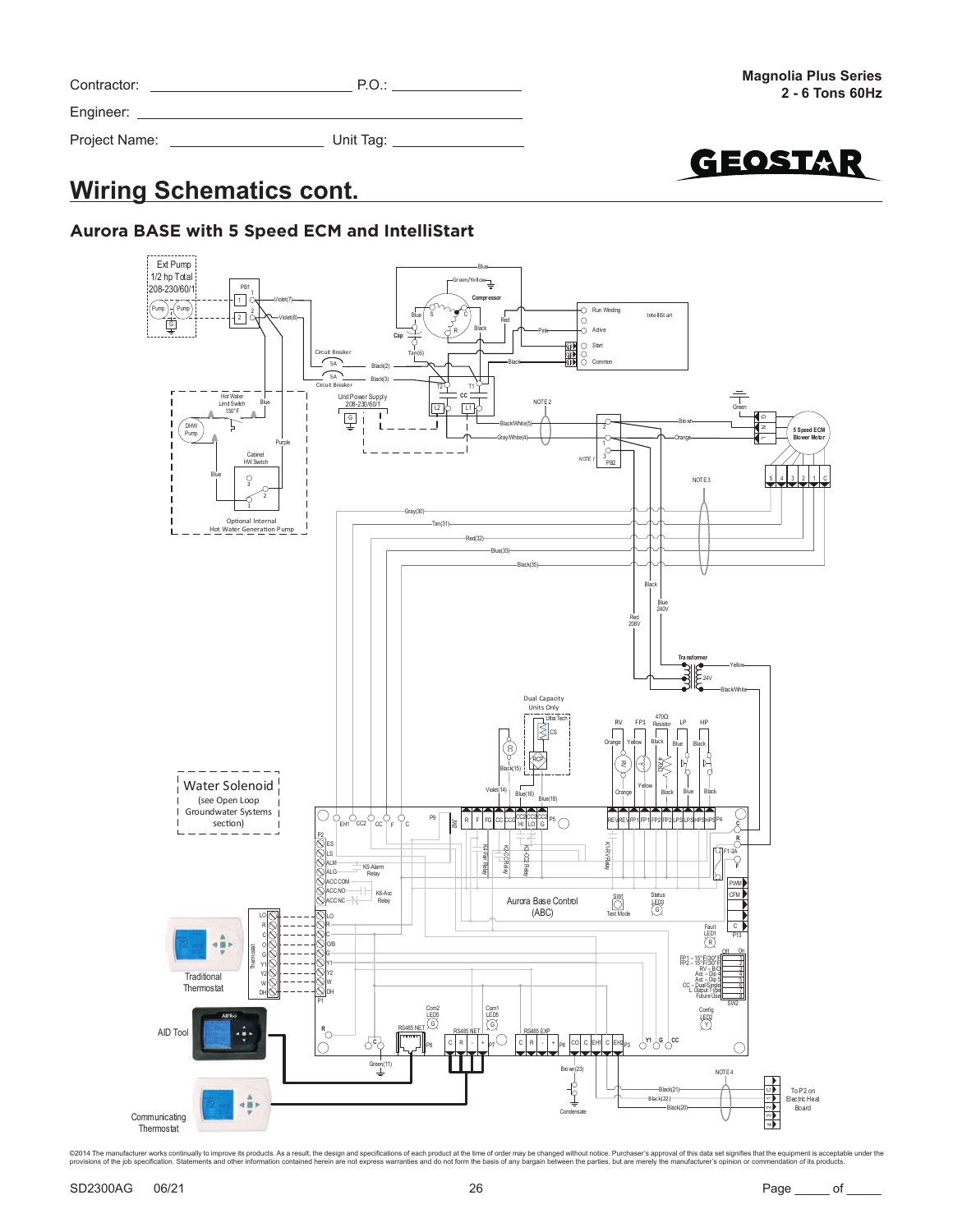| Contractor:   | P.O.      |
|---------------|-----------|
| Engineer:     |           |
| Project Name: | Unit Tag: |



# **Wiring Schematics cont.**

### **Aurora BASE with 5 Speed ECM and IntelliStart**

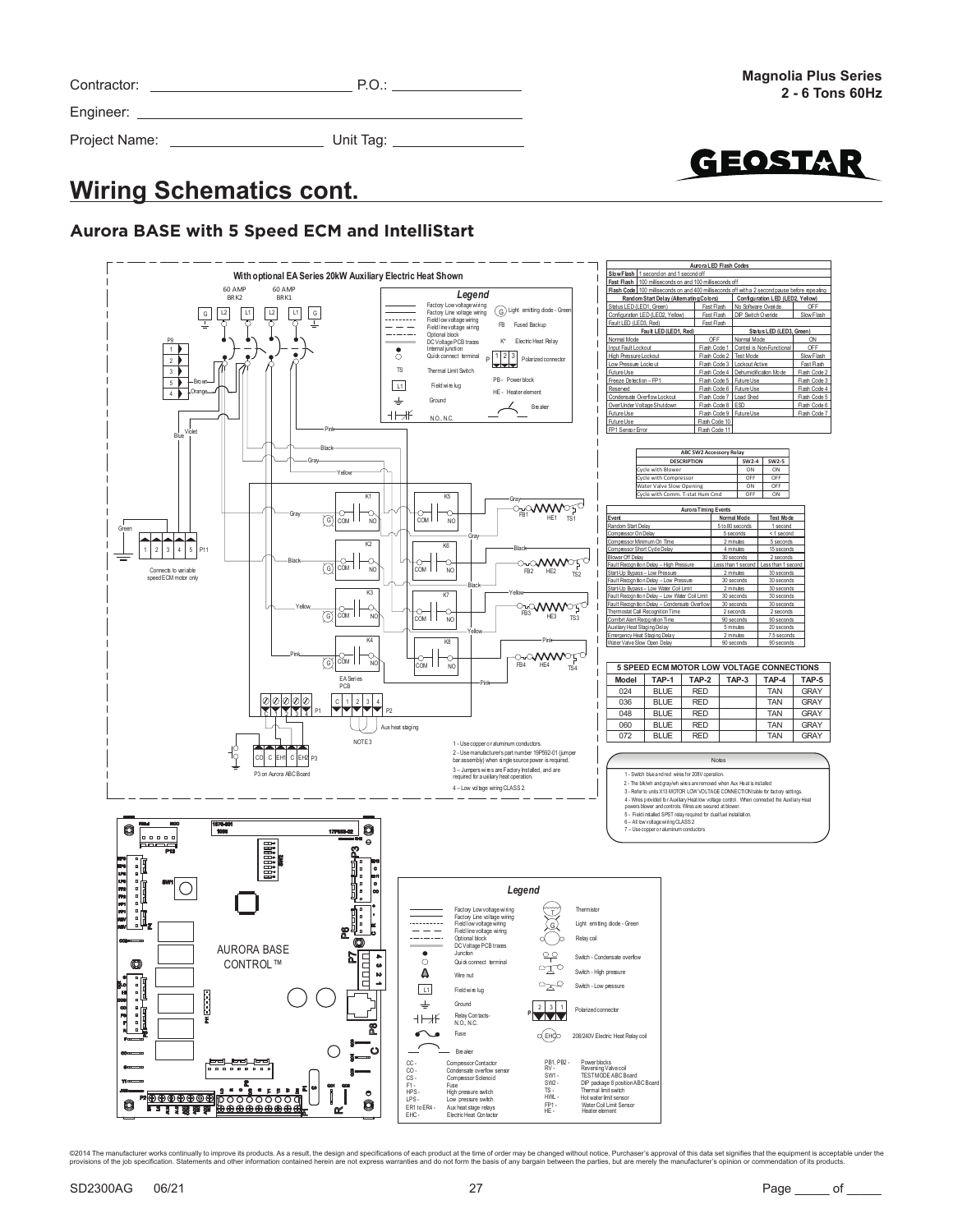Contractor: P.O.: P.O.: P.O.: P.O.: P.O.: P.O.: P.O.: P.O.: P.O.: P.O.: P.O.: P.O.: P.O.: P.O.: P.O.: P.O.: P.O.: P.O.: P.O.: P.O.: P.O.: P.O.: P.O.: P.O.: P.O.: P.O.: P.O.: P.O.: P.O.: P.O.: P.O.: P.O.: P.O.: P.O.: P.O.: Engineer:



Project Name: \_\_\_\_\_\_\_\_\_\_\_\_\_\_\_\_\_\_\_\_\_\_\_\_\_\_\_\_\_\_\_\_\_\_ Unit Tag: \_

# **Engineering Guide Specifications**

#### **General**

Furnish and install Water Source Heat Pumps, as indicated on the plans. Equipment shall be completely assembled, piped and internally wired. Capacities and characteristics as listed in the schedule and the specifications that follow. The reverse cycle heating/cooling units shall be either suspended type with horizontal air inlet and discharge or floor mounted type with horizontal air inlet and vertical upflow air discharge. Units shall be AHRI/ISO 13256-1 certified and listed by a nationally recognized safetytesting laboratory or agency, such as ETL Testing Laboratory. Each unit shall be computer run-tested at the factory with conditioned water and operation verified to catalog data. Each unit shall be mounted on a pallet and shipped in a corrugated box or stretchwrapped. The units shall be designed to operate with entering liquid temperature between 20°F and 120°F [-6.7°C and 48.9°C].

### **Casing and Cabinet**

The cabinet shall be fabricated from heavy-gauge galvanized steel and finished with corrosion-resistant powder coating. This corrosion protection system shall meet the stringent 1000 hour salt spray test per ASTM B117. The interior shall be insulated with 1/2-inch thick, multi-density, cleanable aluminum foil coated glass fiber with edges sealed or tucked under flanges to prevent the introduction of glass fibers into the discharge air. Standard cabinet panel insulation must meet NFPA 90A requirements, air erosion and mold growth limits of UL-181, stringent fungal resistance test per ASTM-C1071 and ASTM G21, and shall meet zero level bacteria growth per ASTM G22. Unit insulation must meet these stringent requirements or unit(s) will not be accepted.

One (horizontal) to two (vertical) blower and three compressor compartment access panels shall be 'lift-out' removable with supply and return ductwork in place. The front access panel shall be lift-out to provide easy access to the electrical/compressor section. The internal component layout shall provide for service access from the front side for restricted installations.

A duct collar shall be provided on the supply air opening. A duct flange shall be provided for the return air opening. Standard size 1 in. [2.5 cm] MERV 8 pleated filters shall be optional with filter rack or filter rails. The upflow vertical units shall have a removable insulated divider panel between the air handling section and the compressor section to minimize the transmission of compressor noise and to permit operational service testing without air bypass. Vertical units shall be supplied with left or right horizontal air inlet and top air discharge. Horizontal units shall be supplied with left or right air inlet and side or end air discharge. The compressor shall be double isolation mounted using selected durometer grommets to provide vibration free compressor mounting.

The drain pan shall be of plastic construction to inhibit corrosion and bacterial growth. Drain outlet shall be located on pan as to allow complete and unobstructed drainage of condensate. The unit as standard will be supplied with solid-state electronic condensate overflow protection. Mechanical float switches WILL NOT be accepted. Vertical units shall be furnished with a PVC slip condensate drain connection and an internal factory installed condensate trap.

### **Refrigerant Circuit**

All units shall contain a sealed refrigerant circuit including a hermetic motor-compressor, discharge line muffler, bidirectional thermostatic expansion valve, all aluminum finned tube air-torefrigerant heat exchanger, reversing valve, coaxial tube water-torefrigerant heat exchanger, optional hot water generator coil, and service ports.

Compressors shall be high-efficiency dual capacity scroll type designed for heat pump duty and mounted on vibration isolators. Compressor motors shall be single-phase PSC with overload protection. The coil shall be sized for low-face velocity and constructed of lanced aluminum fins bonded to aluminum tubes in a staggered pattern not less than three rows deep for enhanced performance. Models shall include discharge mufflers to help quiet compressor discharge gas pulsations. Refrigerant to air heat exchangers shall utilize aluminum tube construction rated to withstand 600 psig (4135 kPa) refrigerant working pressure.

The coaxial water-to-refrigerant heat exchanger shall be designed for low water pressure drop and constructed of a convoluted copper (cupronickel option) inner tube and a steel outer tube. Refrigerant to water heat exchangers shall be of copper inner water tube and steel refrigerant outer tube design, rated to withstand 600 psig (4135 kPa) working refrigerant pressure and 450 psig (3101 kPa) working water pressure. The thermostatic expansion valve shall provide proper superheat over the entire liquid temperature range with minimal "hunting." The valve shall operate bidirectionally without the use of check valves.

All units shall have the source coaxial tube refrigerant-to-water heat exchanger and the optional hot water generator coil shall be coated with ThermaShield. Refrigerant suction lines shall be insulated to prevent condensation at low liquid temperatures.

### **Blower Motor and Assembly**

The blower shall be a direct drive centrifugal type with a dynamically balanced wheel. The housing and wheel shall be designed for quiet low outlet velocity operation. The blower housing shall be removable from the unit without disconnecting the supply air ductwork for servicing of the blower motor. The blower motor shall be a 5-speed ECM.

The ECM blower motor shall be soft starting, and shall provide 5 TAP settings. The blower motor shall be isolated from the housing by rubber grommets. The motor shall be permanently lubricated and have thermostatic overload protection. 5-speed ECM motors shall be long-life ball bearing type.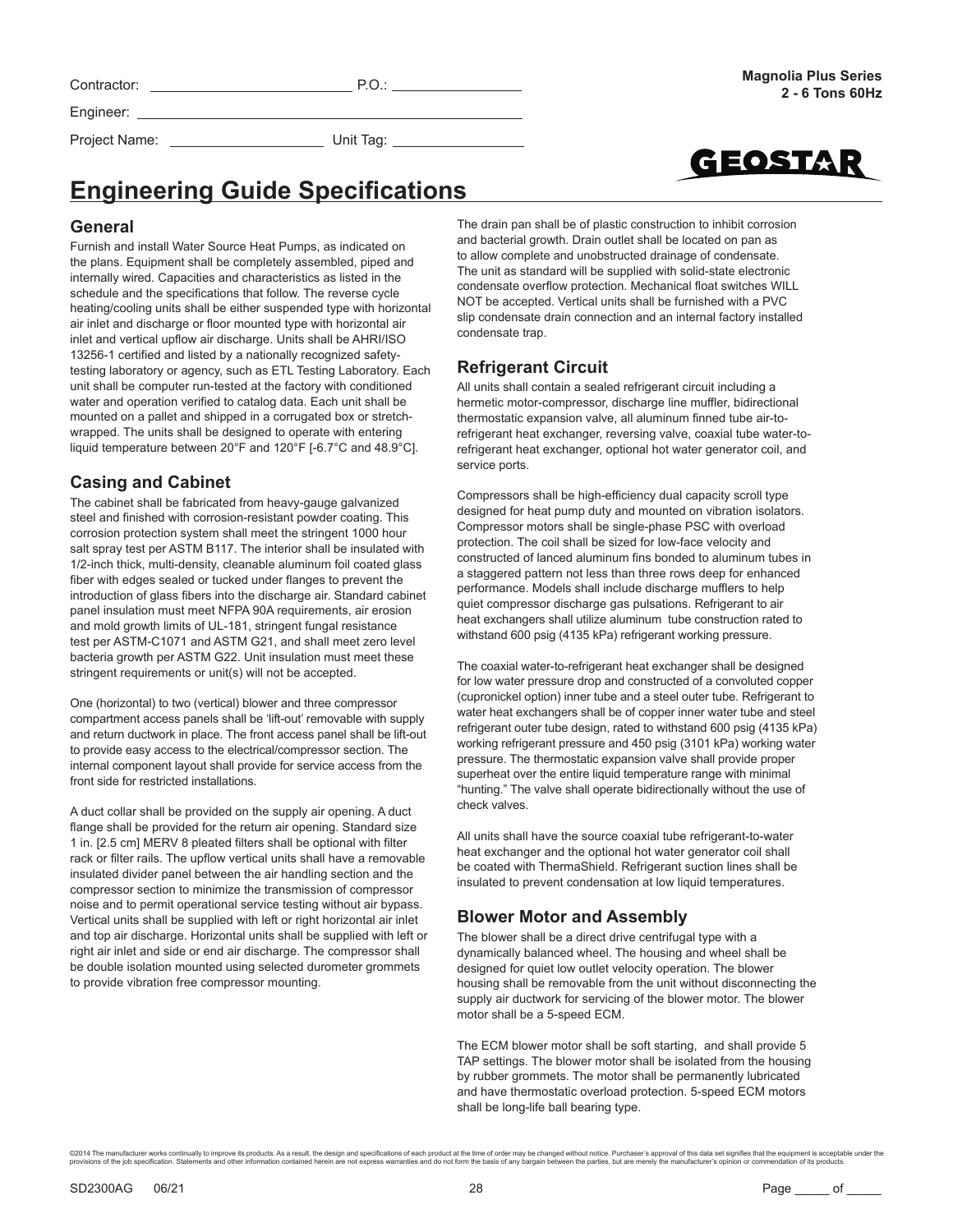| Contractor |
|------------|
| Engineer:  |

Contractor: P.O.: **P.O.:** P.O.: P.O.: P.O.: P.O.: P.O.: P.O.: P.O.: P.O.: P.O.: P.O.: P.O.: P.O.: P.O.: P.O.: P.O.: P.O.: P.O.: P.O.: P.O.: P.O.: P.O.: P.O.: P.O.: P.O.: P.O.: P.O.: P.O.: P.O.: P.O.: P.O.: P.O.: P.O.: P.O.

GEOSTAI

# **Engineering Guide Specifications cont.**

### **Electrical**

A control box shall be located within the unit compressor compartment and shall contain a 75VA transformer, 24 volt activated, 2 pole compressor contactor, circuit breakers for protecting loop pumps, terminal block for thermostat wiring, and solid-state controller for complete unit operation. Electromechanical operation WILL NOT be accepted. Units shall be name-plated for use with time delay fuses or HACR circuit breakers. Unit controls shall be 24 volt and provide heating or cooling as required by the remote thermostat/sensor. An Aurora, a microprocessor-based controller, interfaces with a multi-stage electronic thermostat to monitor and control unit operation shall be provided. The control shall provide operational sequencing, blower speed control, high and low pressure switch monitoring, freeze detection, condensate overflow sensing, auxiliary heat staging, lockout mode control, and loop pump control, LED status and fault indicators, fault memory, field selectable options, and accessory output. The Lockout signal output shall have a pulsed option so that DDC systems can read specific lockout conditions from the control.

Project Name: Unit Tag: \_

A detachable terminal block with screw terminals will be provided for field control wiring. All units shall have knockouts for entrance of low and line voltage wiring. The blower motor and control box shall be harness plug wired for easy removal.

An optional Aurora Interface Diagnostic (AID) Tool shall communicate with the Aurora control allowing quick and easy access to setup, monitoring, and troubleshooting of any Aurora control. The device shall include the features of fault description and history, manual operation capability, sensor readings, timings, and other diagnostic tools.

Optional IntelliStart® (compressor Soft Starter) shall be factory installed for use in applications that require low starting amps. reduced compressor start-up noise, off-grid, and improved start-up behavior. IntelliStart shall reduce normal starting current by up to 60%.

### **Piping**

Supply and return water connections shall be 1 in. [25.4 mm] FPT brass swivel fittings, which provide a union and eliminate the need for pipe wrenches and sealants when making field connections. The optional hot water generator shall have sweat type connections. All water piping shall be insulated to prevent condensation at low liquid temperatures, on the vertical units, the condensate connection shall be a 3/4 in. [19.1 mm] PVC socket with internally-trapped hose that can be routed to front or side locations.

### **Hanger Kit**

#### **(field-installed horizontal units only)**

The hanger kit shall consist of galvanized steel brackets, bolts, lock washers, and isolators and shall be designed to fasten to the unit bottom panel for suspension from 3/8-inch threaded rods. Unit sizes 024-036 shall include four brackets. Unit sizes 048-072 shall include six brackets.

#### **Options and Accessories Cupronickel Heat Exchanger**

An optional cupronickel water-to-refrigerant heat exchanger shall be provided.

#### **Hot Water Generator**

An optional ThermaShield coated heat reclaiming hot water generator coil of vented double-wall copper construction suitable for potable water shall be provided. The coil and hot water circulating pump shall be factory mounted inside the unit with integral electronic high limit temperature monitoring and external on/off switch.

#### **Thermostat (field-installed)**

A multi-stage auto-changeover electronic digital thermostat shall be provided. The thermostat shall offer three heating and two cooling stages with precise temperature control. An OFF-HEAT-AUTO-COOL-EMERG system switch, OFF-AUTO blower switch, and indicating LEDs shall be provided. The thermostat shall display in °F or °C. The thermostat shall be either a communicating type or a traditional 24 VAC type.

#### **Communicating Thermostat (field-installed)**

A communicating auto-changeover electronic digital thermostat shall be provided. The thermostat shall offer variable speed heating and cooling staging with precise temperature control. An OFF-HEAT-AUTO-COOL-EMERG system switch, OFF-AUTO blower switch, and indicating display shall be provided. The thermostat shall display in °F or °C.

#### **Communicating Color Touchscreen Thermostat (fieldinstalled)**

A color touchscreen communicating auto-changeover electronic digital thermostat shall be provided. The thermostat shall offer variable speed heating and cooling staging with precise temperature control. An OFF-HEAT-AUTO-COOL-EMERG system switch, OFF-AUTO blower switch, and indicating display shall be provided. The thermostat shall display in °F or °C.

#### **Electronic Air Cleaner (field-installed)**

A 1 in. [25 mm] electronic air cleaner, cleanable 97% efficiency at 0.3 microns and larger, shall be provided in lieu of the standard throwaway filter. The initial pressure drop across the filter shall not exceed 0.2 in. w.g. at 300 fpm force velocity.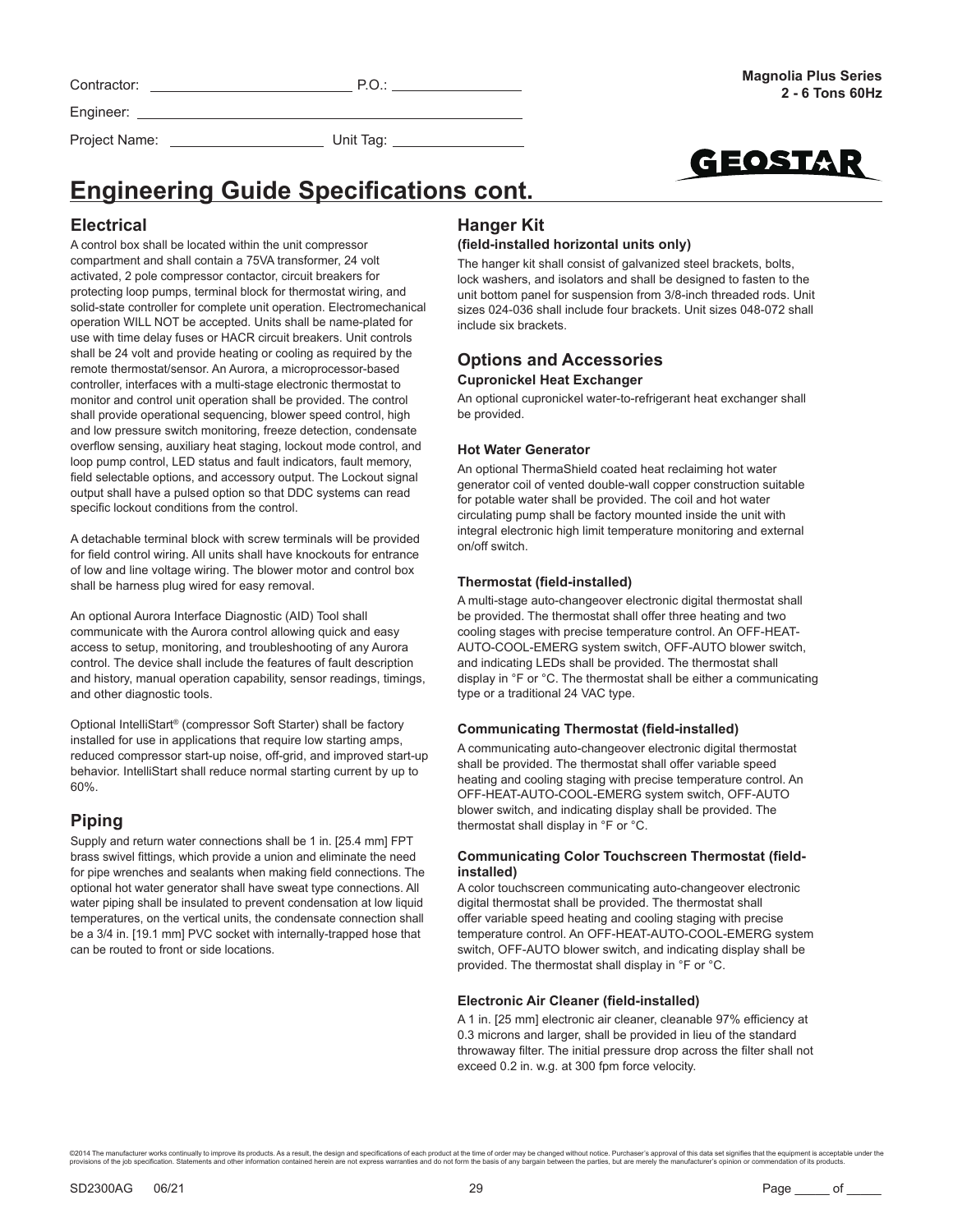| Contractor: | . . |  |
|-------------|-----|--|
|             |     |  |

Project Name: Unit Tag:



**Engineering Guide Specifications cont.** 

#### **Electrostatic Air Cleaner (field-installed)**

Engineer:

A 1 in. [25 mm] electrostatic air cleaner, cleanable 90% efficiency, shall be provided in lieu of the standard throwaway filter. The initial pressure drop across the filter shall not exceed 0.15 in. w.g. at 300 fpm force velocity.

#### **AlpinePure Drain Pan Treatment (field-installed)**

Provides dependable, sustained time-release protection from slime build-up and foul smelling odors in the drain pan. Also adds a light, pleasant scent to the air.

#### **Earth Loop Flow Center (field-installed)**

A self-contained module shall provide all liquid flow, fill and connection requirements for ground source closed loop systems up to 20 gpm. The pumps shall be wired to a power block located in the nearest unit. The heat pump units shall contain low voltage pump linking control so that two units may share one flow center.

#### **Auxiliary Heater (field-installed)**

An electric resistance heater shall provide supplemental and/or emergency heating capability. Vertical units shall have the control panel and resistance heater coil assembly mounted internally. For horizontal units, the control panel shall be mounted internally while the resistance heater coil assembly shall be mounted externally. A low voltage plug shall be provided in each unit for quick auxiliary heat connection. The heater shall operate in sequenced stages as controlled by the unit's microprocessor. The heater shall feed line voltage power to the unit blower and transformer to provide emergency heat capability in the event of an open compressor circuit breaker.